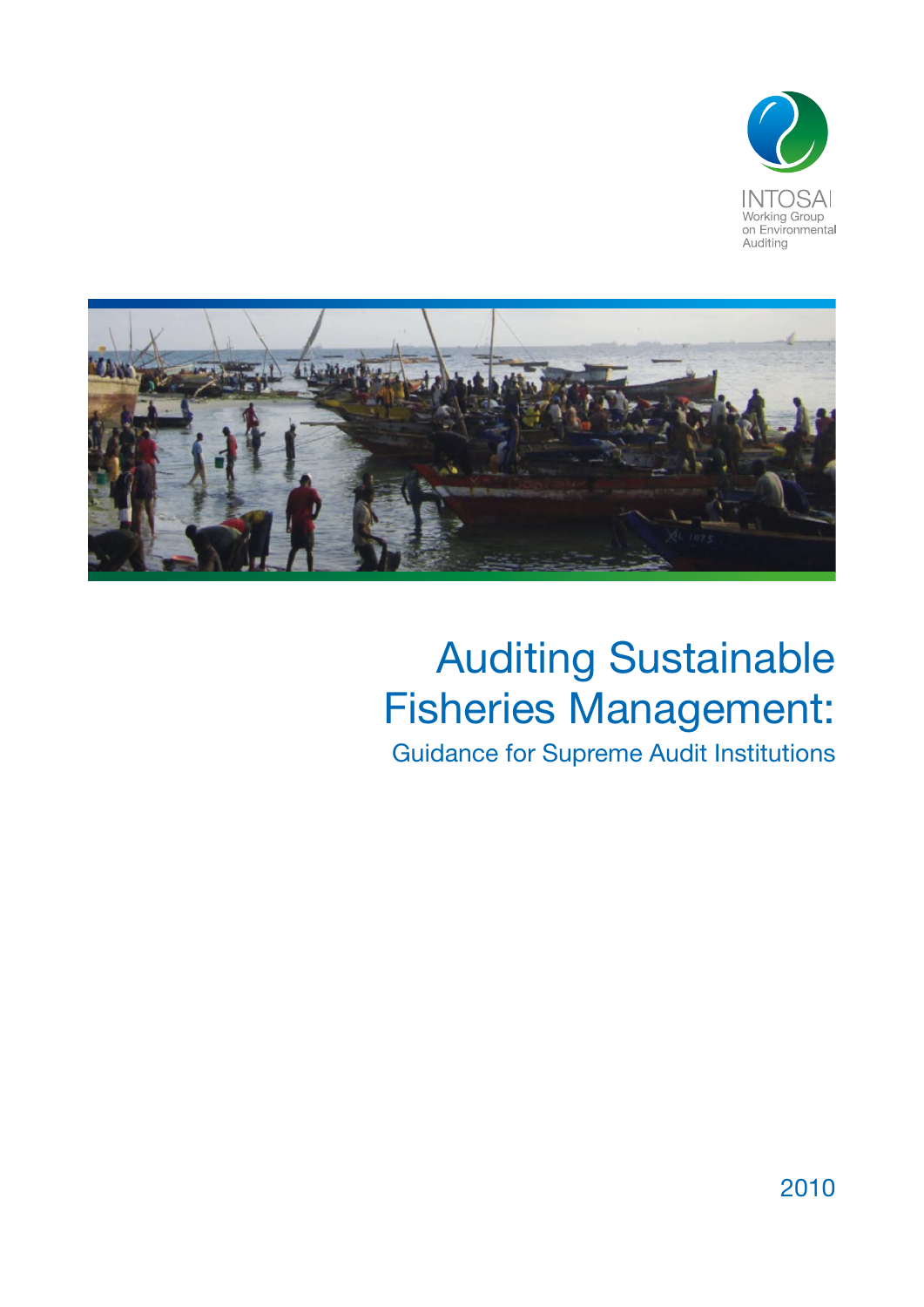This publication was prepared by the INTOSAI Working Group on Environmental Auditing (WGEA). The WGEA aims to encourage the use of audit mandates and audit methods in the field of environmental protection and sustainable development by Supreme Audit Institutions (SAIs). The WGEA has the mandate to

- help SAIs gain a better understanding of environmental auditing issues,
- facilitate exchange of information and experiences among SAIs, and
- • publish guidelines and other informative materials.

This publication may be downloaded free of charge from the INTOSAI WGEA website http://www.environmental-auditing.org Permission is granted to copy and distribute this publication, giving appropriate credit, provided that such copies are for academic, personal or professional use and are not sold or used for commercial gain.

ISBN 978-9949-9055-6-0 (Publication) ISBN 978-9949-9055-7-7 (PDF)

June 2010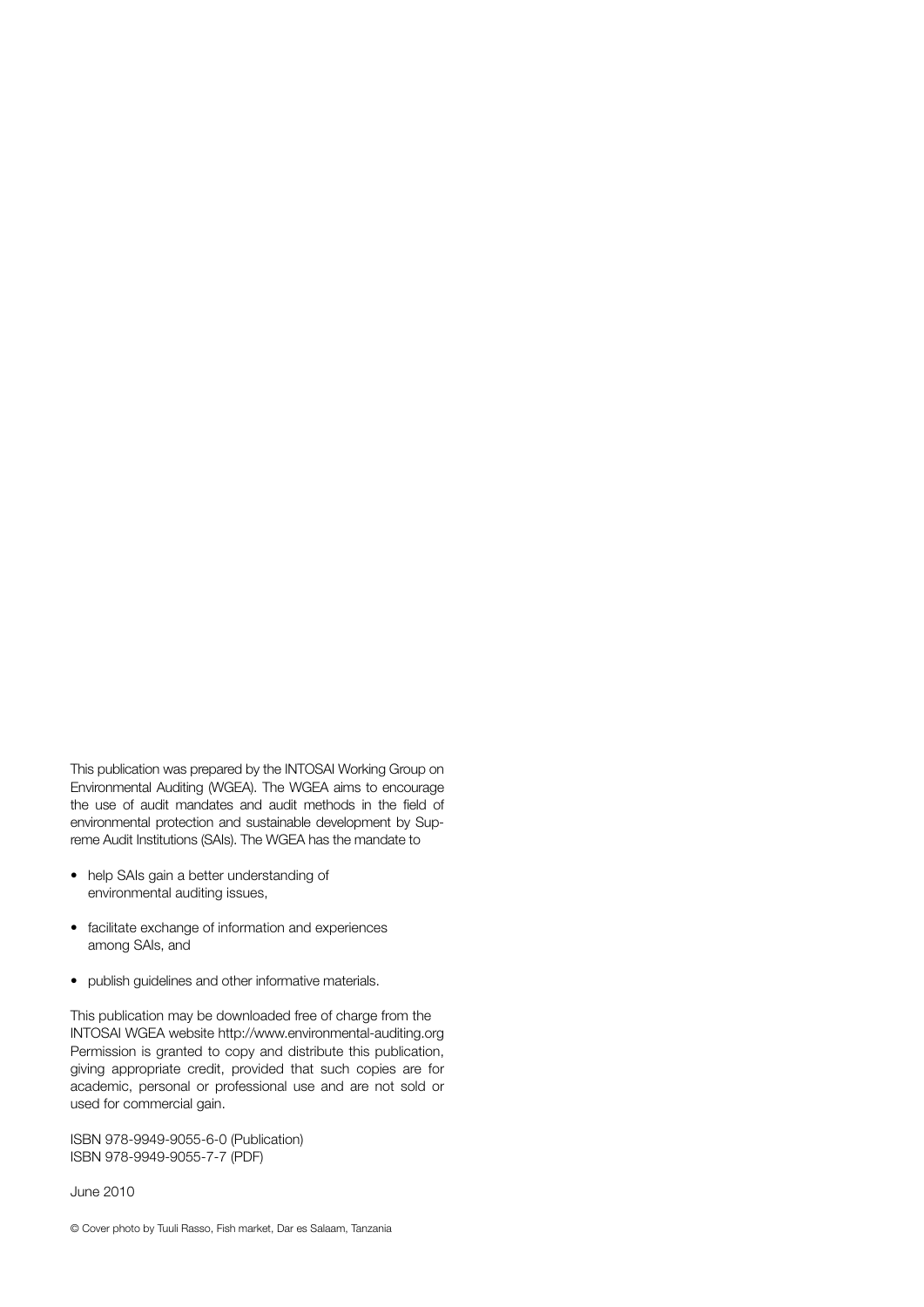# Foreword and Acknowledgements

Experience has shown that fisheries resources are at great risk in the absence of strong governance arrangements. By reporting on issues such as the unsustainable use of the fisheries resources and lack of conservation and maintenance of the fish stocks, Supreme Audit Institutions (SAI) may influence governments to make management decisions for the protection and sustainable utilization of fisheries resources. The use of this guidance should provide a common approach by all Supreme Audit Institutions worldwide.

This document was led by the SAI of South Africa. In particular, we would like to thank the authors Louis Heunis (Project Manager, SAI of South Africa) and Kevin Potter (sub–committee member, SAI of Canada) for their hard and excellent work in preparing the paper.

Similarly, we would like to acknowledge the contributions made by the SAIs worldwide, especially those in the project subcommittee: the SAIs of Botswana, Canada, Netherlands, New Zealand, and Norway. Special thanks to the INTOSAI WGEA Steering Committee for their valuable help in various stages of the project and to the SAI of New Zealand for its editing support.

Readers are invited and encouraged to consult this paper, as well as information on other WGEA products and services on the INTOSAI WGEA website www.environmental-auditing.org

We hope you will find this guide useful.

Auhael Ovin

Mihkel Oviir

Auditor General of Estonia Chair of INTOSAI WGEA

TG.666

Terence Nombembe

Auditor General of South Africa Project Leader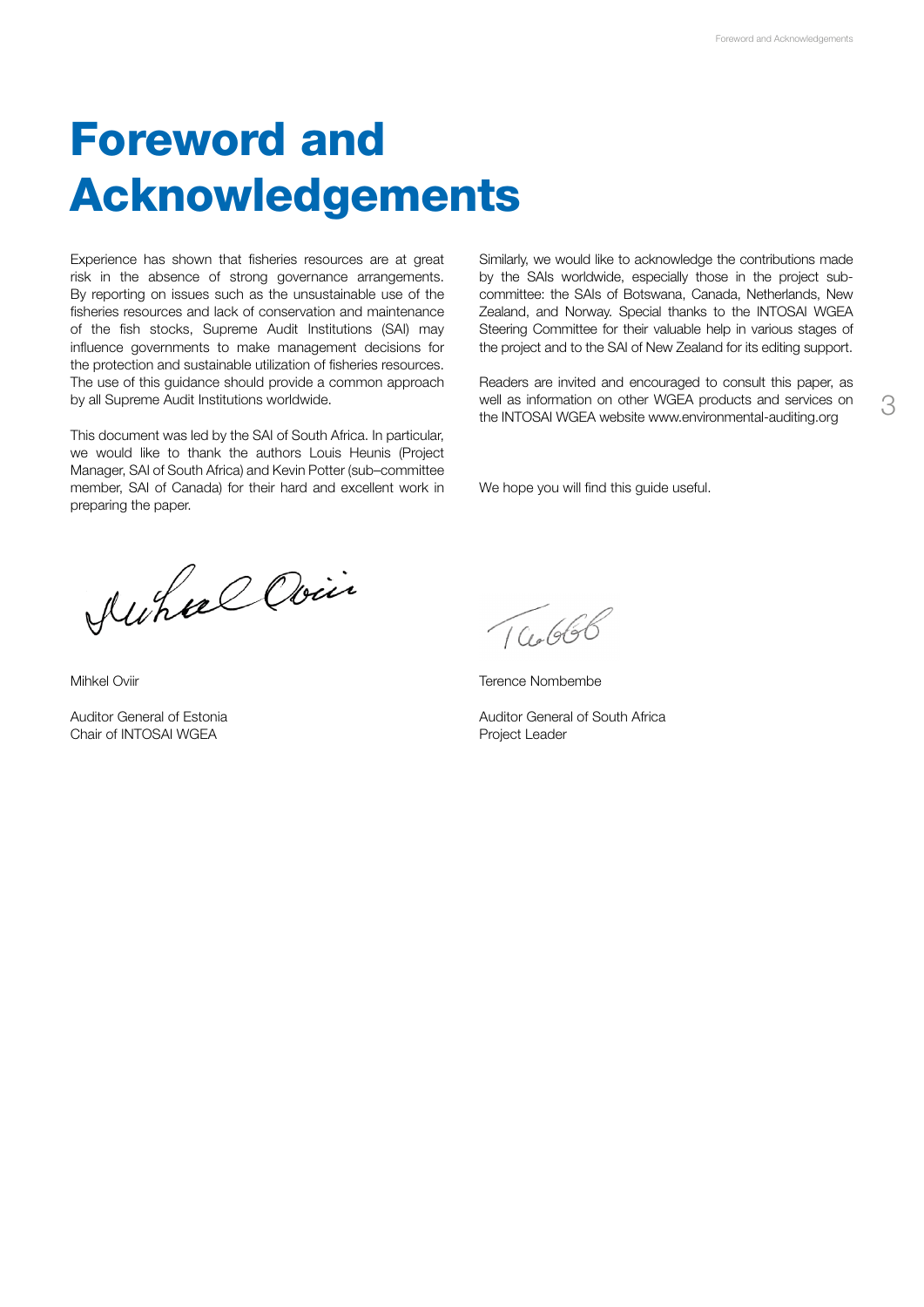## Table of Contents

| <b>Acronyms and Abbreviations</b>                              | 6               |
|----------------------------------------------------------------|-----------------|
| <b>Executive Summary</b>                                       | 7               |
| Chapter 1: Introduction, scope and background                  | 8               |
| 1.1 Purpose                                                    | 8               |
| 1.2 Why fisheries are important                                | 8               |
| 1.3 Scope                                                      | 9               |
| 1.3.1 Focus on fisheries management                            | 9               |
| 1.3.2 Non-fisheries related threats to fisheries resources     | 10              |
| 1.4 Background on fisheries                                    | 10              |
| 1.4.1 Trends in world fisheries                                | 10              |
| 1.4.2 Marine capture fisheries                                 | 11              |
| 1.4.3 Freshwater capture fisheries                             | 12              |
| 1.4.4 The rise in aquaculture                                  | 12              |
| 1.4.5 Employment and trade continue to rise                    | 12              |
| 1.5 What are the problems?                                     | 12              |
| 1.5.1 Overfishing, illegal, unreported and unregulated fishing | 12              |
| 1.5.2 Other fishing practices can affect fish habitats         | 12              |
| 1.5.3 Fishing down the food web                                | 12 <sup>2</sup> |
| 1.5.4 Non-selective fishing equipment                          | 12              |
| 1.5.5 Effect of improvements in fishing technology             | 13              |
| 1.5.6 Limited knowledge of aquatic ecosystems                  | 13              |
| 1.5.7 Combined effect                                          | 13              |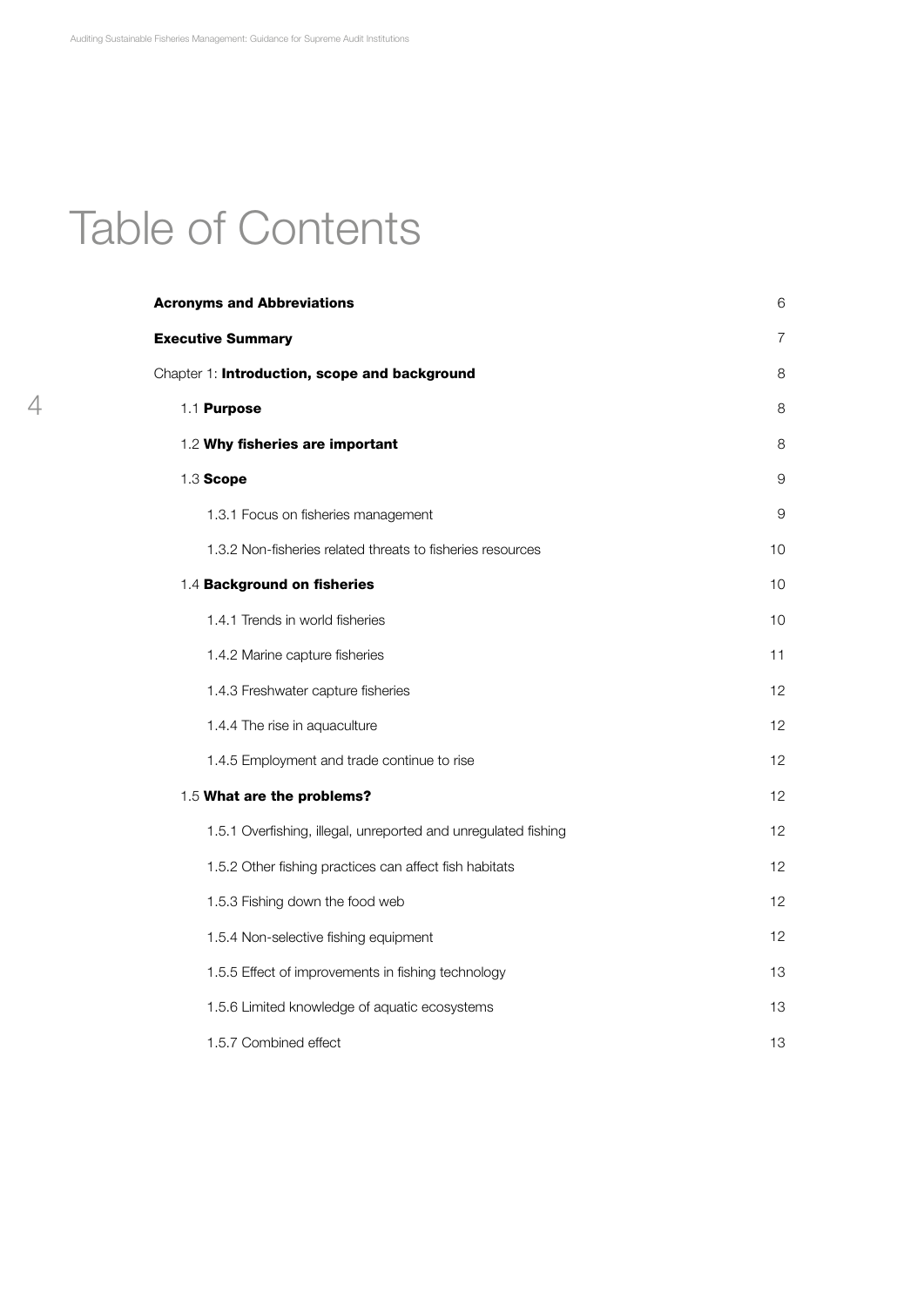| 1.6 What are the international responses?                                               | 13 |  |
|-----------------------------------------------------------------------------------------|----|--|
| 1.6.1 United Nations Convention on the Law of the Sea                                   | 13 |  |
| 1.6.2 United Nations Fish Stocks Agreement                                              | 14 |  |
| 1.6.3 Code of Conduct for Responsible Fisheries                                         | 14 |  |
| 1.6.4 Regional Fisheries Management Organizations                                       | 14 |  |
| 1.6.5 Framework for governing and managing fisheries                                    | 14 |  |
| 1.6.6 Planning, implementing and evaluating fisheries                                   | 15 |  |
| 1.6.7 Monitoring, control, and surveillance approaches                                  | 15 |  |
| 1.6.8 Enforcement                                                                       | 16 |  |
| 1.7 Conceptual framework, potential methodology tool and audit design matrix            | 16 |  |
| Chapter 2: Choosing and designing fisheries audits                                      | 17 |  |
| 2.1 Purpose of this chapter                                                             | 17 |  |
| 2.2 Co-operation between SAIs in carrying out sustainable fisheries audits              | 17 |  |
| 2.3 Four steps for a fisheries audit                                                    | 17 |  |
| Step 1. Identify the country's fishery resources and the main threats                   | 18 |  |
| Step 2. Understand the government's responses to these threats and the relevant players | 20 |  |
| Step 3. Choose audit sub-topics and priorities                                          | 23 |  |
| Step 4. Decide audit approaches, audit objectives, and lines of enquiry                 | 24 |  |
| Chapter 3: Examples of fisheries audits                                                 | 28 |  |
| Appendix 1: Potential methodology - Data gathering and analysis                         | 42 |  |
| Appendix 2: Auditing fisheries management - Audit design matrix                         |    |  |
| <b>Bibliography</b>                                                                     | 46 |  |
|                                                                                         |    |  |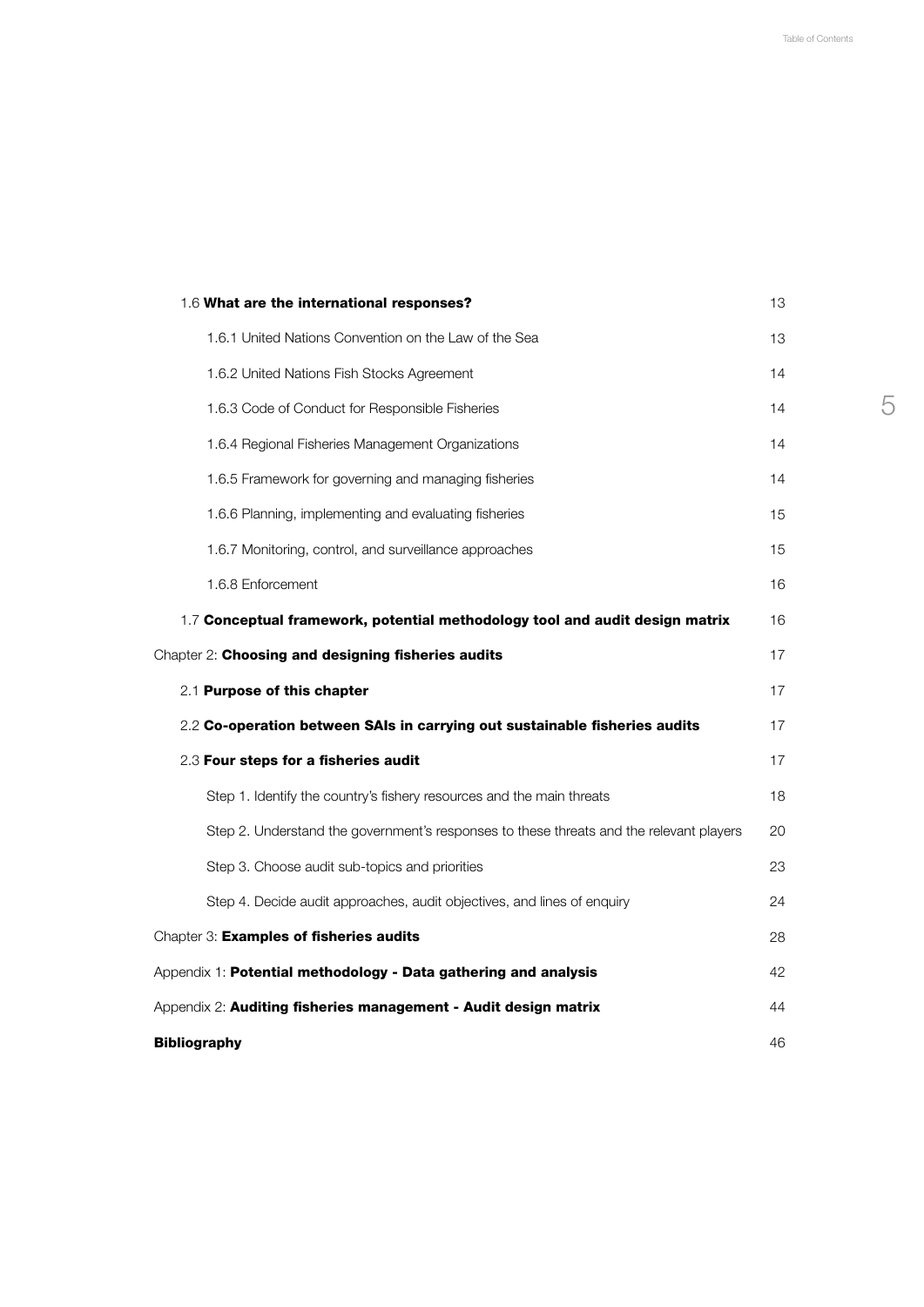# Acronyms and Abbreviations

CFP - Common Fisheries Policy EIA - Environmental Impact Assessment EU - European Union FAO - Food and Agricultural Organization IEA - International Environmental Agreement INTOSAI - International Organization of Supreme Audit Institutions IUU - Illegal, Unreported and Unregulated NGO - Non-Governmental Organisation RFBs - Regional fishery bodies or arrangements **SAI** - Supreme Audit Institiution UNCLOS - United Nations Convention on the Law of the Sea UNFA - United Nations Fish Stocks Agreement WGEA - Working Group on Environmental Auditing

6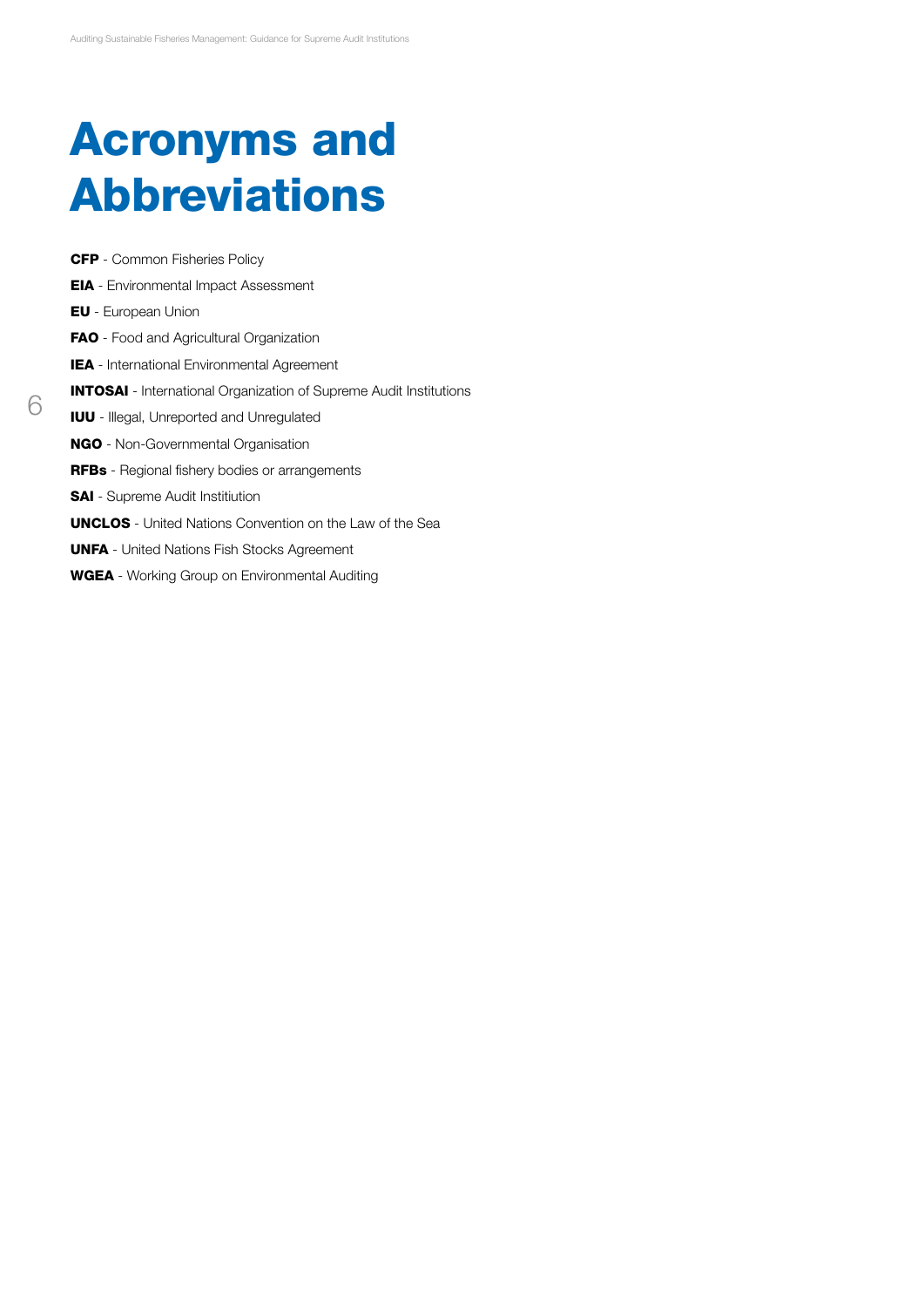7

## Executive Summary

This guidance aims to develop a common approach among Supreme Audit Institutions (SAIs) to audit whether governments are managing fisheries resources in a sustainable way, taking account of environmental economic, social and cultural aspects. Fisheries are an important source of food, food security and jobs and continue to grow in significance as an economic resource. Fish as a resource is utilized through marine capture fisheries, freshwater capture fisheries and fish farming or aquaculture. Fisheries are subject to problems such as overfishing, illegal, unreported and unregulated fishing; fishing "down the food web" (the overexploitation of highly valued fish has led to the harvesting of less valued species and impacted on marine ecosystems); and the use of non-selective fishing gear. Fish are also affected by other threats, such as climate change, habitat loss and pollution.

The main objectives of this document are to increase knowledge about sustainable fisheries management and to encourage more audits in this area. The document should help SAIs to audit various aspects of fisheries resource management and to assess whether their governments are managing fisheries resources sustainably.

This guide focuses on the role of governments in managing fisheries resources, including commercial, subsistence, indigenous and recreational fishing activities, and the related impacts on the environment. However, threats to fisheries resources arising from non-fisheries related activities (such as from aquaculture, landbased sources of pollution, and other non-fisheries activities) are not covered.

The guide contains a Conceptual Framework of Fisheries Governance and Management that gives an overview of potential areas for auditing, risks and government actions to manage fisheries.

Chapter 1 presents the introduction, scope, and background information.

Chapter 2 sets out a four step process for choosing and designing audits of fisheries.

Step 1 - Identify the country's fisheries and the threats to these fisheries

Consider the main characteristics of the fisheries sector: the economic importance of fisheries; social and cultural impact of fisheries; main threats to the fishery resources; reasons for these threats; the most relevant sectors; and particularly vulnerable areas/sectors.

Step 2 - Understand government's responses to the threats and identify the relevant players

What is the government doing about the threats identified in step 1? Are there international targets and obligations to which the country is committed, or regional and national targets? What other tools are used to manage the fisheries resource? For example, legislation and regulations, policies and programs, economic tools and incentives, environmental impact assessments, voluntary partnerships, policies and instruments that correspond to the threats, and levels of public expenditure for different policy instruments and responses.

Step 3 - Choose the audit topics and priorities

What are the highest risks to fisheries; do the financial statements of government reflect the costs and liabilities; does the SAI have the mandate and authority to audit in this area; is this area auditable; how will the audit contribute to good governance?

Step 4 - Decide on audit approaches: establish audit objectives and lines of enquiry

• Decide on the most relevant approach and topic - for example, financial management and regularity; compliance with agreements, laws and policies; performance measurement and results; accountability, coordination and capacity; scientific research and monitoring; public education; or reporting to other agencies and the public.

Chapter 3 of the guide contains information about audits of fisheries from around the world, to illustrate possible audit approaches and methodology.

Appendix 1 provides a methodological tool for data gathering and analysis and Appendix 2 presents an audit design matrix. These appendices illustrate possible audit approaches and audit methodology that will be most useful in the planning stage, before the auditors have decided the scope (lines of enquiry and methodology) of the audit.

The paper should therefore serve as a way of thinking that will assist in identifying and designing audits of fisheries, whether fresh water or sea fisheries. It should enable public sector auditors to contribute towards good governance in the management of fisheries in their respective countries.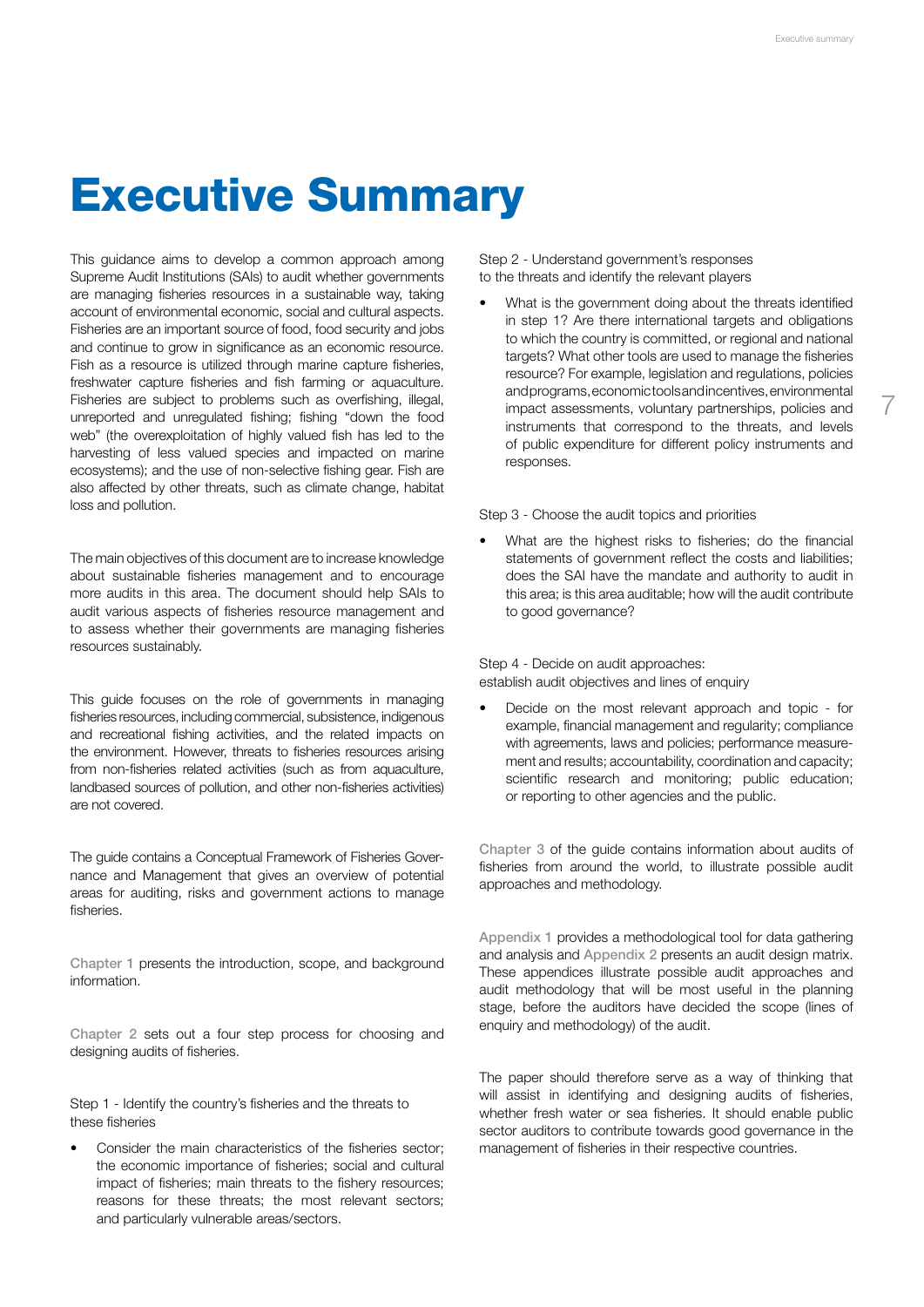# Chapter 1: Introduction, scope and background

## 1.1 Purpose

This document aims to help auditors carry out audits on the sustainable management of fisheries, including social, cultural and economic aspects.

SAIs play a vital role to help ensure that government operations are transparent and that governments are guided by an informed public. SAIs promote sound financial management and public accountability — these are both essential to sustainable development. Further, the independence of SAIs in carrying out financial, compliance, and performance (or value-for-money) audits puts them in a unique position legitimately and credibly to evaluate the effectiveness and efficiency of government policy and obligations.

Using this document should provide a common approach by all INTOSAI regions to auditing sustainable fisheries management. The document also aims to assist SAIs to easily identify, design, and carry out environmental audits. It may also be used as a training programme for SAIs that are keen to start doing environmental audits, including audits of fisheries.

By reporting on issues such as the unsustainable use of fishery resources and lack of conservation and maintenance of fish stocks, SAIs may influence governments to make adaptive management decisions to protect and sustainably use fisheries resources. Other outcomes might be:

- improved institutional and stakeholder capacity in fisheries resources; and
- governments proactively ensuring that further degradation and overfishing is prevented, through enforcing regulations to establish and implement quotas, and addressing unreported and unregulated harvesting.

## 1.2 Why fisheries are important

Fisheries are an important source of food, employment, economic activity, and recreation for people of many nations around the world. Managing fisheries resources is vital for both current and future generations.

#### Food and food security

Globally, fisheries provide food and particularly protein. In coastal areas the dependence on fish as a food source is often high. Inland fisheries are particularly important for the food security of poor communities, as most inland fish production goes for subsistence or local consumption.

#### Social and cultural benefits

Beyond the food, employment and financial benefits, there can be significant social and cultural outcomes associated with fishing. Fishers, their families and their wider communities benefit. In a fishery that is managed and fished by a community, the income from fishing may go towards community projects and improving infrastructure and services for the community, or towards support for needy families. People often turn to natural resources when other livelihood options are limited, and in this way fisheries can act as a 'safety net' for the poor.

#### Employment

All around the world people are employed in fisheries and aquaculture. The majority are involved in small-scale fisheries. Related industries, such as processing and marketing, also provide employment opportunities. Significant economic benefits from recreational fishing flow to many regional areas including jobs in the tourism, tackle, boating, and charter industries. Charter boats support game fishing, estuarine and coastal fishing, skindiving, and whale-watching activities, and there may be a diverse boat hire and service industry.

#### Financial benefits

Fisheries can provide an important contribution to household cash income. This cash income gives access to other benefits such as education, health services, clothing, and food. It also allows investment in other assets or enterprises such as land, livestock or fishing equipment, which in turn can further reduce vulnerability to poverty.

<sup>1</sup> Marine Resources Assessment Group Ltd. *Fisheries and livelihoods. FMSP Policy Brief 4.* United Kingdom. Available at: www.mrag.co.uk/Documents/PolicyBrief4\_Livelihoods.pdf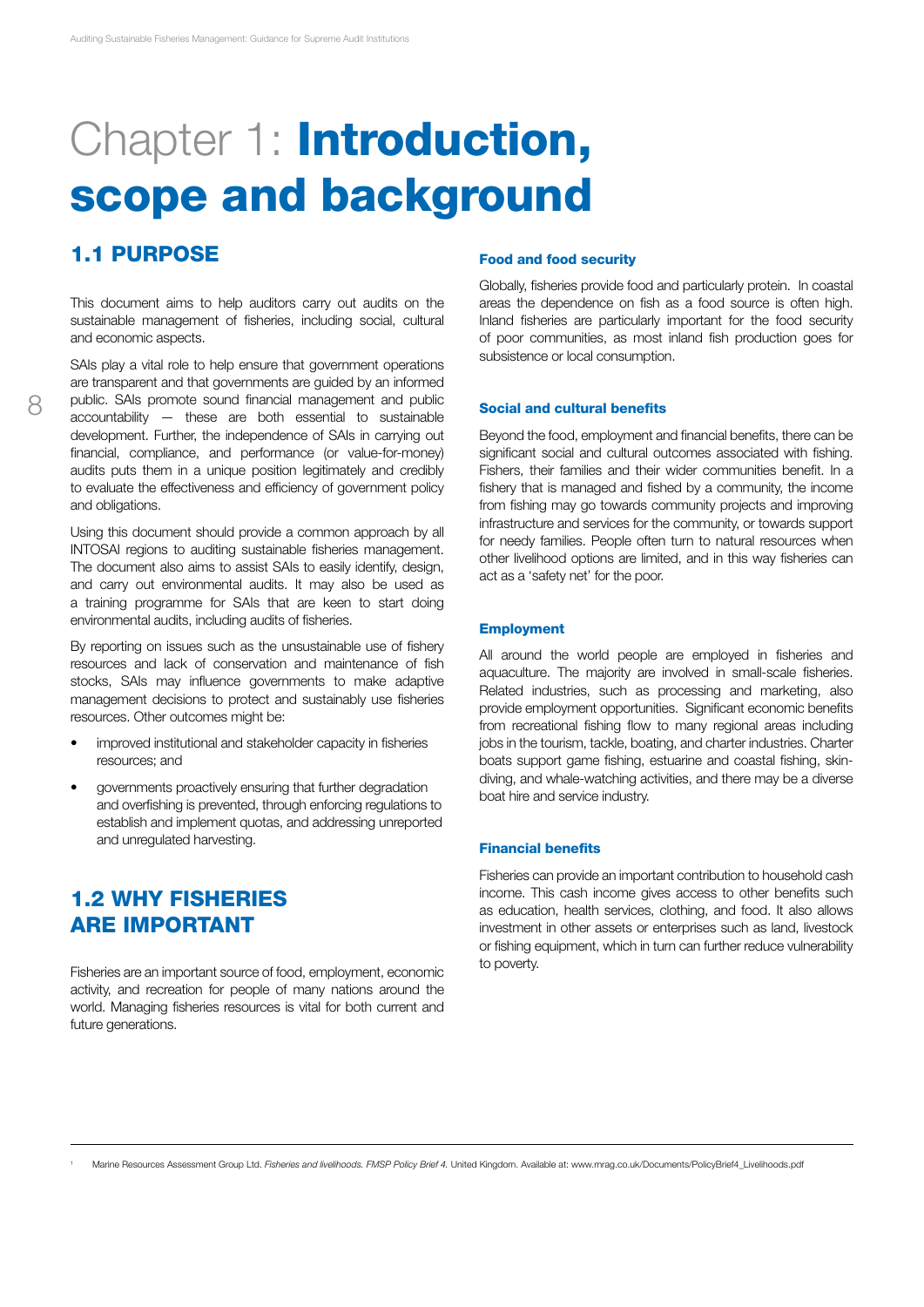$\Omega$ 



Income from community managed fisheries can provide community income to improve infrastructure such as this school in Lao PDR



**Reduced vulnerability** Fishing often forms part of a diverse livelihood strategy, reducing vulnerability to poverty and food insecurity





**Employment benefits** Over 38 million people worldwide are employed full time in fishing, and a further 88 million in other related sectors such as processing and trading



**Cultural benefits** Fishing is often a very social activity, strengthening community cohesion



**Household food security** Fish provide important nutritional benefits to consumers

**Cash Income** The money received from selling fish provides access to other goods and services such as health, clothing. education and the purchase of other assets

## 1.3 Scope

#### 1.3.1 Focus on fisheries management

There are a broad range of users of marine ecosystems that affect the condition of fisheries beyond the traditional inland and marine capture fisheries. Some of these users' activities take place within the marine ecosystem, for example, aquaculture, oil and gas production, and marine transportation. Some are land-based, for example forestry, agriculture and urban development. The way these activities affect fisheries resources can be complex, and is a topic in itself.

Although it is important for countries to take a holistic approach to risks and threats to their marine ecosystems and fisheries resources, this guide focuses on the role of governments in managing fishing, including commercial, subsistence, indigenous and recreational fishing activities and the related impacts on the environment.

Therefore, additional threats to fisheries resources that arise from related activities (such as from aquaculture, land-based sources of pollution, climate change and other non-fisheries activities) are not covered in this guide.

The WGEA has developed guidance for auditors that either directly or indirectly covers some of the identified non-fisheries related threats to fisheries resources. Below is a list of threats that have been identified from the capture fisheries (those that will be covered by this guide) and exhibit 2 lists threats from non-fisheries sources, and any relevant WGEA guidance. This will help set out the scope of this guidance.

Threats to fisheries include:

- overfishing:
- illegal, unreported and unregulated fishing;
- habitat loss related to fishing activity;
- fishing down the food web:
- non-selective fishing equipment;
- limited knowledge of aquatic ecosystems;
- other fishing practices effecting fish habitats;
- over-investment;
- poor or inadequate fisheries management and enforcement, etc.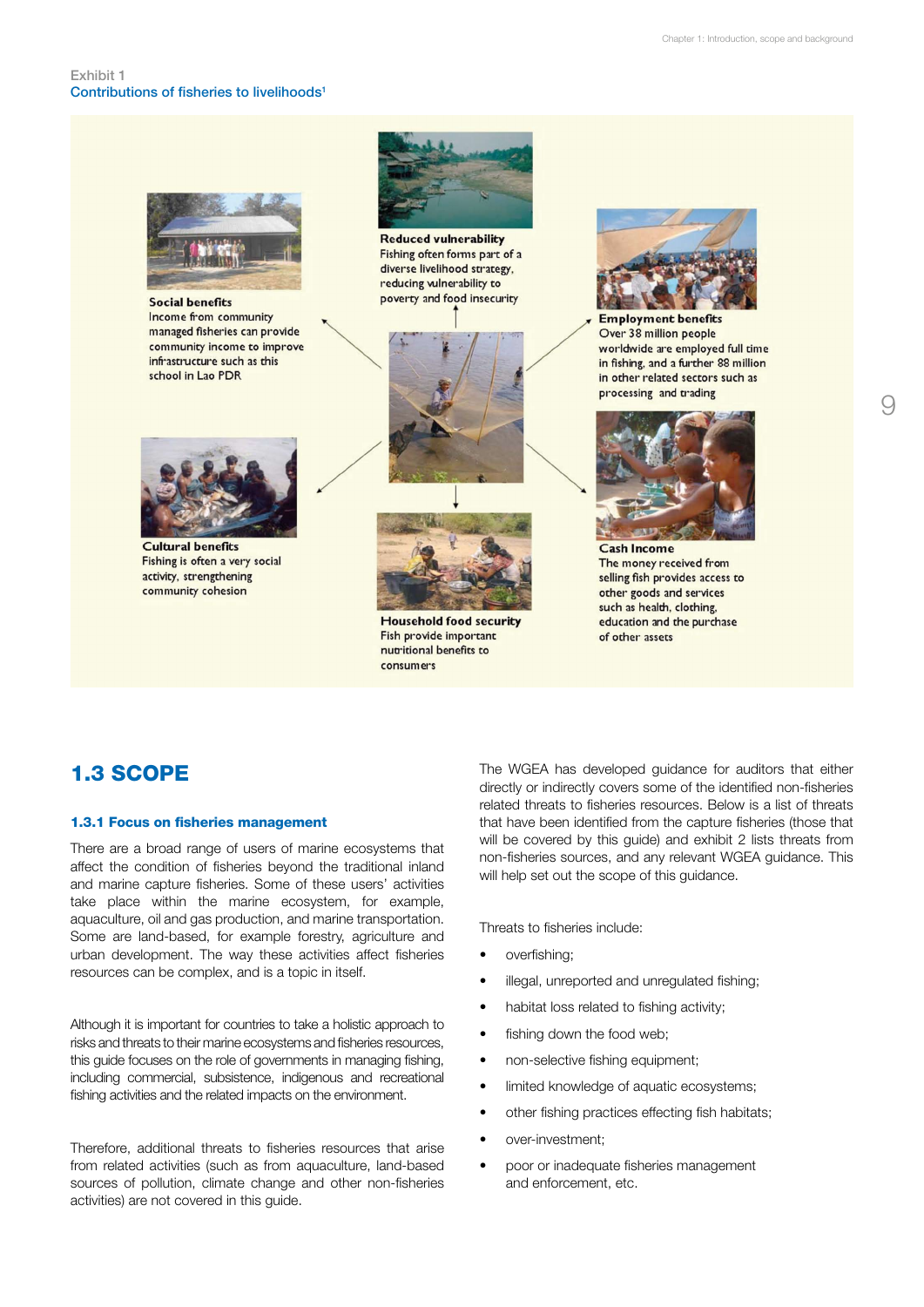#### Summary of non-fisheries threats and corresponding guidance material

| NON-FISHERIES THREATS                                         | RELEVANT WGEA GUIDANCE TO SUPREME AUDIT INSTITUTIONS           |
|---------------------------------------------------------------|----------------------------------------------------------------|
| Climate change                                                | Auditing Government Response to Climate Change                 |
| Habitat loss and fragmentation - non-fisheries related causes | Auditing Biodiversity: Guidance for Supreme Audit Institutions |
| Invasive species                                              | Auditing Biodiversity: Guidance for Supreme Audit Institutions |
| Impacts from mining                                           | Auditing Mining: Guidance for Supreme Audit Institutions       |
| Impacts from forestry                                         | Auditing Forests: Guidance for Supreme Audit Institutions      |
| Impacts from aquaculture                                      | No guidance                                                    |

#### 1.3.2 Non-fisheries related threats to fisheries resources

Some non-fisheries related threats to fisheries resources are so significant that auditors should be aware of their effects on fisheries resources. We include brief comments on the some of these threats below.

#### Climate change

10

Global climate change is affecting and will continue to affect marine and estuarine fisheries. Projections of future conditions suggest further effects on the distribution and abundance of fish associated with relatively small temperature changes. Changes in fish distribution and abundance will undoubtedly affect communities that harvest these stocks. Coastal-based harvesters (subsistence, commercial, or recreational) may be affected (negatively or positively) by changes in fish stocks due to climate change.

#### Habitat loss and pollution

Habitat loss and fragmentation are significant threats to biodiversity in marine and freshwater ecosystems. Marine and coastal ecosystems have been degraded or altered by changes in land use and habitat destruction (for example. urban development, tourism, fisheries, deforestation, mining, and aquaculture). Freshwater ecosystems can be physically altered by dams and reservoirs, and by introducing water, drainage, canals, and flood-control systems.

Fertilizers such as nitrogen, sulphur, and phosphorus, which increase agricultural productivity, run-off into natural ecosystems and cause nutrient loading. Excessive nutrients negatively affect nutrient cycles of ecosystems, their functioning, and, ultimately, the species they contain.

Eutrophication (the depletion of oxygen from an environment due to over-dense flora), nutrient pollution, and sewage are threats to freshwater and marine ecosystems, as they threaten the survival of many aquatic organisms. Pollution in water significantly threatens the health of species and contributes to the destruction of biodiversity.

#### **Aquaculture**

Increasingly, aquaculture is being relied on as a source of fish and fish products, but comes with risks to freshwater and marine ecosystems. It is now recognized that for aquaculture to continue to grow in a sustainable manner issues such as efficient resource use and minimizing environmental effects will have to be addressed.

## 1.4 Background on fisheries

#### 1.4.1 Trends in world fisheries

There has been an increase in world production of fish and fishery products during the last ten years, almost all of which has come from the increase in aquaculture production rather than from capture fisheries. Total production of fish and fish products from all sources continues to increase. The increase in production has kept pace with population growth, so the contribution of fisheries to food sources has remained relatively constant. Exhibit 3 provides a summary of important recent trends in world fisheries production, and consumption of fish products.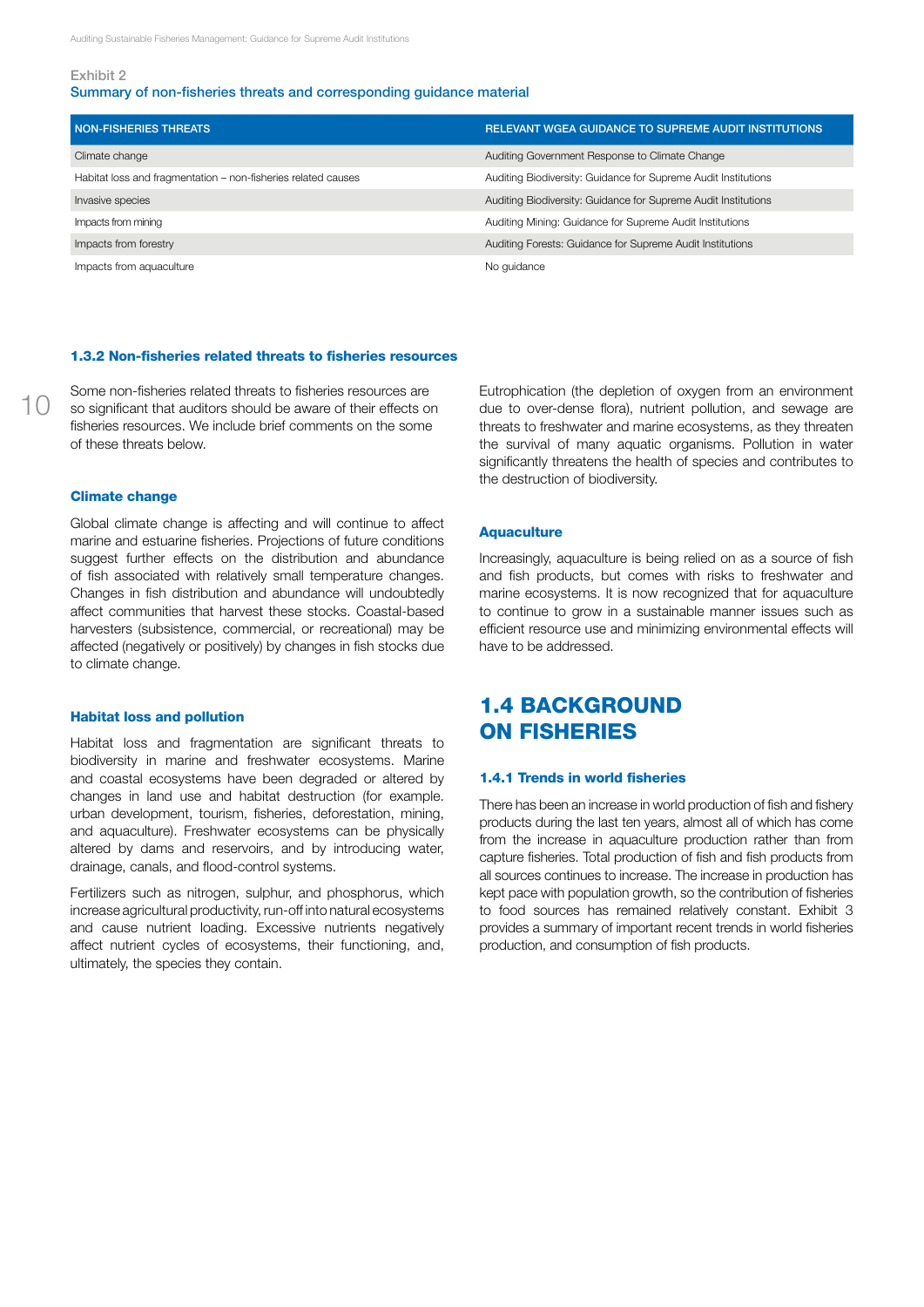#### Exhibit 3 World fisheries and aquaculture production and utilization<sup>2</sup>

| <b>PRODUCTION</b> (million tonnes)w | 2002  | 2003               | 2004  | 2005  | 2006  |
|-------------------------------------|-------|--------------------|-------|-------|-------|
|                                     |       | <b>INLAND</b>      |       |       |       |
| Capture                             | 8.7   | 9.0                | 8.9   | 9.7   | 10.1  |
| Aquaculture                         | 24.0  | 25.5               | 27.8  | 29.6  | 31.6  |
| Total inland                        | 32.7  | 34.4               | 36.7  | 39.3  | 41.7  |
|                                     |       | <b>MARINE</b>      |       |       |       |
| Capture                             | 84.5  | 81.5               | 85.7  | 84.5  | 81.9  |
| Aquaculture                         | 16.4  | 17.2               | 18.1  | 18.9  | 20.1  |
| Total marine                        | 100.9 | 98.7               | 103.8 | 103.4 | 102.0 |
| <b>TOTAL CAPTURE</b>                | 93.2  | 90.5               | 94.6  | 94.2  | 92.0  |
| <b>TOTAL AQUACULTURE</b>            | 40.4  | 42.7               | 45.9  | 48.5  | 51.7  |
| <b>TOTAL WORLD FISHERIES</b>        | 133.6 | 133.2              | 140.5 | 142.7 | 143.6 |
|                                     |       | <b>UTILIZATION</b> |       |       |       |
| Human consumption                   | 100.7 | 103.4              | 104.5 | 107.1 | 110.4 |
| Non-food uses                       | 32.9  | 29.8               | 36.0  | 35.6  | 33.3  |
| Population (billion)                | 6.3   | 6.4                | 6.4   | 6.5   | 6.6   |
| Per capita food fish supply (kg)    | 16.0  | 16.3               | 16.2  | 16.4  | 16.7  |

Note: Excluding aquatic plants.

#### Overview of Exhibit 3<sup>2</sup>

Capture fisheries and aquaculture supplied the world with about 110 million tonnes of food fish in 2006 (all data presented are subject to rounding), providing an apparent per capita supply of 16.7 kg (live weight equivalent), which is among the highest on record.

Global capture production in 2006 was about 92 million tonnes with an estimated first-sale value of US\$91.2 billion, comprising about 82 million tonnes from marine waters and a record 10 million tonnes from inland waters. This represents a decrease of 2.2 million tonnes since 2005.

In 2006, more than 110 million tonnes (77%) of world fish production was used for direct human consumption. Almost all of the remaining 33 million tonnes was destined for non-food products, in particular manufacturing fishmeal and fish oil.

#### 1.4.2 Marine capture fisheries

In the past, the largest contributor to world production of fish and fisheries products has come from marine capture fisheries. For the last 20 years, marine capture fisheries production has remained relatively stable, at almost 85 million tonnes. The FAO has raised concerns that the marine capture sector has reached its maximum harvest level. In 2006, the FAO reported that 75% of fish stocks, where assessment information is available, are fully exploited or overexploited. The FAO reported that the proportion of overexploited and depleted stocks, about 25% of all stocks, has remained unchanged in recent years after showing a marked increase during the 1970s and 1980s. The situation is more serious where fisheries are exploited solely or partially in the high seas and, in particular, for stocks that straddle international boundaries.

The FAO has called for fisheries resources to be managed and developed with more control and caution. In the short term there is little potential to increase the contribution of the marine capture fishery to the overall production of fish and fishery products. However, the FAO believes that if national governments adopted more sustainable fishing practices then the overexploited and depleted stocks could rebuild. From this belief, the FAO projects that marine capture fisheries could increase production. Potential future production is estimated at 93 million tonnes.

The catch statistics may not tell the whole truth about the state of marine fish stocks, partly because of some problems with over-reporting. Although production has stayed steady or declined for the last twenty years, fishing capacity and the effort to maintain this production has increased dramatically. Advancements in technology have increased the ability of fishers to target fish stocks while at the same time reducing the harvesting cost per unit. The willingness of consumers in developed countries to pay an increasing price for fish and fish products provides incentives to fishers to fish harder and in areas that may not have been previously fished.

<sup>2</sup> FAO Fisheries and Aquaculture Department, 2009. *The State of World Fisheries and Aquaculture 2008.* Rome: Food and Agriculture Organization of the United Nations. Available at: ftp://ftp.fao.org/docrep/fao/011/i0250e/i0250e.pdf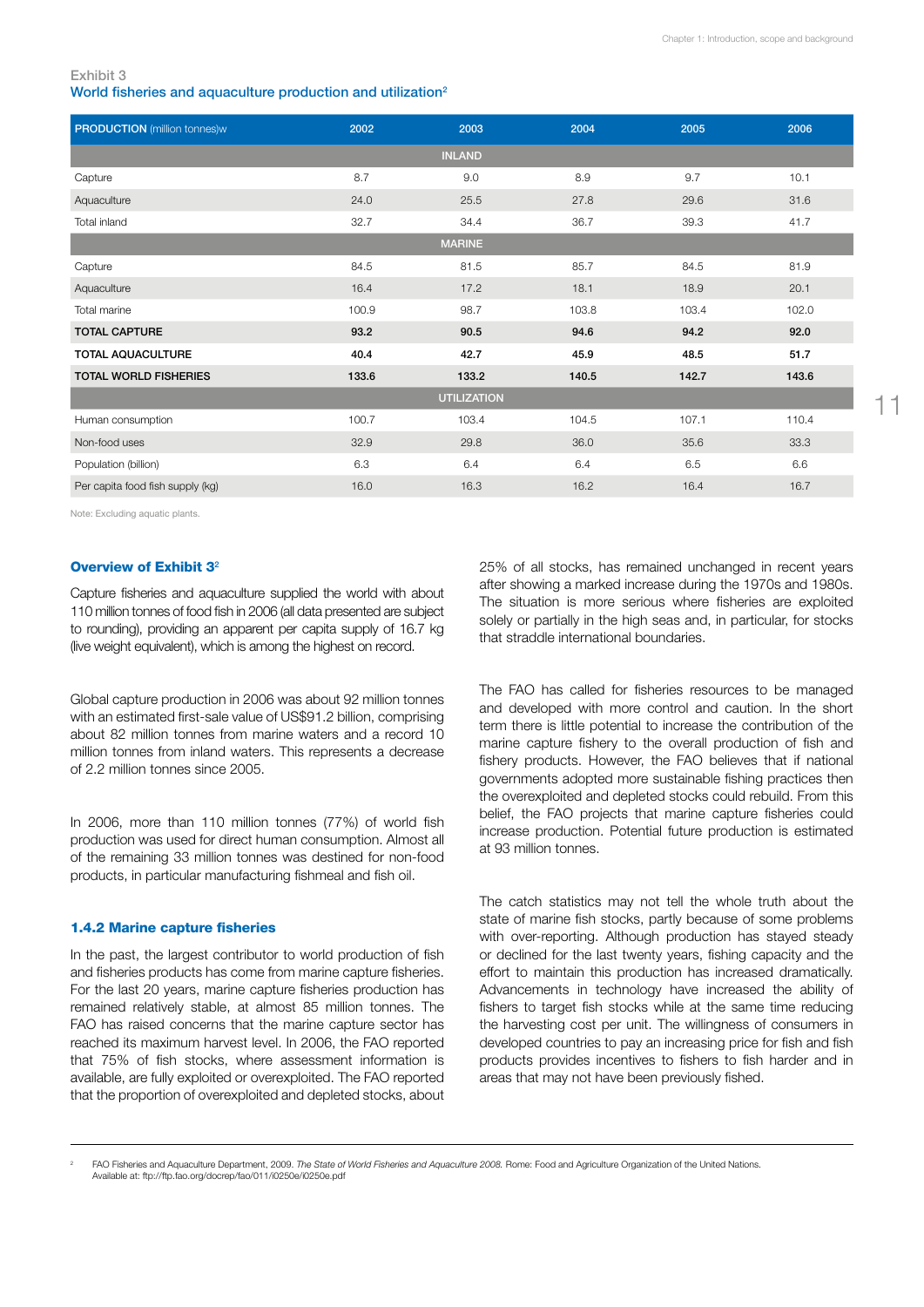#### 1.4.3 Freshwater capture fisheries

Freshwater resources cover a very small area compared to total land surface. Yet they contain about 40% of all fish species. Freshwater capture fisheries are important to the livelihoods of rural people, especially in the developing world. The FAO reports that the state of freshwater capture fisheries is not well known but is a concern. This is based on the known environmental concerns associated with freshwater fish habitats. These habitats have been affected by human activity. The FAO reports that the biodiversity of freshwater ecosystems appears to be in worse condition than any other ecosystem. Land-based sources of pollution from urban areas, agricultural practices, and natural resource development all contribute to freshwater habitat degradation.

#### 1.4.4 The rise in aquaculture

12 More recently the FAO has stated that aquaculture has the potential to provide enough fish and fish products by 2030 to maintain the current average consumption per capita. The FAO indicates that it will depend on individual countries being able to set realistic goals to develop and expand their own aquaculture sectors.

> However, there are concerns about the environmental impacts of aquaculture operations.

#### 1.4.5 Employment and trade continue to rise

Fishing and aquaculture continue to be important economic activities for many nations. If these activities are most often carried out along coastal areas where jobs can be scarce, the employment and economic effects tend to be disproportionately high.

## 1.5 What are the problems?

#### 1.5.1 Overfishing, illegal, unreported and unregulated fishing

#### **Habitat**

Illegal, unreported and unregulated fishing is fishing which does not comply with national, regional or global fisheries conservation and management requirements. It can occur within areas of national jurisdiction, within areas controlled by regional fisheries management organizations, or on the high seas.

Illegal fishing takes place where fishers operate in violation of the laws of a fishery, either within areas of national jurisdiction, the regional fisheries management organizations or the high seas.

Unreported fishing is fishing that has been unreported or misreported to the relevant national authority or regional organization, in contravention of applicable laws and regulations.

Unregulated fishing refers to fishing by vessels without nationality, or vessels flying the flag of a country not party to the regional fisheries management organization governing that fishing area or species.

In some developing countries, dynamite and poisons are used to harvest fish. These practices can have considerable negative effects on fish habitats, such as coral reefs, and can represent a health and safety risk.

#### 1.5.2 Other fishing practices can affect fish habitats

The habitats of many fish have been affected by fishing activities. Trawlers fishing for ground fish such as cod, pollock, and haddock drag steel weights and rollers, as well as nets, behind their boats, devastating huge areas of the sea floor.

Bottom trawling is now being recognized as an important risk to fish habitat, especially as it is generally conducted in areas that contain productive fisheries resources. There are many studies from around the world that document the long-term impacts of bottom trawling, including the destruction of deep sea corals.

#### 1.5.3 Fishing down the food web

Scientists have recently begun to observe that fishers have systematically over-exploited larger, highly valued predatory fish, leading them to shift their harvesting effort towards less valued species lower in the food chain. Scientists have called this "fishing down the food web" and believe that it points to a future where less valued species, such as jellyfish, will dominate marine ecosystems.

Traditional fisheries strategies target larger fish in a stock rather than smaller ones. These strategies ignore the important role played by these larger fish in ensuring the genetic integrity of fish stocks. Some scientists believe that this has played an important role in the decline in the average size of some important fish stocks, for example Northwest Atlantic cod.

Further, scientists are now also concerned about the decline in large predatory fish that are highly migratory, such as sharks and tuna, and the impact that this may have on marine ecosystems.

#### 1.5.4 Non-selective fishing equipment

Some fishing equipment can be highly destructive for species that are not being targeted. Traditionally, bottom trawling, drift nets, and surface long-line fishing technologies have been the most destructive. This equipment has had adverse impacts on fish stocks, turtles, seabirds, and marine mammals, such as dolphins. The by-catch and discard problems associated with this equipment have had an effect in terms of loss of human food, and significant effects on entire ecosystems. By-catch is also an economic cost to fishers because of wasted time and effort.

There have been international efforts to eliminate or limit the impacts of these types of equipment. As well, the fishing industry itself has developed technology to reduce the negative impact. For example, many fishers now employ technology to divert non-targeted species away from bottom trawling equipment.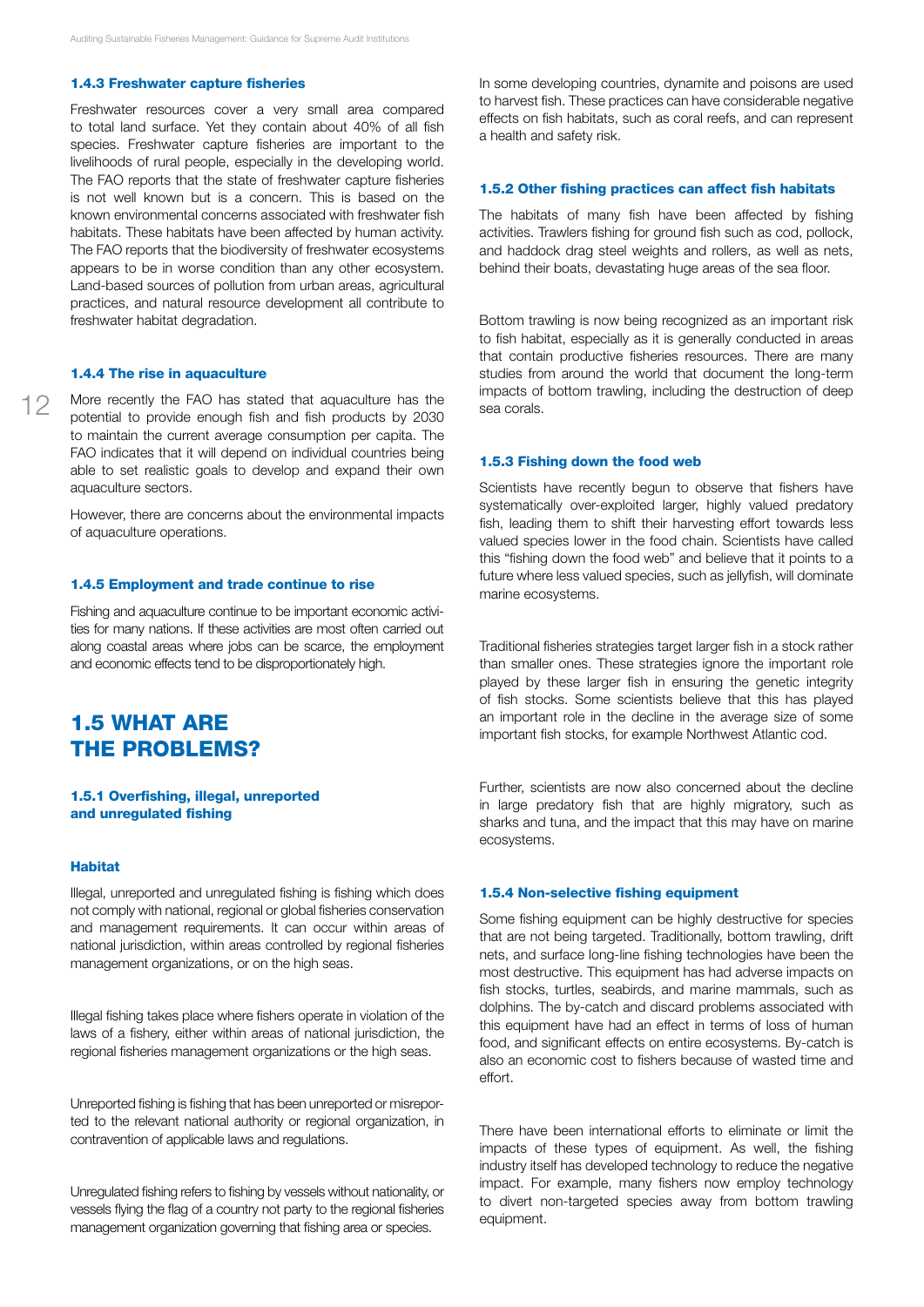#### 1.5.5 Effect of improvements in fishing technology

Fishers now hunt fish using technology such as satellites, acoustic fish-finders, and modern, efficient nets. Long gone are the days of simple line-and-hook fisheries.

#### 1.5.6 Limited knowledge of aquatic ecosystems

The international community has recognized that fisheries operate in large, complex, and interconnected ecosystems, which are subject to natural fluctuations and, in some cases, affected by long-term trends resulting from human activity.

The FAO believes that the functioning of marine ecosystems is only partially understood and that there is a need for a greater understanding of the effects of human activities, including fishing, and the potential reversibility of these effects. While the FAO has been gathering statistics on fisheries since the 1950s, with a few exceptions, the information available on the fisheries themselves is incomplete.

#### 1.5.7 Combined effect

Each of these problems would be bad enough on its own, but all appear to be linked, usually synergistically. Whereas misfortunes that occur singly might not prove fatal, those that come in combination often prove overwhelming.

#### Exhibit 4

#### Summary of the main threats to fisheries and their causes

| <b>THREAT TO FISHERIES</b>                     | <b>CAUSES</b>                                                                                                                                                                                                                                                                                                                                                                               | <b>CONSEQUENCES</b>                                                |
|------------------------------------------------|---------------------------------------------------------------------------------------------------------------------------------------------------------------------------------------------------------------------------------------------------------------------------------------------------------------------------------------------------------------------------------------------|--------------------------------------------------------------------|
| Over-exploitation<br>(especially overfishing)  | Illegal practices (poaching)<br>Result of illegal, unregulated and unreported fishing<br>Lacking resources to manage/control fishing<br>Lacking knowledge about fish stocks<br>Economics (incentive to maximize fishing effort)<br>Social and politic factors (create employment; stimulate<br>economic activity; increase demand; and harvest above<br>or near maximum sustainable levels) | Collapse of fisheries and other resources.                         |
| Illegal, unreported<br>and unregulated fishing | Illegal fishing takes place where fisheries operate in<br>violation of the laws of a fishery, either within areas of<br>national jurisdiction, the regional fisheries management<br>organizations or the high seas.                                                                                                                                                                         | Overfishing fishing, habitat loss,<br>fishing down the food web.   |
|                                                | Unreported fishing is fishing that has been unreported or<br>misreported to the relevant national authority or regional orga-<br>nization, in contravention of applicable laws and regulations.                                                                                                                                                                                             |                                                                    |
|                                                | Unregulated fishing refers to fishing by vessels without<br>nationality, or vessels flying the flag of a country not party<br>to the regional fisheries management organization<br>governing that fishing area or species.                                                                                                                                                                  |                                                                    |
| <b>Habitat loss</b>                            | Change caused by damage to damage to sea beds and<br>corals due to trawling and other destructive fishing practices.                                                                                                                                                                                                                                                                        | Decline in distribution, size and genetic<br>diversity of species. |
| Limited knowledge of aquatic ecosystems        | Complexity of ecological systems. Practical limits to the<br>amount of data that can be gathered. Uncertainty in scientific<br>assessments. Lack of clear and forceful scientific advice.                                                                                                                                                                                                   | Overfishing.                                                       |
| Impact of technology                           | Changes to fishing technology that make fishing, combined<br>with the increased value of fish products, economically<br>viable when fish resources are in decline.                                                                                                                                                                                                                          | Overfishing.                                                       |

## 1.6 What are the international responses?

#### 1.6.1 United Nations Convention on the Law of the Sea

The 1982 United Nations Convention on the Law of the Sea (UNCLOS) and associated agreements provide the framework for establishing a system of international ocean governance, including governance for fisheries. UNCLOS defines the rights and responsibilities of nations in their use of the world's oceans, establishing guidelines for the management of marine natural resources. It also established an exclusive economic zone, which extends 200 nautical miles from the land. The country has sole exploitation rights over all natural resources inside their exclusive economic zone.

Article 61(2) of UNCLOS establishes the expectation that states manage their fisheries resources sustainably:

*"The coastal State, taking into account the best scientific evidence available to it, shall ensure through proper conservation and management measures that the maintenance of the living resources in the exclusive economic zone is not endangered by over-exploitation."*

As well as this, UNCLOS requires states either to harvest their entire allowable catch within their exclusive economic zone or give the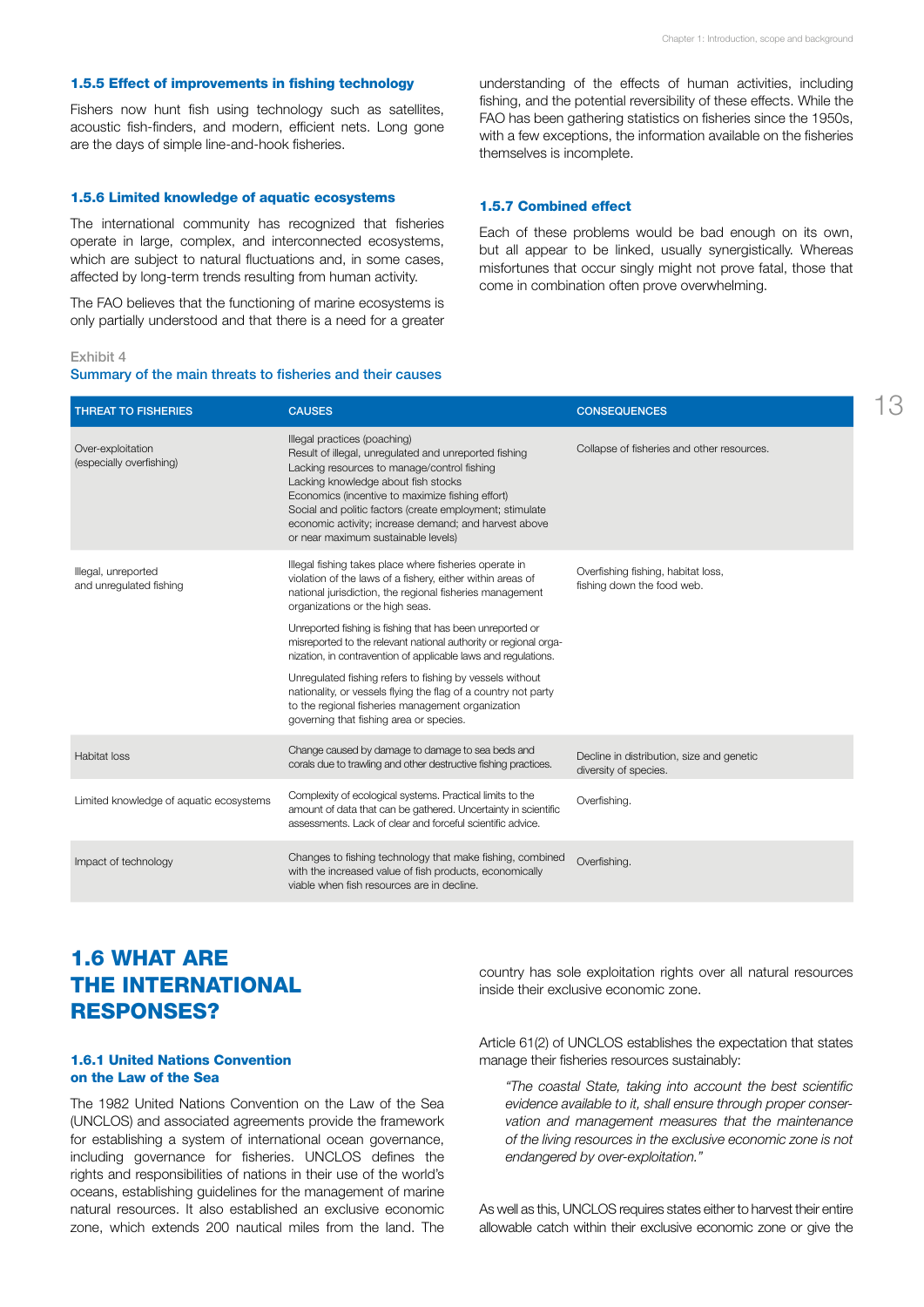surplus to other nations. This requirement has led many developing nations that do not have the capability to fish the resources within their areas of responsibility to enter into agreements with developed nations to harvest the surplus fish stocks.

#### 1.6.2 United Nations Fish Stocks Agreement

14

UNCLOS only covers fishing matters that occur within 200 mile exclusive economic zone for each country. However, there are many important fish stocks that either live straddling exclusive economic zones or that migrate through zones. The 1995 United Nations Fish Stocks Agreement (UNFA) provides a framework for conserving and managing straddling and highly migratory fish stocks in high seas areas regulated by regional fisheries management organizations. UNFA obliges fishers to use the precautionary and ecosystem approaches when managing these fisheries. It requires countries to minimize pollution, waste and fish discards. It reiterates requirements of countries to control the fishing activities of their vessels on the high seas. It provides for the right of countries party to UNFA to monitor and inspect vessels of the other parties, to verify compliance with internationally agreed fishing rules of regional fisheries management organizations. UNFA also provides a compulsory and binding dispute settlement to resolve conflicts in a peaceful manner.

#### 1.6.3 Code of Conduct for Responsible Fisheries

The 1995 FAO Code of Conduct for Responsible Fisheries identifies an internationally agreed statement of fisheries management objectives:

*"recognizing that long-term sustainable use of fisheries resources is the overriding objective of conservation and management, States and sub regional or regional fisheries management organizations and arrangements should, inter alia, adopt appropriate measures, based on the best scientific evidence available, which are designed to maintain or restore stocks at levels capable of producing maximum sustainable yield, as qualified by relevant environmental and economic factors, including the special requirements of developing countries."*

The measures promoted by the *Code of Conduct* include:

- avoiding excess fishing capacity and keeping fisheries economically viable;
- promoting responsible fisheries;
- decision-making that takes into account the interests of fishers, including those engaged in subsistence, small-scale, and artisan fisheries;
- protecting the biodiversity of aquatic habitats and ecosystems, including endangered species;
- allowing depleted stocks to recover or, where appropriate, be actively restored;
- assessing and, where appropriate, correcting the adverse environmental impacts on the resources from human activities;
- minimizing pollution, waste, discards, and 'ghost fishing' by lost or abandoned equipment; and

catch of non-target species, both fish and non-fish species, and impacts on associated or dependent species, through measures including, to the extent practicable, the development and use of selective, environmentally safe and cost-effective fishing equipment and techniques.

Also, the *Code of Conduct* indicates that countries should adopt an ecosystem approach. They should assess the impacts of environmental factors on target stocks and species belonging to the same ecosystem or associated with or dependent on the target stocks, and assess the relationship among the populations in the ecosystem.

The *Code of Conduct* addresses the role and responsibilities of fisheries management authorities, either for individual countries or regional fisheries management organizations. It indicates that they should have the capacity for, or access to, services that provide the following functions:

- collecting information on the fishery;
- collecting data on the nature, timing and distribution of fishing efforts; and information on each fishery's social and economic characteristics;
- analysing of the relevant information to identify trends in the resources and ecosystem, and in the fishery's performance to allow for appropriate changes to management measures to ensure that the objectives for the fishery are being achieved;
- considering all relevant information in a decision-making process, including participation by the key stakeholders, in order to select appropriate management measures and ensure effective, sustainable management; and
- monitoring, control and surveillance, designed to encourage compliance with the management measures and, where necessary, to enforce the regulations.

The *Code of Conduct* calls for precautionary mechanisms to be put in place to ensure conservation, protection, sustainable use, and management of fisheries resources for sustainability purposes (a precautionary approach).

#### 1.6.4 Regional Fisheries Management Organizations

Regional fisheries management organizations play an important role in contributing to sustainable fisheries management around the world. These organizations bring countries together to address common issues and concerns for conserving and managing mandated fish stocks. The FAO believes that regional fisheries management organizations are the only effective means to govern fish stocks that straddle national jurisdictions or are found on the high seas. The effectiveness of regional fisheries management organizations depends on the member nations themselves.

#### 1.6.5 Framework for governing and managing fisheries

Experience shows that fisheries resources are at greatest risk when there are no strong governance arrangements. Fisheries governance sets out the overarching objectives and principles for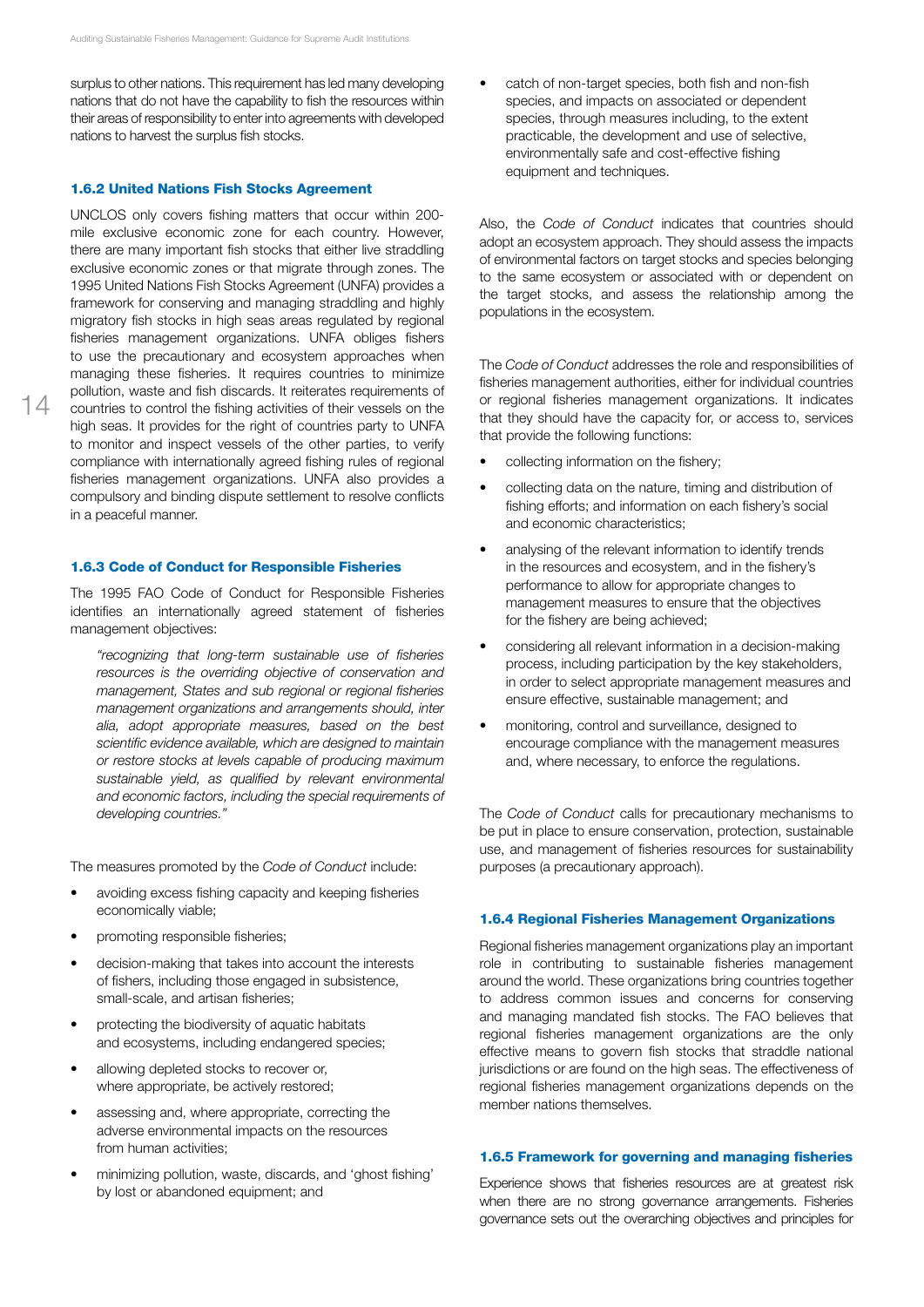managing fisheries resources. Fisheries governance is international, national and local in scope and has both long and short-term implications. Most fish caught are taken from within areas of national jurisdiction, which provides an incentive for countries to put in place strong governance and management frameworks.

Due to the complex nature of the social, economic and environmental factors in which fisheries exist around the world, it is not possible to have one approach to governing and managing fisheries. Rather, it is appropriate to talk about the diverse and complimentary actions or attributes that could be considered in a country's frameworks for governing and managing fisheries. These are:

- adopting relevant international agreements;
- adopting national fisheries policies that consider social, economic and conservation objectives;
- adopting fisheries legislation that establishes the requirements agreed to through international agreements and sets out the legislative framework for the fisheries objectives and principles agreed upon (legislation and regulations can cover matters such as access to fisheries or vessel restrictions, regulation of fishing gear, seasonal regulations to restrict fishing in certain areas during particular periods, closing or opening of areas, regulations relating to landing of fish, setting quotas, and so on);
- establishing a national fisheries management authority with the mandate to perform specified management functions set out in legislation and policy;
- • establishing scientific capability to understand the status, trends, and cause-effect relationships of fisheries resources;
- establishing the capability to understand the social and economic dynamics of the capture fishery, and the markets that it trades in;
- • economic instruments and participatory approaches (with the fishing industry) for example, tradeable quota arrangements; grants to reduce fleet capacity, or taxes on "super-profits" from extracting natural resources;
- establishing strong monitoring, controls, and surveillance; and
- establishing effective enforcement.

Developing countries, including small island developing countries, do not currently have the financial and management resources to exert control over their fisheries resources. There are international support programs that are designed to help these countries increase their capability to govern and manage their fisheries.

#### 1.6.6 Planning, implementing and evaluating fisheries

It is important that each country has a fisheries management authority with the mandate to develop and implement the management functions set out in legislation and policy. The authority needs adequate financial resources and the right numbers and types of skilled people to implement the mandate it has been given.

Where significant fisheries exist, fisheries planning processes should be supported by a scientific capability to understand the status, trends, and cause-effect relationships of fisheries resources. Also, the fisheries planning processes should be supported by the capability to understand the social and economic dynamics of the capture fishery, and the markets that it trades in.

Fisheries management plans should reflect:

- the national fisheries legislation and policy;
- the social, economic and conservation objectives set for the fishery;
- the area of operation and jurisdiction;
- the history and socio-economic importance of the fishery;
- information about the target species, including how they interact within the ecosystem;
- the effects of the fishery on recruitment, abundance, spatial distribution, and age or size structure of the target species, based on available monitoring data; and
- the existing management procedures (including evaluating past performance).

Fisheries management plans should also reflect:

- the critical habitats and the potential direct and indirect impact of the fishery on them;
- the composition of species that are retained or discarded;
- the size of fish discards;
- the considerations for how to selectively harvest target species while minimizing unwanted by-catch; and
- the consideration of the effect of fishing equipment on habitat and or other negative environmental effects (for example, ghost fishing by lost equipment).

Planning processes, as described above, may not exist for small-scale, artisan fisheries. However, established traditional management approaches may support sustainable local fisheries. The FAO has identified fishing overcapacity as one of the primary reasons for overfishing. Assessing and managing fishing capacity is a significant challenge for fisheries managers. Overcapacity can be addressed either by input controls or through incentive-adjusting measures. Examples of input controls used in the fishery include setting allowable fishing seasons/days, open and closed areas, net mesh sizes, allowable fishing equipment, and fishing vessel restrictions. Incentive adjusting measures include rights-based management approaches. Finally, the actual performance of the fishery in meeting the social, economic, and conservation objectives should be evaluated. Using the information from such evaluations, fisheries managers can adjust plans for future years accordingly.

#### 1.6.7 Monitoring, control, and surveillance approaches

Monitoring, control, and surveillance approaches need to be adapted to the nation's fisheries resource and the socio-economic circumstances of the fishery.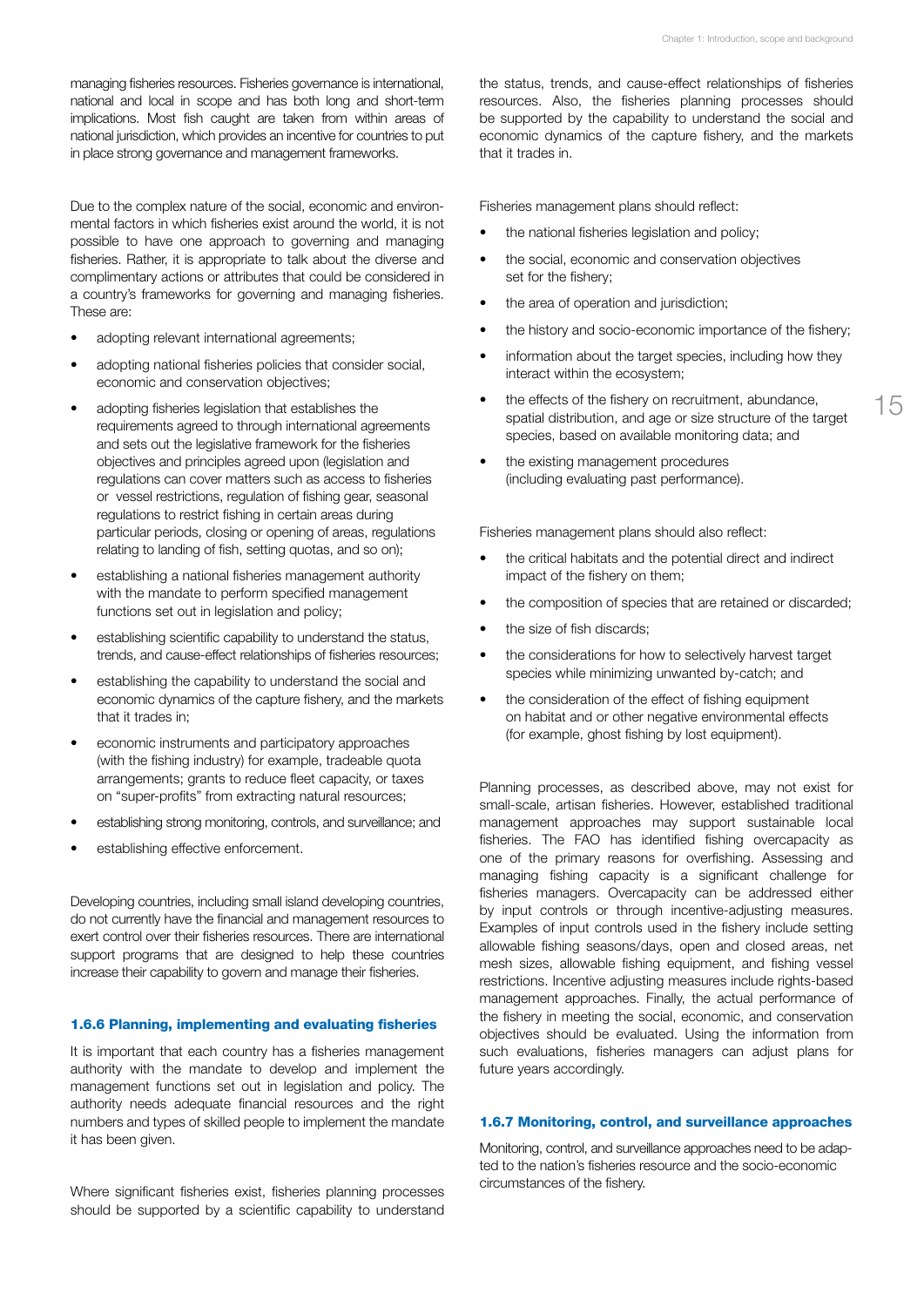A comprehensive approach includes:

#### **monitoring**

collecting, measuring and analysing information about fisheries activity;

#### **control**

specifying the arrangements for harvesting fisheries resources; and

#### surveillance

overviewing fishing activity to ensure that participants follow legislation, conditions of access, and approved management measures.

Effective monitoring, control, and surveillance approaches have both preventive and deterrent features. The preventive features encourage voluntary compliance with the legislation, conditions of access, and approved management measures. The deterrent features support enforcement in ensuring compliance by participants.

In the end, the strength of the monitoring, control, and surveillance approaches is reflected in the level of compliance that is achieved.

#### 1.6.8 Enforcement

Inspection, investigation, and legal processes enforce national fisheries legislation. Voluntary compliance is undermined when participants see others evading the law and receiving economic returns from their illegal activity. The enforcement function needs to have enough capacity (financial, equipment, and people in the right numbers and with appropriate skills) to enforce the national fisheries legislation. In some jurisdictions administrative sanctions, for example the temporary loss of the right to fish, are used as a means of promoting voluntary compliance with national fisheries legislation.

## 1.7 Conceptual framework, potential methodology tool and audit design matrix

The idea behind the conceptual framework is that it should provide auditors using the fisheries guidance document with an overview graphic image of potential audit areas for fisheries. Risks, such as weak national legislation and/or policy, inadequate knowledge, ecological variability, social pressure, illegal, unreported, and unregulated fishing, lack of support from communities and industries, inadequate enforcement, gaps in monitoring and surveillance, excess fishing capacity, and gaps in international governance are conceptualized in this diagram. International governance, national legislation, planning fisheries, monitoring and surveillance and enforcement and sanctions are also included as examples of actions which governments could take to manage fisheries.

Appendix 1 is an example of a methodological approach to gather and analyze data relevant to fisheries. Chapter 2 and Appendix 2 deal with the choosing and designing of the audit of fisheries. All three should be read in conjunction. The guidance itself provides information on each of the main subjects covered by the conceptual framework.

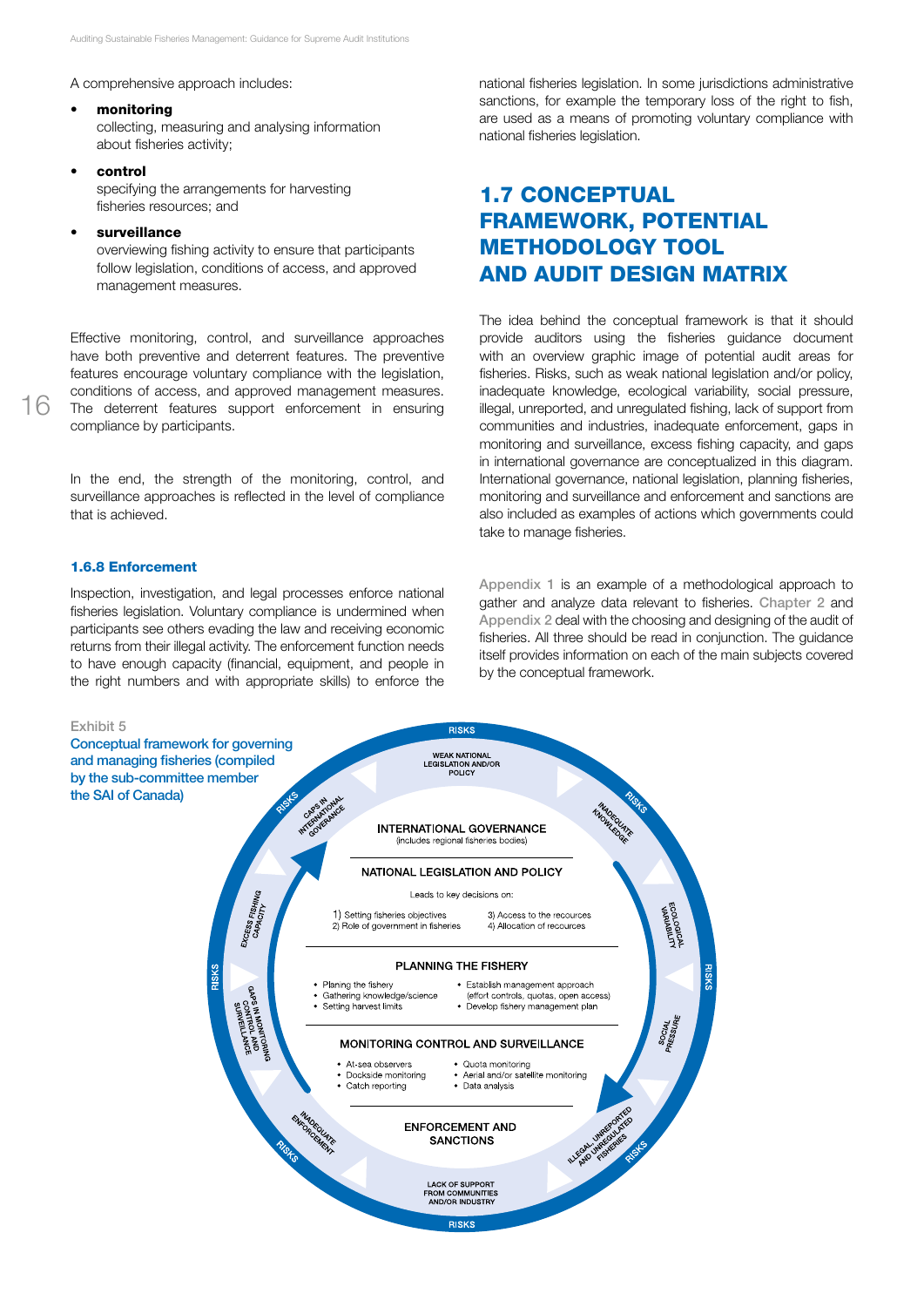# **Chapter 2: Choosing and** designing fisheries audits

## 2.1 Purpose of this chapter

The purpose of this chapter is to guide SAIs and auditors as they choose and design audits of fisheries. It includes the following four basic steps (described in more detail in Exhibit 6).

#### STFP<sub>1</sub>

Identify the country's fisheries resources and threats to them.

STEP<sub>2</sub> Understand the government's responses to these threats and the relevant players.

STEP 3 Choose audit topics and priorities.

STEP<sub>4</sub> Decide on audit approaches: audit objectives and lines of enquiry.

These steps are only suggestions, and they can be adapted to the situation and needs of an individual SAI. They can be used to define the objectives, scope, and criteria of a single audit of fisheries. Even though the steps are presented in a linear way, they are, in fact, highly inter-related and iterative.

The steps should also be read in conjunction with the conceptual framework (see Exhibit 5) and Appendices 1 and 2.

## 2.2 Co-operation between SAIs in carrying out sustainable fisheries audits

Co-operation between SAIs in carrying out environmental audits has become more common in recent years for a good reason: there are many benefits, for both the SAIs and the environment. For the SAIs, co-operative audits facilitate mutual sharing and learning, capacity building, networking, and identification of best practices. For the environment, many environmental problems transcend political boundaries. Some fish stocks migrate across national borders, and countries should therefore co-operate to manage these fisheries. Therefore, combining forces through co-operative environmental audits allow SAIs to take a broader view of the situation, to consider the various effects of domestic actions, and to benchmark best practices. SAIs within a region that has a regional management agreement, policy or strategy in place, could undertake a cooperative audit of the effectiveness of the implementation by each country of regional management approaches.

The WGEA paper entitled Cooperation between Supreme Audit Institutions: Tips and Examples for Cooperative Audits responds to the ongoing demand for information and ideas on how to make co-operation work effectively.

The Supreme Audit Institutions of Denmark, Estonia, Finland, Germany, Latvia, Lithuania, Poland, Russia, and Sweden conducted an audit of environmental monitoring and fisheries management and control in the Baltic Sea (see Exhibit 11).

The Office of the Auditor-General of Norway and the Accounts Chamber of the Russian Federation conducted a parallel performance audit of the management of fish resources in the Barents Sea and the Norwegian Sea (see Exhibit 17).

## 2.3 Four steps for a fisheries audit

Exhibit 6 Four basic steps for a sustainable fisheries audit

#### STEP<sub>1</sub>

Identify the country's fishery resources and the main threats

- Pollution and habitat loss related to fisheries
- • Overinvestment, overexploitation of fisheries and excessive fishing
- Illegal, unreported and unregulated fisheries
- Weak national legislation and/or policy
- Inadequate knowledge about fish stocks
- Ecological variability
- Social pressure
- Lack of support from communities and industries
- Inadequate enforcement
- Gaps in monitoring and surveillance
- Gaps in international governance
- Fishing down the fish web
- Non-selective fishing gear
- Poor or inadequate fisheries management (which could also be the root cause for the occurrence of all the above-mentioned threats)
- Impact of improvement in fishing technology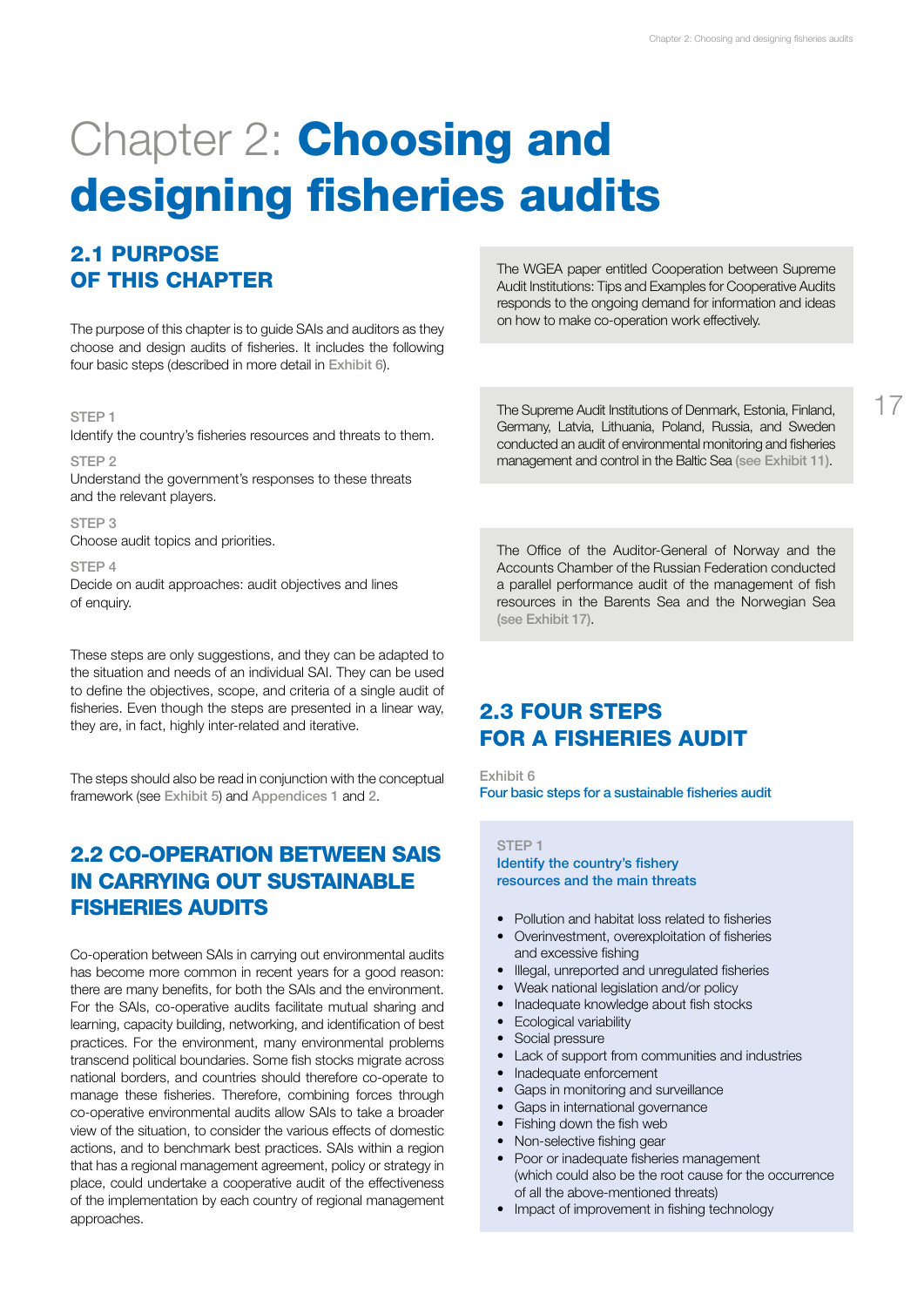#### STEP<sub>2</sub>

#### Understand the government's responses to these threats and the relevant players

18

- 
- 
- 
- 
- 
- • Fisheries governance and management framework
- National legislation and policy **How?**
- Planning and implementing the fishery International Conferences
- 
- Research and science
- Setting harvest levels Setting harvest levels
- Establish management approach Set programs
- Develop fishery management plan **•** Use economic tools and incentives
- 
- 
- Enforcement and sanction **•** Fund research

#### What? Who?

- International governance *National, state, provincial and local (municipal) governments,* • United Nations Convention on the Law of the Sea **international** (for example, European Union)
- United Nations Fish Stock Agreement Government owned agencies and enterprises
- Code of Conduct for Responsible Fisheries Non-government organizations: civil institutions, professional • Regional fisheries management **and the set of the set of the set of the set of the set of the set of the set of the set of the set of the set of the set of the set of the set of the set of the set of the set of the set o**

- 
- Gathering knowledge Sign international conventions<br>• Research and science Conventions<br>• Enact legislation
	-
	-
	-
	-
- Evaluating the fishery **•** Promote voluntary partnerships
- Monitoring, control and surveillance **•** Conduct environmental impact assessments
	-
	- Promote public education

#### STFP<sub>3</sub> Choose audit sub-topics and priorities

- International governance
- National legislation and policy
- Planning, implementing and evaluating the fishery
- Monitoring, control and surveillance
- Enforcement and sanction

#### STEP<sub>4</sub>

#### Decide audit approaches, audit objectives, and lines of enquiry

- Financial management and regularity
- Compliance with agreements, laws and policies
- Policy coherence
- Performance measurements and results
- Auditing of performance information
- Natural resource accounting
- • Accountability, co-ordination and capacity
- Scientific research and monitoring
- Public education
- Reporting to clients and the public

## STEP<sub>1</sub> Identify the country's fishery resources and the main threats

In step 1, auditors should develop domestic approaches for auditing fisheries issues and must understand the situation in their country regarding fishery resources, the role of government

to manage fishing activities and the main threats to fisheries. Chapter 1 gives a general background on some of the common global threats and concerns. The conceptual framework in Exhibit 5 also provides auditors with a graphic overview of potential audit areas. Auditors should assess the degree of relevance and urgency of certain issues in their own country and this will help to determine whether audit work is warranted and what priority it should be given.

The conceptual framework and methodology tool in this guidance will help auditors work through step 1.

#### Conceptual framework (see Exhibit 5)

Risks, such as weak national legislation and/or policy, inadequate knowledge, ecological variability, social pressure, illegal, unreported, and unregulated fishing, lack of support from communities and industries, inadequate enforcement, gaps in monitoring and surveillance, excess fishing capacity, and gaps in international governance are conceptualized in this diagram.

Appendix 1: Potential methodology: data gathering and analysis

This is an example of a methodological approach to gather and analyze data relevant to fisheries. There may be other data or information better suited to understanding an individual SAI's national fisheries and fisheries resources. The tool identifies information that can address the following:

- The importance of fisheries and fisheries resources to a country
- The fisheries governance and management framework

Chapter 1, Part 3 deals with the scope of the audit.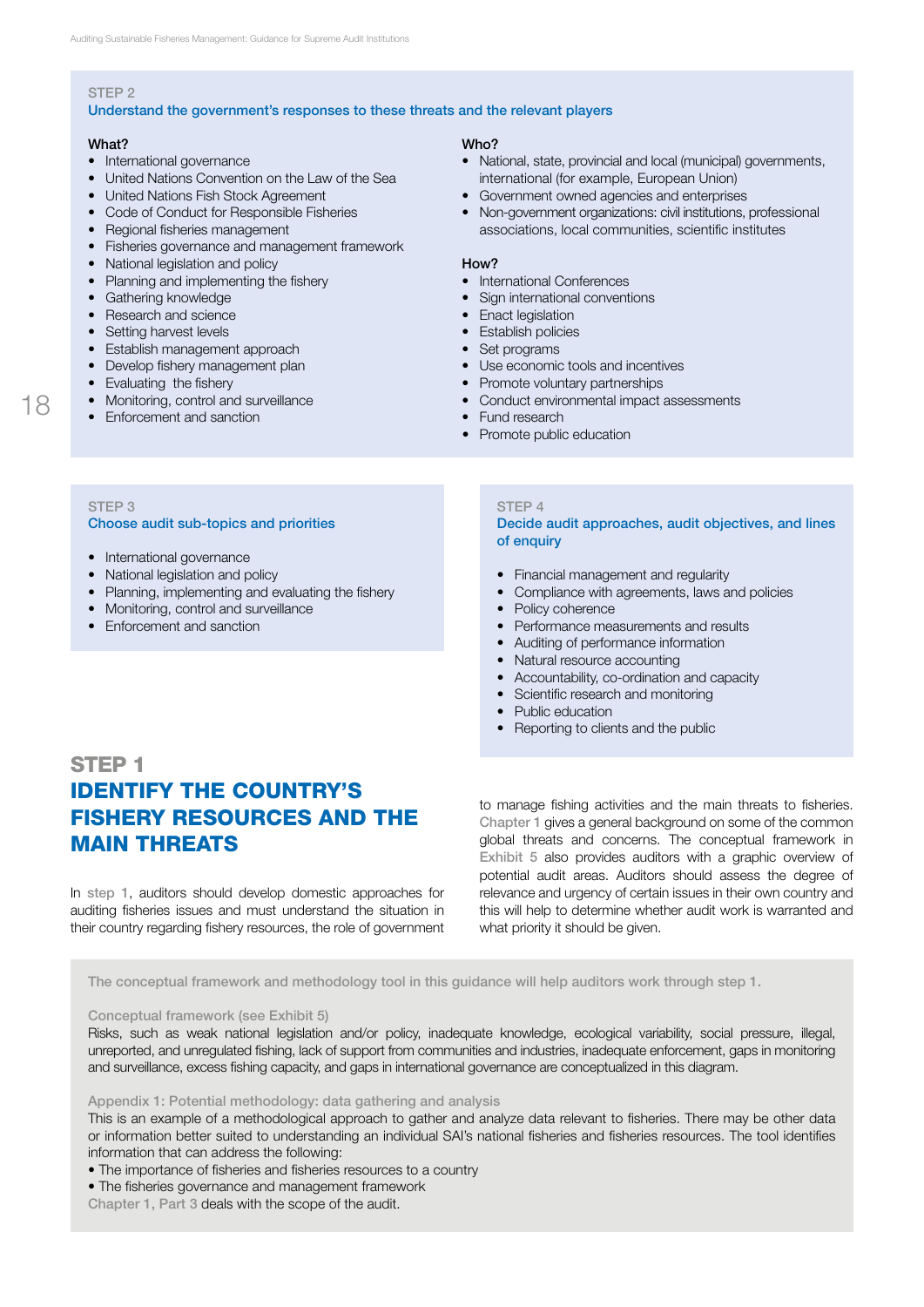The following questions aim to encourage auditors to follow a step by step approach to gather information about participation in international fisheries treaties/conventions, and regional fisheries management bodies. The questions also gather information about the fisheries legislative and policy framework, and overview information about administrative, scientific, monitoring, control and surveillance, and enforcement processes. This information focuses on roles and responsibilities.

#### **KEY QUESTION: What are the main characteristics** of the fishery sector in your country?

#### For example:

- • Commercial or subsistence fisheries?
- Large-scale industrial or artisanal fisheries?
- Coastal, inland or ocean fisheries?
- Importance as food/protein source?
- Co-operation or disputes with neighbouring countries over fisheries issues?
- Importance for recreation, tourism?
- Poor knowledge about the sustainable use of fish resources?

See Chapter 1, Part 4 for background information on fisheries.

Another possible sources of information are the Fishery and Aquaculture Country Profiles of the Food and Agriculture Organization of the United Nations www.fao.org/fishery/ countryprofiles/search/en and the European Commission http://ec.europa.eu/fisheries/

KEY QUESTION: What is the importance of fisheries for the economy (for example, percentage of GDP, employment, source of foreign currency, royalties earned for the treasury, and so on), society (importance to coastal communities, importance for indigenous peoples, and so on) and the environment?

See Chapter 1, part 2 for information on why fisheries are important.

The South African Standing Committee on Public Accounts (Parliamentary committee) requested the Auditor-General of South Africa during 2008/2009 to do a performance audit on the handling of confiscated abalone. The audit report of 2009 demonstrates that measures were not in place to ensure the timely awarding of tenders for the processing of confiscated abalone; that uniform tariffs were not applied for the processing, marketing, selling, and exporting of abalone; and that the non-rotation of the processing of abalone between the service providers resulted in the use an additional monitoring team. (See Exhibit 18)

#### **KEY QUESTION: What is the social and cultural** importance of fisheries? (for example, food resource, recreational activity, commercial enterprise, or to support important indigenous historical customs)

Refer to Chapter 1, part 2 for information on why fisheries are important.

As well as their value as sources of food and income, fisheries resources are valued by the community in many other ways.

For example, they have value from people knowing that the environment and the diversity of species are maintained and that fisheries resources exist. Refer to Exhibit 1, which deals with how fisheries contribute to livelihoods.

To learn more about sustainable development issues (economic, social and environmental issues), see:

INTOSAI Working Group on Environmental Auditing, 2004, Sustainable Development: The Role of Supreme Audit Institutions. Available at www.environmental-auditing.org

KEY QUESTION: What are the main threats to fishery resources? (for example, overfishing, illegal, unreported and unregulated fishing, selective fishing equipment, and so on) Why have these threats arisen? What analysis have responsible agencies undertaken of the main threats?

See part 5 of Chapter 1 for problems and threats to fisheries.

To consider local threats, SAIs can seek information from government agencies that are responsible for controlling and overseeing fisheries. Other sources of information include universities, non-governmental and international organizations, local and state councils, laws, and the media.

Conceptual framework (see Exhibit 5)

The conceptual framework identifies inadequate knowledge as a risk to good fisheries management. If a country does not know the threats to its fisheries resources, it is less likely to be able to manage them in a sustainable way.

#### Key question: What are the drivers behind the threats?

When identifying threats to fisheries, auditors should remember that behind the threats are economic interests, poverty, poor regulation, lack of management and enforcement that makes it possible to act illegally, as well as socio-political, cultural, religious, scientific, and technological factors that cause changes to fisheries.

#### KEY QUESTIONS: Which sectors are most relevant? Are there any areas or sectors that are particularly significant in terms of their environmental effects or impact on the fisheries resources?

After considering the main characteristics of the fishery sector as suggested above (i.e commercial or subsistence, largescale or artisanal, coastal, inland or ocean, and so on), it will be useful to consider which of those sectors are the most relevant to the country's economy and society and whether any areas or sectors are particularly significant in terms of their effects on the environment or impact on fisheries resources.

Auditors may have to consult non-governmental organizations, universities, or any organizations that have done this kind of assessment. SAIs may hire consultants to help them.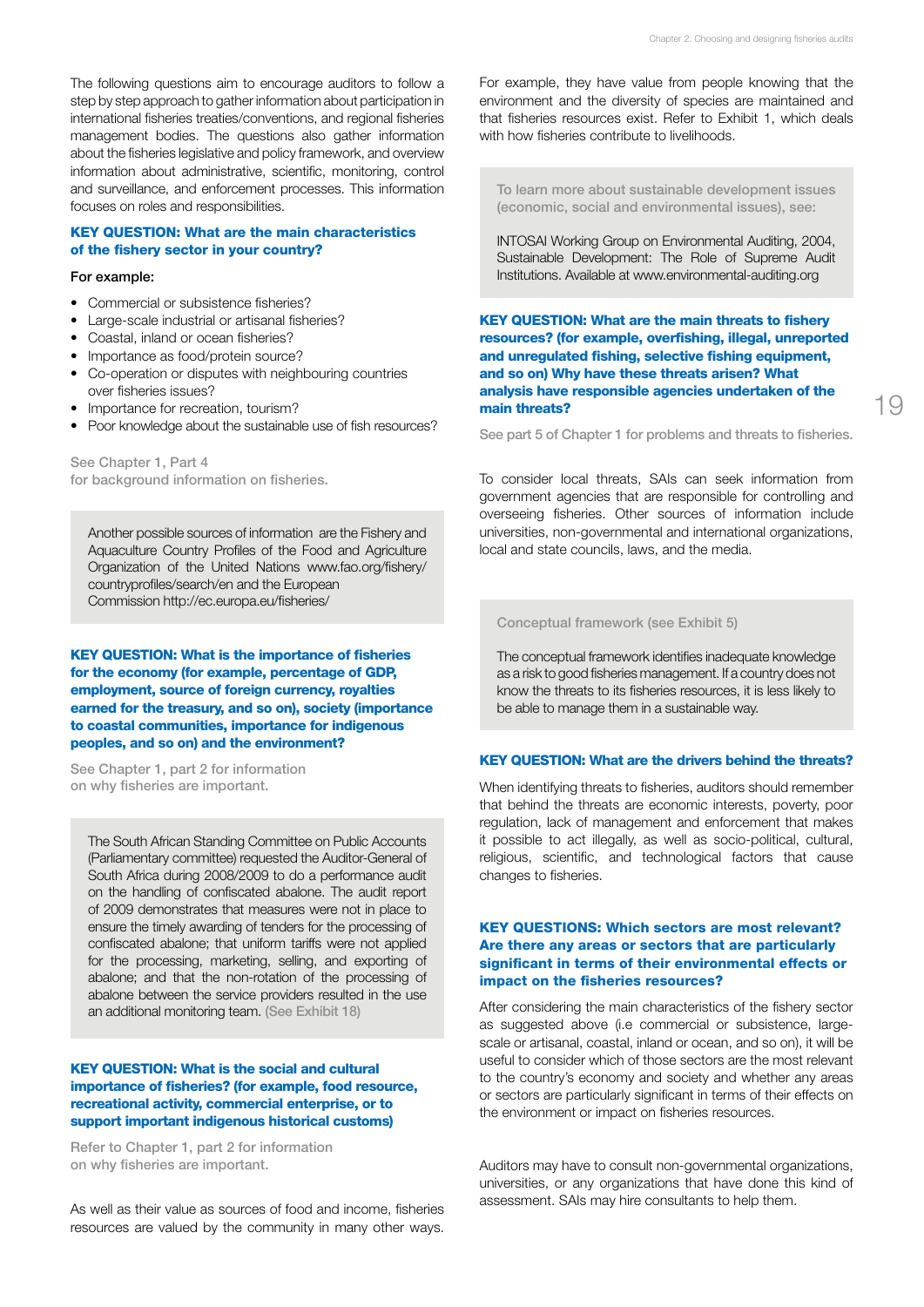Once a SAI has understood the threats to its fisheries resources, it needs to understand what the government is doing to mitigate or prevent them (what programs exist and which policy tools are used) and who is responsible. With this information, SAIs can then consider traditional audit questions, such as mandate, risk, auditability, and materiality, to select and prioritize audit topics.

The Netherlands Court of Audit tabled a report on 30 October 2008, Sustainable fisheries. This audit was conducted due to the worldwide concern about the consequences of intensive fishing at sea. Many species of fish are being overfished. EU policy to combat overfishing in European waters is directed at the "sustainable management" of marine life, taking account of both environmental and economic interests. The Netherlands Court of Audit investigated whether the Netherlands was succeeding in implementing and enforcing EU fisheries policy and whether the sustainability goals were being achieved (see Exhibit 15).

## STEP<sub>2</sub> Understand the government's responses to these threats and the relevant players

This step identifies relevant audit criteria and provides an overview of how the government manages fisheries. Both the importance of fisheries resources to a country and the frameworks for governing and managing fisheries should be identified.

Governments play a crucial role in protecting fisheries, and they manage fish stocks using a variety of methods. These include regulatory instruments, such as assigning fishing rights under a permit, determining fishing quotas for each permit, setting minimum size limits, placing restrictions on the type of equipment that may be used, having closed seasons, having closed areas such as marine reserves, requiring independent observers to be onboard fishing vessels to monitor fishing practices, and restricting the effort (for example, limiting the number of fishermen on a squid jigging boat, controlled access to the resource and so on). Governments can also use economic instruments such as subsidies, incentives, taxes, or grants, and participatory approaches – under which the fishing industry is involved in managing the fisheries resource, for example, through tradeable quota systems.

International governance, national legislation, planning fisheries, monitoring and surveillance and enforcement and sanctions are examples of actions which governments could take to manage fisheries (see the conceptual framework in Exhibit 5).

The potential methodology: data gathering and analysis (see Appendix 1) deals with an example of a methodological approach to gather and analyze data relevant to fisheries. The tool identifies information that can address the importance of fisheries and fisheries resources to a country and the fisheries governance and management framework.

Auditing fisheries management: Audit design matrix (see Appendix 2) includes criteria aligned with the potential topic, risk, researchable questions, and sub-researchable questions.

#### **KEY QUESTION: What is the government** doing about the threats?

As noted in Chapter 1, part 6, governments can and do take action to manage fisheries resources, and to protect and conserve them where necessary. They regulate fishing and exploitation of resources, and they control pollution. They can and do use a variety of public policy tools to authorize, finance, and implement these actions. Public policy tools include international agreements, laws, programs, and public education.

The most common environmental policy tools and questions for auditors are described in the following.

## International conventions and treaties

#### **KEY QUESTION: Are there international targets** and obligations within this area that commit your country?

Various bilateral, regional, and international environmental agreements (IEAs) have been signed by national governments. SAIs can play a major role in auditing the implementation of these agreements – to what extent governments have complied with their obligations under them – and in reporting on the government response. Where a country has ratified an international fisheries agreement, the auditor should find out whether corresponding national legislation has been introduced, and whether it is being enforced.

To learn more about international conventions and treaties, see:

INTOSAI Working Group on Environmental Auditing, 2001, The Audit of International Environmental Accords. Available at http://www.environmental-auditing.org/

Auditors should find out from the agency responsible for international relations if the country has signed any regional agreements related to fisheries. The information could also be provided by the ministry that deals with the fisheries in the country. There are many such agreements, and describing them is outside the scope of this paper.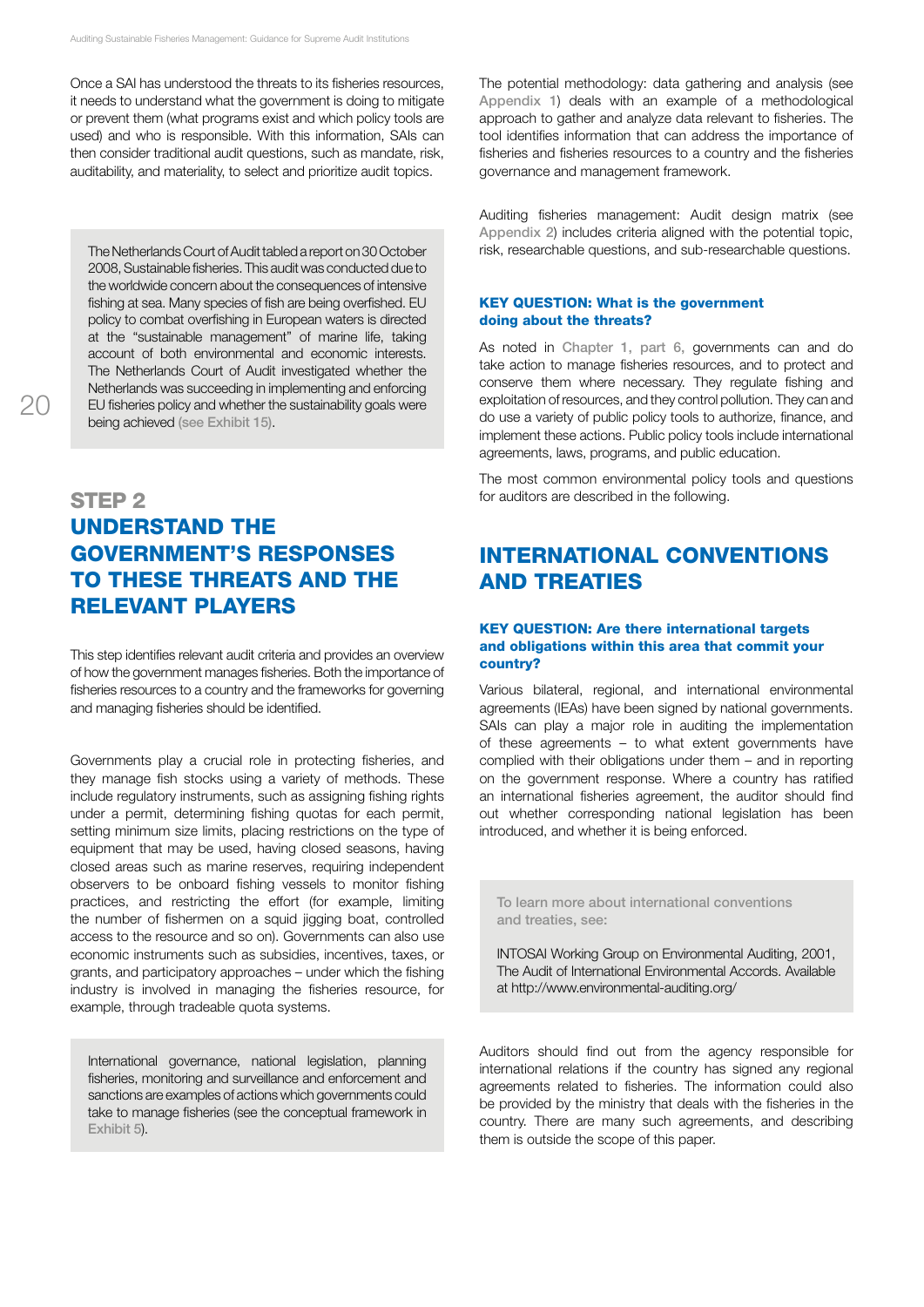The Office of the Auditor-General of Norway and the Accounts Chamber of the Russian Federation conducted a parallel performance audit of the management of fish resources in the Barents Sea and the Norwegian Sea. The objective of the parallel audit was to assess the efficiency and effectiveness of national follow-up and implementation of bilateral agreements between Russia and Norway and decisions made by the Joint Norwegian-Russian Fisheries Commission. (See Exhibit 17)

#### **KEY QUESTION: What are the regional and** national targets and objectives in this field?

The SAI of Morocco conducted a performance audit of the department of fisheries during 2006. The audit criteria were based on law, regulations, standards and indicators, and international benchmarking; government indicators and parameters set by government; fisheries policy objectives; and international conventions. The SAI of Morocco criticized the department for failing to translate the objective of preserving fish stocks by taking concrete action.

The main recommendations made by the SAI of Morocco were:

- to strengthen control and surveillance, and ensure their proper geographic distribution; and
- • to review the extent of "gel des investissements" in the fleet for better conservation of fishery resources while complying with the laws and regulations.

(See Exhibit 14)

## Legislation and regulations

Governments have a variety of legal powers and tools that they can use to manage fisheries resources, and address fisheries problems and activities. Legal powers include legislation (acts of Parliament or Congress), regulations, permits, licenses, bylaws, and ordinances. These powers can be used for matters such as restricting access to fisheries areas or fish stocks, regulating fishing equipment or methods, closing or opening of areas, issuing permits and setting quota of allowable catch, restricting the effect of fishing on other species, for example, by closing a fishing area if other species are adversely affected, providing for protected "no-fishing" areas such as marine reserves, providing penalties and sanctions, and so on.

In some cases, national laws will give effect to international agreements. In some cases, countries enact specific laws to implement specific agreements. More often, a single piece of legislation (such as an ocean or fisheries act) can be used to address a number of agreements.

In other cases, national laws are unrelated to international agreements and simply respond to national needs. Legal powers are used broadly to manage, regulate and monitor fishing activities, and these legal powers can be used to manage access to fisheries and where, when, and how fish can be taken.

"In many countries, a lead environmental department or other agency of the executive government) is charged with ensuring that the environmental laws are properly implemented by public and/or private entities. These laws may charge the environmental department with such activities as:

- Issuing permits that limit the quantity or concentration of pollutants discharged
- Monitoring discharges' compliance with such permits
- Monitoring environmental obligations to help identify other potential breaches of regulations
- Helping in the interpretation of regulations, and providing other assistance to regulate entities to assist in their compliance efforts

Taking enforcement action when violations occur In some cases, these environmental regulatory responsibilities may be delegated by the federal (national) government to lower levels of government. In addition, other types of executive government departments may also exercise certain environmental responsibilities. The SAI is often charged with examining how well these other departments exercise their environmental responsibilities".

In 2005, the Office of the Auditor-General of Botswana conducted a performance audit of the fishing industry to determine how unregulated fishing activities, the absence of a policy framework, and operational mechanisms had affected the sustainability of fisheries and the environment. The audit objectives were to determine whether the Fisheries Division of the Department of Wildlife and National Parks had adequate guidance and operational mechanisms to manage and protect the fishing industry by determining: (1) whether the Division had a policy framework with clear objectives; (2) how much information was collected to devise long-term management plans and use strategies for the fisheries to provide protection, regulations, and sustainably use resources; (3) how much open fishing affected fish stocks; (4) whether routine inspections were carried out; (5) whether the Division fulfilled its obligations to protect the aquatic environment, as specified in the Southern African Development Community Protocol on fisheries; and (6) whether there was appropriate monitoring in place. The audit's scope included covered policy aspects, planning, fish stock assessment activity, fish and habitat protection controls, inspections, manpower and staff training and monitoring and reporting. (See Exhibit 9)

For many SAIs, having national laws (and the supporting legal tools) is a prerequisite for conducting compliance audits.

## Policies and programs

Governments can also formulate national policies specifically on fisheries. Policies tend to set direction, but are usually not prescriptive or enforceable. A policy might state intent or a desired outcome. In some cases, policies can be supported by specific procedures (action plans) and (funded) programs. Implementing programs successfully requires that the projects have enough money, skilled people, goals and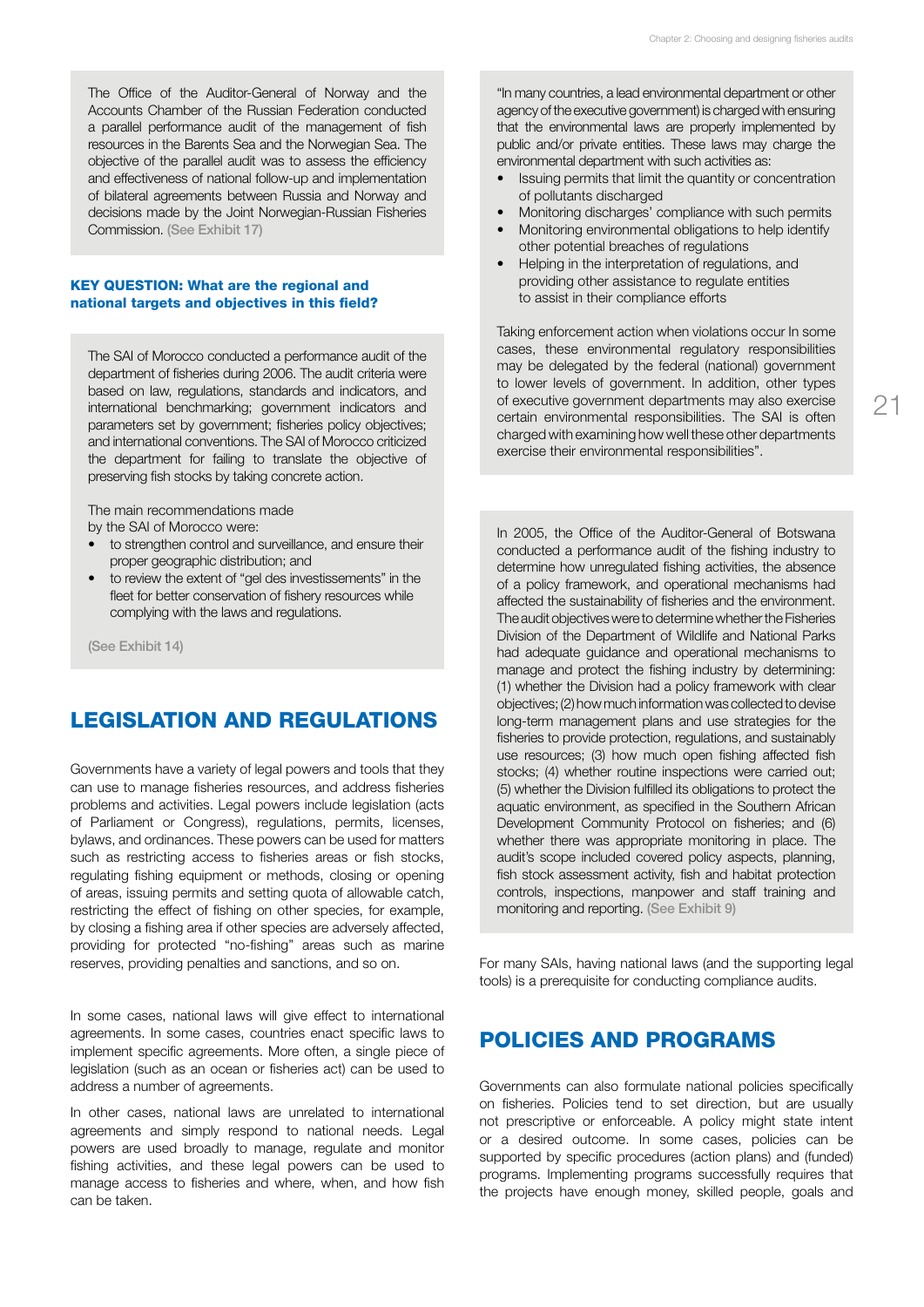authority. Governments should set performance measures for implementing their policies or programs. Governments also establish and support research programs on fisheries. These research programs are often linked to monitoring databases.

In 2009, the Auditor-General of Canada conducted a performance audit on the protection of fish habitats. The audit found that the two responsible departments could not demonstrate that fish habitats were being adequately protected as required by the Fisheries Act. In the 23 years since the Habitat Policy was adopted, many parts of the Policy had been implemented only partially or not at all. (See Exhibit 10)

As the emphasis in this guidance paper is on sustainable fisheries, a good policy or strategy for sustainable fisheries is "likely to include or be accompanied by a set of targets for what needs to be achieved and indicators which measure progress towards meeting those targets … In some case, the targets may seek to put into effect commitments made by national governments as signatories to international treaties. Indicators are often a vital link to ensure that governments are held to account for their performance against their sustainable development objectives".

INTOSAI Working Group on Environmental Auditing. 2004. Sustainable Development: The Role of Supreme Audit Institutions, Part 2, para 2.11. Available at www.environmental-auditing.org

## Economic tools and incentives

Governments use grants, loans, subsidies, taxes, user charges, and service fees as other types of policy tools. In some cases, using these tools is grounded in financial or fisheries legislation. Care is required in providing incentives and subsidies as overinvestment in the fishing industry can contribute to overfishing, especially where combined with poor or inadequate fisheries management.

In 2006 the Board of Audit of Japan conducted a regularity audit of the payment of subsidies to Japanese Fisherman. These subsidies were intended for fisherman that disposed of unnecessary boats or equipment. The objective of the audit was to evaluate the regularity of the national fisheries policies. (See Exhibit 13)

## **ENVIRONMENTAL** impact assessments

Environmental impact assessments (EIAs) are used to examine projects, programs, policies, or activities to ensure that potential impact on the environment, including on fisheries, is carefully considered before legislation is enacted. EIAs are critical planning tools, given the serious and irreversible damage that humans can cause to the environment. Failure to consider such damage and set appropriate mitigation measures before a policy, program, or project is launched can lead to significant environmental degradation, damage to human health, and economic costs. In some governments, EIAs are legislated. In others, they are a policy tool.

## Voluntary partnerships

Voluntary partnerships are agreements between governments, non-profit organizations, or corporations that come together for a common purpose without legislation. They can be an effective way of involving stakeholders in decisions about resource management and environmental matters.

In Norway, stakeholders are involved in quota allocation decisions through the Advisory Meeting for Fisheries Regulations. The domestic regulation process for quota allocation begins after international quota negotiations are finalised. First, the Directorate of Fisheries makes proposals for the domestic regulation. These proposals are then discussed in the Advisory Meeting, which has representatives from the fishermen's associations, the fishing industry, trade unions, the Sami Parliament, local authorities, environmental organisations and other stakeholders. As a final step in this process, the Ministry of Fisheries and Coastal Affairs decides how the quotas should be shared between the vessels and sets out the technical regulations for how the fishing should be carried out in the following year.

#### KEY QUESTION: Who are the main players and what are their roles and responsibilities?

Auditors need to identify the major players involved in the fisheries industry they are auditing. Players can be numerous and can have both converging and diverging interests. The auditor must define each player's role, activities, and scope of influence.

Players may include government departments and agencies at the national (federal), provincial, state, or, local (municipal) level. The government management framework for fisheries varies from country to country.

In some countries, national (federal) agencies are responsible for these activities. In others, responsibilities may be delegated to lower administrative levels. National (federal), state, provincial, and local (municipal) governments have different powers, and their specific roles and responsibilities can vary widely. For example, national governments tend to develop and formulate policies, and lower levels of government often implement those policies. National governments enact national legislation and regulations, and local levels of government use tools, such as permits and licences. These are not fixed rules, however, so it is important for auditors to understand where an issue fits into the hierarchy of authority, which level of government is involved, and how that level is involved.

Non-governmental organizations, such as civil institutions, members of social movements, professional associations, local communities, business sectors, academic institutions, and scientific institutes, may have a role to play. In some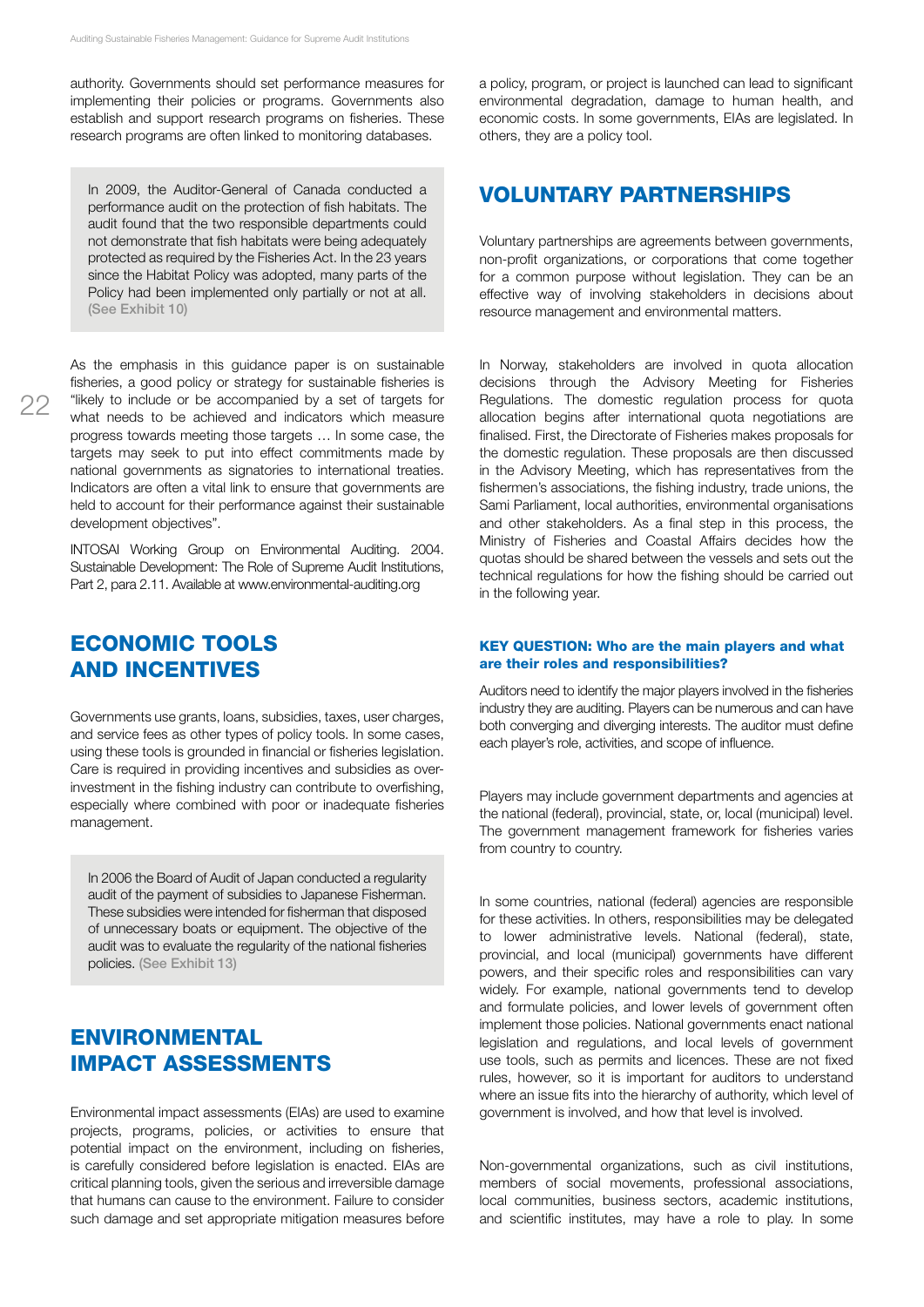countries, it is also important to highlight the key role played by indigenous communities who often have strong interests in management of natural resources that they once managed traditionally. Many countries have established knowledge resource centres, databases, and networks to preserve and disseminate traditional ecological knowledge, and some have or are exploring co-management (shared management) of natural resources with indigenous communities.

As well as their roles as policy-makers and regulators, some governments may conduct "operational enterprises" in their societies and as such may have a negative impact on fisheries. Auditors should identify any such state-run agencies and enterprises that affect fisheries.

#### **KEY QUESTION: What policies and instruments** correspond to the threats?

Among other activities, authorities are responsible for:

- ensuring that fisheries laws are being enforced by public and private entities;
- preparing standards;
- defining policies;
- issuing licenses to limit the volume or concentration of pollutants discharged into the environment;
- monitoring to identify potential environmental damage; and
- applying sanctions when laws are violated.

Other management functions in fisheries could include:

- certifying vessels;
- issuing fishing permits/licenses;
- setting registration for exploration and exploitation of marine resources;
- setting allowable numbers of fish to be captured; and
- enforcing laws.

In 2005, the Office of the Auditor-General of Botswana conducted a performance audit of the fishing industry to determine how unregulated fishing activities, the absence of a policy framework, and operational mechanisms have affected the sustainability of fisheries and the environment. (See Exhibit 9)

#### Key question: What are the levels of public expenditure for different policy instruments and policy responses?

When auditing an aspect of fisheries resource management, it will be necessary for auditors to understand the financial expenditure involved and the accountability systems for that expenditure. This will be an important part of the context for the audit. Much of this information will be available to the audit team from the financial statements and accountability documents of the relevant government agencies and through discussions with the financial auditors.

## STEP<sub>3</sub> Choose audit sub-topics and priorities

Now auditors need to analyze the risks and materiality relating to the issues described in steps 1 and 2 so that they can define where audit action is most relevant and useful. Auditors could also start to identify possible audit sub-topics. There are many ways of framing and defining audit sub-topics related to fisheries.

Potential topics are:

- international governance: national legislation and policy planning;
- implementation;
- evaluating and monitoring the fishery;
- control and surveillance; and
- enforcement and sanction

See auditing fisheries management: audit design matrix (Appendix 2). Also refer to the core section of the conceptual framework. (see Chapter 1, part 7)

SAIs may select an overall threat to fisheries to focus on. The important thing is to define the focus of the investigation. In choosing an audit sub-topic or sub-topics and setting priorities, SAIs should consider the following key questions.

#### **KEY QUESTION: What are the highest** risks to fisheries?

The SAI will need to analyse risks to define where its actions will be most relevant and useful.

If necessary, they may request help from experts in the field.

Since fishery issues can be complex and difficult to understand, many SAIs could obtain the support of experts to help them understand particular issues or to clarify some points.

For example SAIs could use external experts for:

- identifying specific issues or audit topics: and
- helping to carry out the audit, or to completing specific work on behalf of the SAI.

For more information, see the paper below, and in particular the frequently asked questions for advice on using experts.

INTOSAI Working Group for Environmental Auditing. 2007. *Evolution and Trends in Environmental Auditing*. Available at www.environmental-auditing.org

#### Key question: Do the government's financial statements reflect the costs and liabilities?

For some SAIs, the level of government expenditure and accountability for that expenditure is a critical factor. Some monies can be earmarked for specific fisheries legislation and directives and this can be considered in the financial audit, or more deeply in a compliance or performance audit.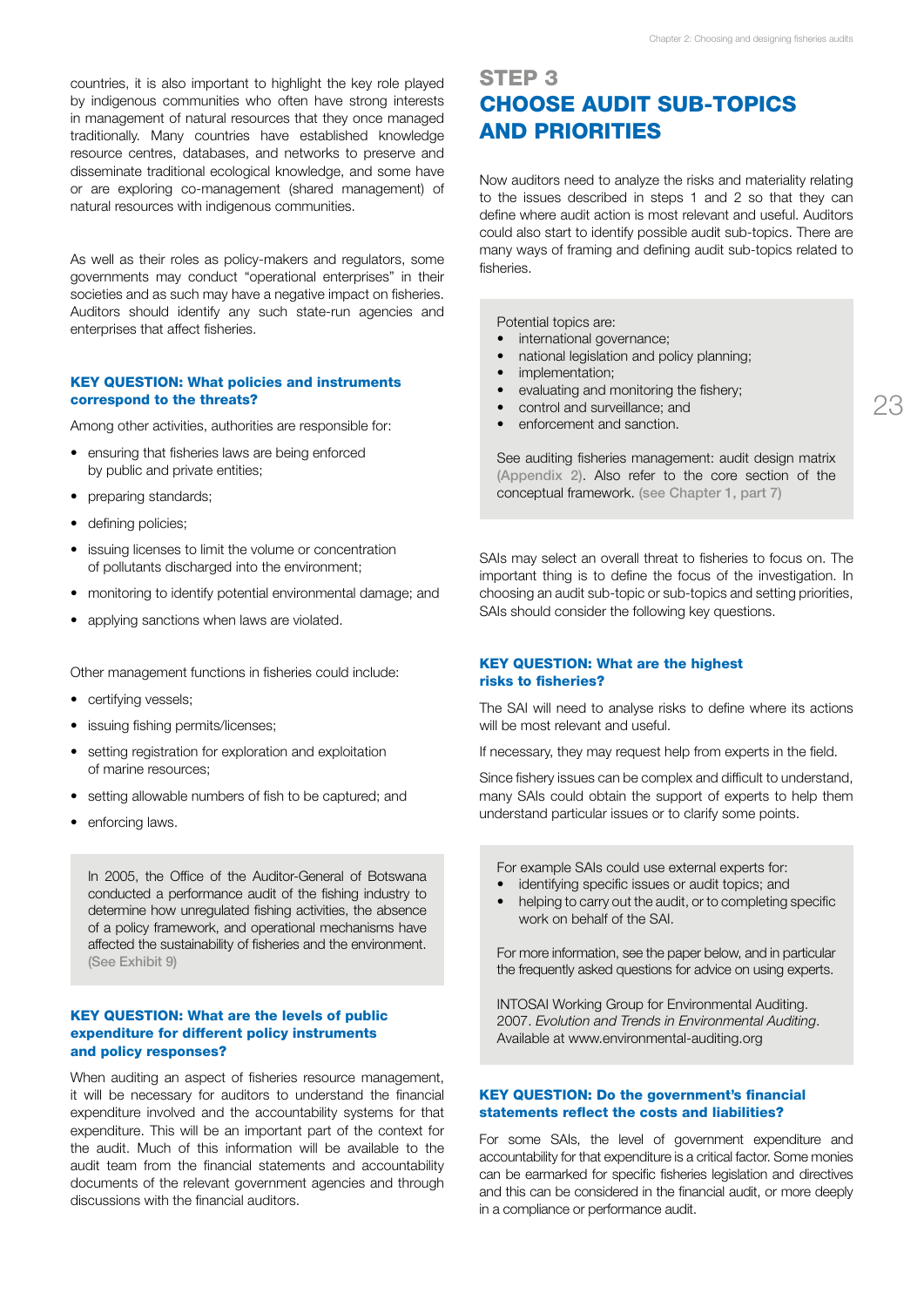For more information, see: INTOSAI Working Group for Environmental Auditing. 2004. Environmental Audit and Regularity Auditing.

Available at: www.environmental-auditing.org

#### Key Question: Does the SAI have the mandate and authority?

After identifying the players, the SAI should determine which ones it has jurisdiction over. Even in the government sphere, it may be able to act only at the national (federal), state, provincial or local (municipal) level. Private players (for example, the private sector, state-run enterprises, or non-governmental organizations) that are financed by public resources may also fall under SAI jurisdiction. Despite the lack of jurisdiction over some players, auditors must know who they are and what role they play, since the government can regulate or influence their behaviour through public policy tools and instruments.

 $24$ 

#### KEY QUESTION: Will reporting requirements and the expected audience influence the choice of an audit topic? (In other words, is the audit area auditable?)

First and foremost, the auditor should decide whether there are suitable sources of criteria to conduct the audit against. For example:

- Has the government signed international fisheries-related agreements?
- Does the government's response (step 2) reflect the environmental threats (step 1) identified?
- Has the government enacted fisheries laws and regulations?
- Does the government have policies or strategies on fisheries management?
- Are fishery-related topics included in state budgets?
- Do the government's financial statements reflect the environmental costs and liabilities?
- Does the government receive external funding from international organizations to fulfill its fisheries obligations related to international agreements?

#### **KEY QUESTION: How will the audit contribute** to good governance?

SAIs will also have to assess where they will be most effective in improving the way governments protect and conserve fisheries. Auditors may consider the following questions:

- What are the interests of the users of the audit report, particularly the primary users (for example, Parliament)?
- What is the relative significance of the topic to government activities overall?
- What is the effect of the audit likely to be? Will the audit make a significant difference?
- Has management of fisheries resources been audited before?

After determining where their actions will be most useful and choosing the sub-topic or sub-topics, auditors can start planning the audit.

## STEP<sub>4</sub> Decide audit approaches, audit objectives, and lines **OF ENQUIRY**

Based on the choices made in step 3 the auditor needs to identify audit objectives, audit criteria, audit questions (lines of enquiry), and the audit approach. In this step, the guide provides possible ways of designing the audit and the Audit design matrix in Appendix 2 specifically deals with a list of potential topics, risks, researchable questions, sub-researchable questions, and criteria which auditors could consider.

The Netherlands Court of Audit investigated whether the Netherlands was succeeding in implementing and enforcing EU fisheries policy and whether the sustainability goals were being achieved. The study sought insight into the causes of failure or inadequate realization of policy goals and tried to find recommendations for improving and implementing policy.

Scope (lines of enquiry): The audit questions were:

- What are the results of the fisheries policy in terms of sustainability?
- What causes lack of success?
- How is the European Fisheries Policy enforced in the Netherlands?
- How effective has the fleet reduction policy been in terms of economic sustainability?
- What are the results of innovation policy for the reduction of ecological damage?

(See Exhibit 15)

#### Key Question: What are the most relevant objectives and lines of enquiry for this audit?

The following are some possible lines of enquiry and associated researchable questions.

See Appendix 2: Audit of fisheries management: Audit design matrix. Columns 3 and 4 provide a potential list of researchable and sub-researchable questions.

## Financial management and regularity

SAIs can carry out audits with an environmental focus using a regularity (financial and compliance) mandate. It is not necessary to have a performance audit mandate to conduct an audit with an environmental focus. A SAI may consider that its greatest skills and experience are auditing financial and compliance issues. It would make sense for them to use this experience in an environmental audit. The INTOSAI WGEA 2004 paper Environmental Audit and Regularity Auditing illustrates possibilities for carrying out audits with an environmental focus using a financial and compliance framework.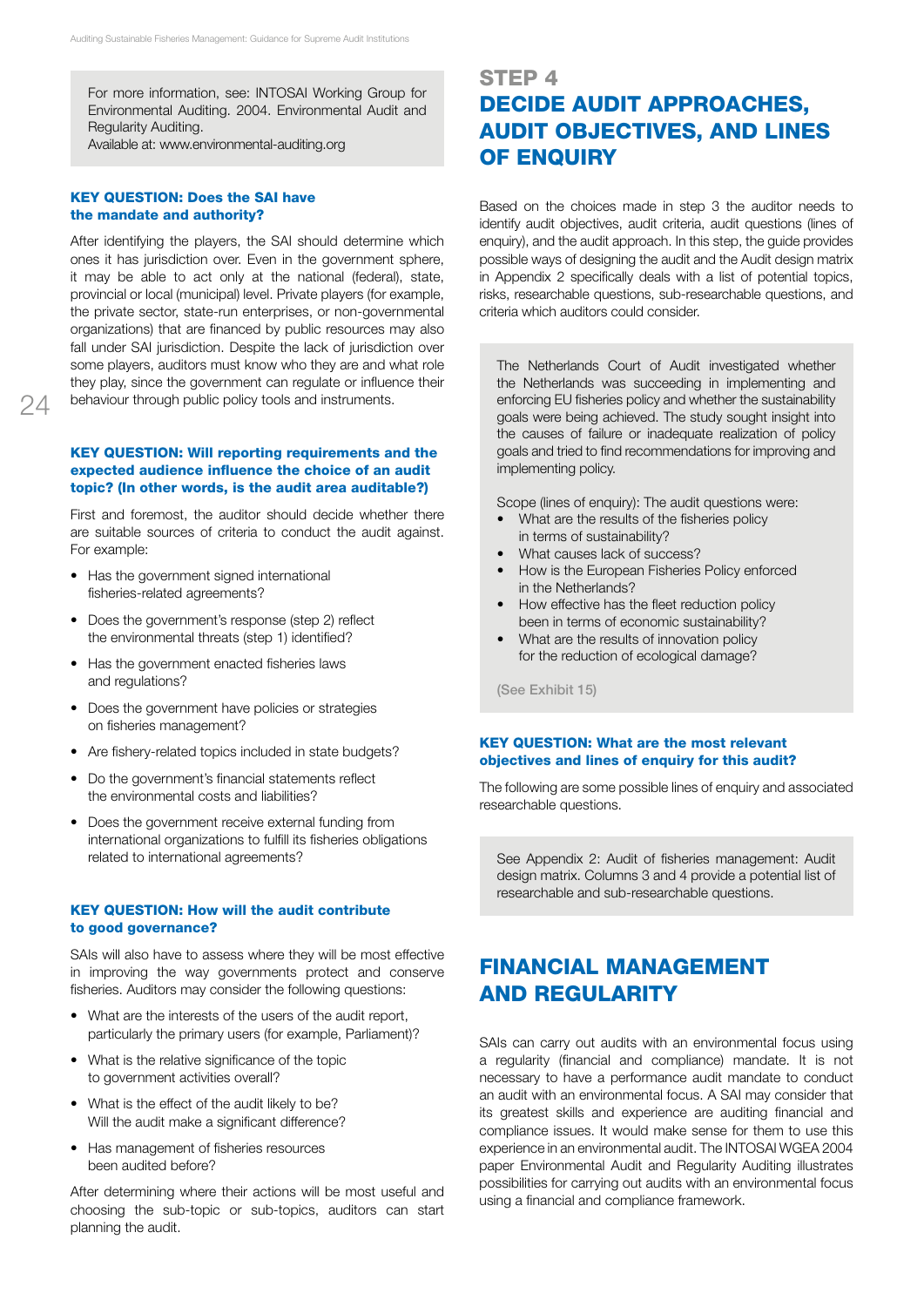The costs to governments of developing and implementing environmental policies and obligations are increasingly significant. A SAI should recognize that environmental costs, liabilities, and asset impairments affect the preparation and audit of financial statements. The regularity auditor will need to assess the completeness and accuracy of the figures reported.

The objective of auditing financial statements is to enable the auditor to express an opinion on whether the financial statements are prepared, in all material respects, in accordance with an identified financial reporting framework. Material respects can be directly linked to environmental costs, obligations, impacts, and outcomes. Auditing financial statements requires the auditor to consider environmental matters as part of the regularity audit.

Having acquired a sufficient knowledge of the business, auditors assess the risk of material misstatement in the financial statements. This would include the risk of misstatement due to environmental matters, namely environmental risk.

Examples of environmental risk include:

- compliance costs arising from legislation; and
- effects of non-compliance with environmental laws and regulations.

Auditors can investigate the use of public funds in projects and programs that focus on fisheries, asking:

- Are the funds spent on fisheries management correctly administered, according to spending authorities and regulations?
- • Are adequate financial resources allocated to protection programs?
- Is the disbursement of funds monitored?
- Against what criteria is the disbursement of funds measured?

In 2002 the SAI of New Zealand undertook an inquiry into a complaint from the fishing industry that levies paid by the fishing industry to offset environmental effects of fishing on marine life (such as the albatross and other sea birds, sea lions, and dolphins) were not being properly spent. The levy was set on a cost recovery basis to assist with research on reducing the effect of fishing on protected marine species, but the fishing industry believed it was being spent on research into other species not adversely affected and that the government agencies responsible for collecting and administering the fishing levy were not working together effectively. The inquiry found some validity to the concerns about the levy setting process and some aspects of the expenditure, but a follow up report in 2005 noted that improvements had been made.

(See Exhibit 16)

## Compliance with agreements, laws, and policies

A fisheries audit can address the consistency of government strategies, actions, and programs with laws and regulations, or

with the international conventions that the country is a signatory to. It may answer the question 'is the government meeting commitments it made in treaties, laws, policies, and programs?' The following are some of the lines of enquiry:

- Are there international agreements that protect fisheries within the country's geopolitical borders or shared protected areas?
- Is the country following the rules and agreements determined by the international conventions that it is a signatory to?
- Has the government enacted laws and regulations to implement its international commitments and domestic policies?
- Are there any conflicts or gaps between national policies on fisheries and the country's environmental laws?
- Are fisheries laws and regulations being adequately enforced?
- Is there any conflict between national policies and the international conventions that the country is a signatory to?

The European Court of Auditors tabled a special report on the control, inspection and sanction systems relating to the rules on conservation of community fisheries resources. The objective of this audit was to find out if the Commission and the Member States are taking the necessary steps for an effective system of control, inspection and sanctions for the conservation of fisheries resources. (See Exhibit 12)

Since late 1997, the Australian Customs Service (Customs), the Department of Defence, and the Australian Fisheries Management Authority have been patrolling Australia's Southern Ocean Exclusive Economic Zones (EEZs) and apprehending fishing vessels operating there illegally. Following an incursion into Australia's extensive Southern Ocean EEZs by an illegal fishing vessel in August 2003, the then Government announced a program to deter, detect, and apprehend vessels conducting illegal, unreported and unregulated fishing in this zone. The Government contracted an armed vessel capable of year-round patrols in the challenging conditions of sub-Antarctic weather. The vessel is the *Oceanic Viking*.

The objective of the audit was to assess whether Customs has implemented effective measures to control illegal, unregulated and unreported fishing in the Southern Ocean. The audit examined how Customs manage and co-ordinate enforcement operations in the Southern Ocean. (See Exhibit 8)

## **POLICY**

Auditing policies and programs on management of fisheries resources can be valuable. Interesting lines of enquiry include:

- Are government policies being complied with?
- Do the policies deal with the most important threats to fish stocks, other species affected by fishing, and the environment? Do the policies or strategies have targets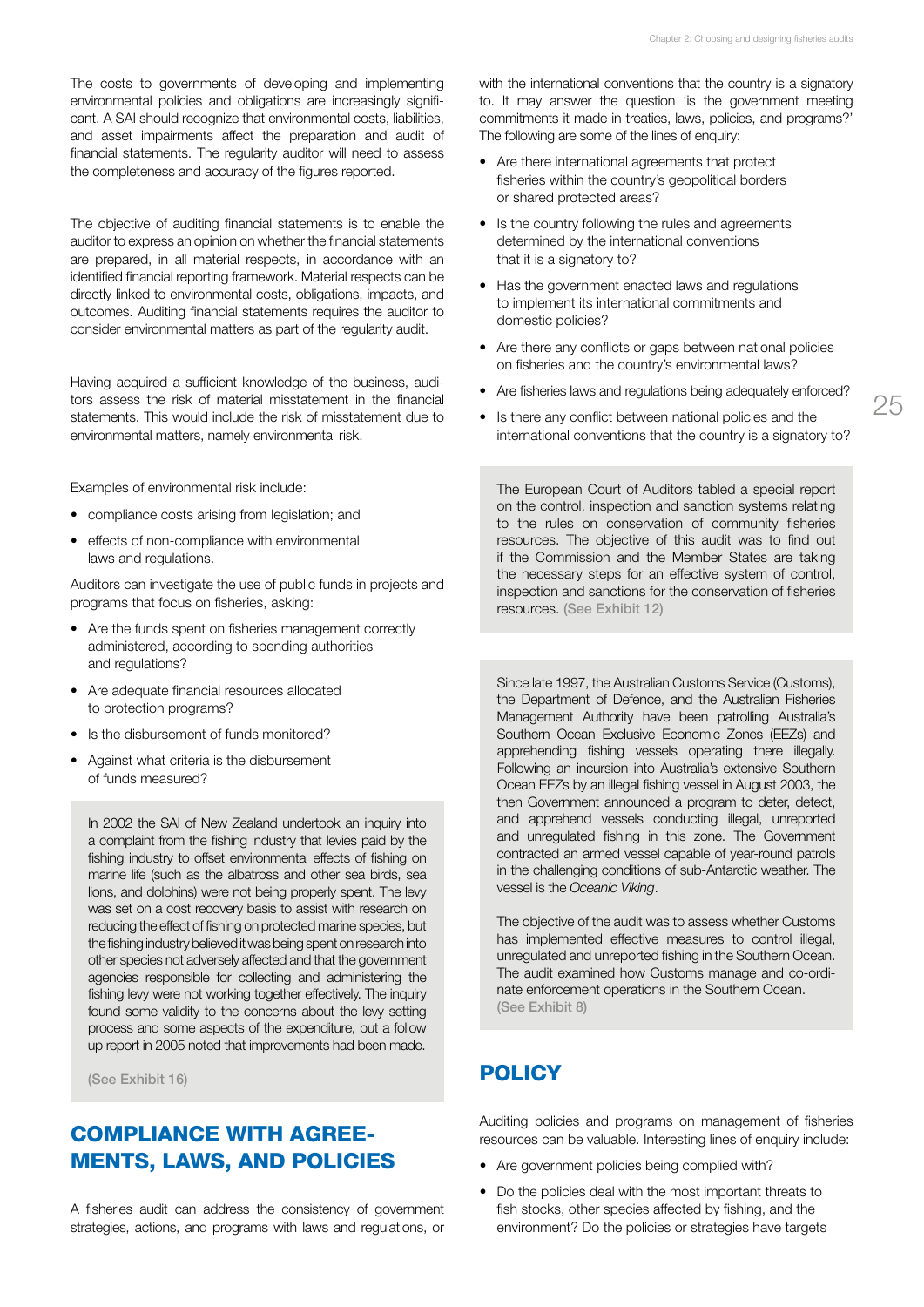and measures and is there a monitoring and evaluation regime? What use is made of information gained from monitoring and evaluation? Is it used to review and amend the policies?

- Have general policies on fisheries management been addressed, specified, and executed in laws and other instruments such as plans and budgets?
- What kinds of changes can be suggested that would make national policies achieve better results?

## Performance measurement and results

Fisheries audits can assess the performance of government programs to deal with threats to fisheries. SAIs may wish to evaluate the traditional three e's –effectiveness, efficiency, and economy – of the programs. They may also wish to assess the processes used to define and measure success and the results of these processes. For example:

- Have the relevant agencies defined expected results for their programs?
- Have they developed indicators and measures for these results and are they being monitored and tracked?
- Is the data used to measure performance reliable?
- Are policies and programs on fisheries achieving their objectives and intended results?
- Why are policies and programs not achieving their objectives and intended results, and how can the causes be countered?

In 2003 the National Audit Office of the United Kingdom conducted an audit of the role of the Department for Environment, Food and Rural Affairs in enforcing fisheries regulations on vessels fishing in the waters around the English coast and in respect of fish landed at English ports. The report examined: (1) the role of the Department in enforcing fisheries regulations; (2) the effectiveness of the Department's methods in detecting, dealing with and deterring infringements of regulations; and (3) the management of its enforcement activity, which ultimately sought to maintain the economic viability of the fishing industry. (See Exhibit 19)

## Accountability, co-ordination, and capacity

Topics such as fisheries frequently involve many government entities and other players. SAIs could assess how departments and agencies have demonstrated good governance, for example, whether they can meet their responsibilities for environmental programs and actions, and whether they have the mechanisms to co-ordinate those actions.

Are the roles, responsibilities, and accountability of relevant enti- ties (for example, ministries and departments) clearly defined?

- Are any necessary mechanisms to co-ordinate action in place?
- Do the entities have adequate financial and human resources to carry out their roles and responsibilities?
- Has staff received adequate training?
- Have the entities developed robust internal management systems?

## Scientific research and monitoring

The government's capacity to undertake research and monitor ecosystems can directly affect how fisheries are protected. In many countries, this responsibility is legally defined. Suggested lines of enquiry are:

- Does the government have the scientific knowledge (in-house or consultant-based) to prioritize its actions on fisheries management?
- Are there adequate systems in place to regulate and monitor the status of fisheries?
- Is the government developing and maintaining databases on fisheries, either in-house or with research institutions?
- Is information being shared between the national and international monitoring systems?
- Does the public have access to information on monitoring activities?

The Office of the Auditor-General of Norway and the Accounts Chamber of the Russian Federation agreed that carrying out scientific expeditions is a necessary prerequisite for acquiring reliable assessments of the state of joint stocks and for preparing a scientific basis for the setting of quotas for sustainable and rational fishing. Estimates of the stock size of a living marine resource are based on data from research expeditions and fisheries statistics. The large unregistered figures for fishing make the fisheries statistics unreliable, which increases the importance of the research data as a basis for estimating stocks. When the actual catch level additionally exceeds the precautionary limit, it becomes even more necessary to monitor stock developments closely through research expeditions. Scientists from both Norway and Russia had problems carrying out their research expeditions as planned in 2004–2005. The Office of the Auditor-General of Norway and the Accounts Chamber of the Russian Federation acknowledged that this situation was unsatisfactory since the conducting of expeditions is vital to enable reliable stock estimates to be drawn up as well as scientifically-based quota recommendations. The Office of the Auditor-General of Norway and the Accounts Chamber of the Russian Federation agreed to follow up the parallel audit over three years (2007–2010). The follow-up will assess whether the results of the audit have contributed to more efficient and effective management of shared living marine resources in the Barents Sea and the Norwegian Sea and whether the audit has helped to solve the problems of illegal fishing and trans-shipment in these ocean areas. (See Exhibit 17)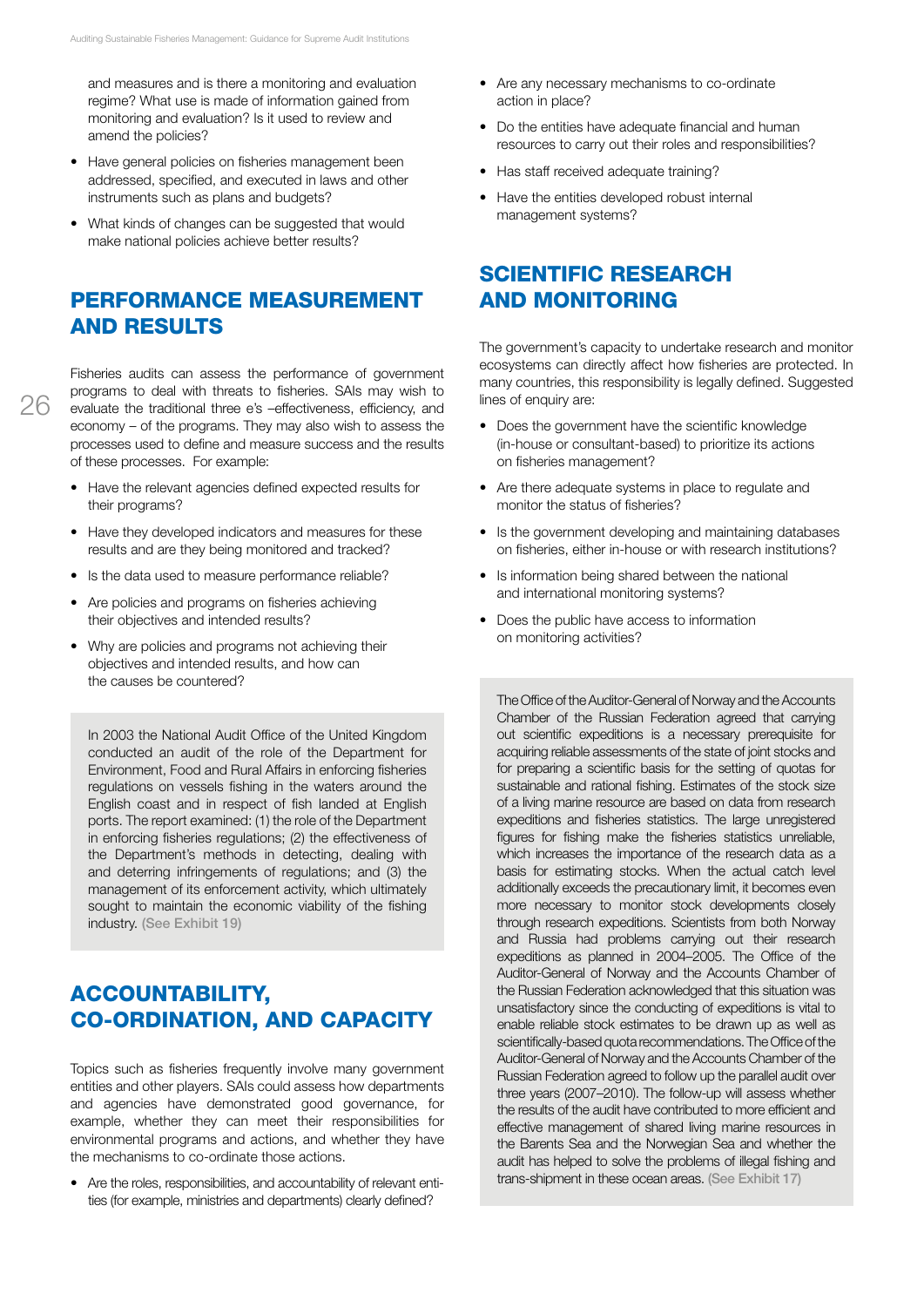The Office of the Auditor-General of New Zealand audited whether the agency managing fisheries, the Ministry of Fisheries, had enough information to ensure that the fisheries were being managed in a sustainable way, and to their full economic potential. The risks were two-fold, namely: particular stocks could be over-fished, risking the survival of the stocks; and particular stocks could be under-fished, depriving New Zealand of export income, employment opportunities in the fishing industry, and tax revenue. (See Exhibit 16)

## Public education

National and international environmental protection programs often have a public education component. Large sums of money can be spent even though the success of these programs has not been measured. SAIs may include, among others, the following lines of enquiry:

- Is the government allocating appropriate funds for public outreach and education at each phase (formulation, planning, implementation, and evaluation) of a policy?
- Is the government encouraging the public and private sectors to protect and manage fisheries?
- Has the government integrated fisheries concerns into its public outreach strategies?
- Is the government measuring its public outreach results?

## Reporting to other agencies and the public

The reporting requirements of public policies can be an important source of audit evidence. For example, many international environmental agreements require that national governments report to United Nations agencies or other international agencies (for example, donor organizations). As well, regulated entities within a country may be required to report to regulatory agencies that, in turn, may report to their Parliament or equivalent.

Proper monitoring, reporting, and accountability processes – which include collecting data, performing analyses, and reporting on findings – should be in place. SAIs can ensure that such reports and performance comply with appropriate standards, rules, and regulations. SAIs may consider:

- How are departments and agencies reporting their results?
- Are departments and agencies meeting international and national reporting obligations?
- Is the information of good quality and accurate? Is any independent review or assurance provided?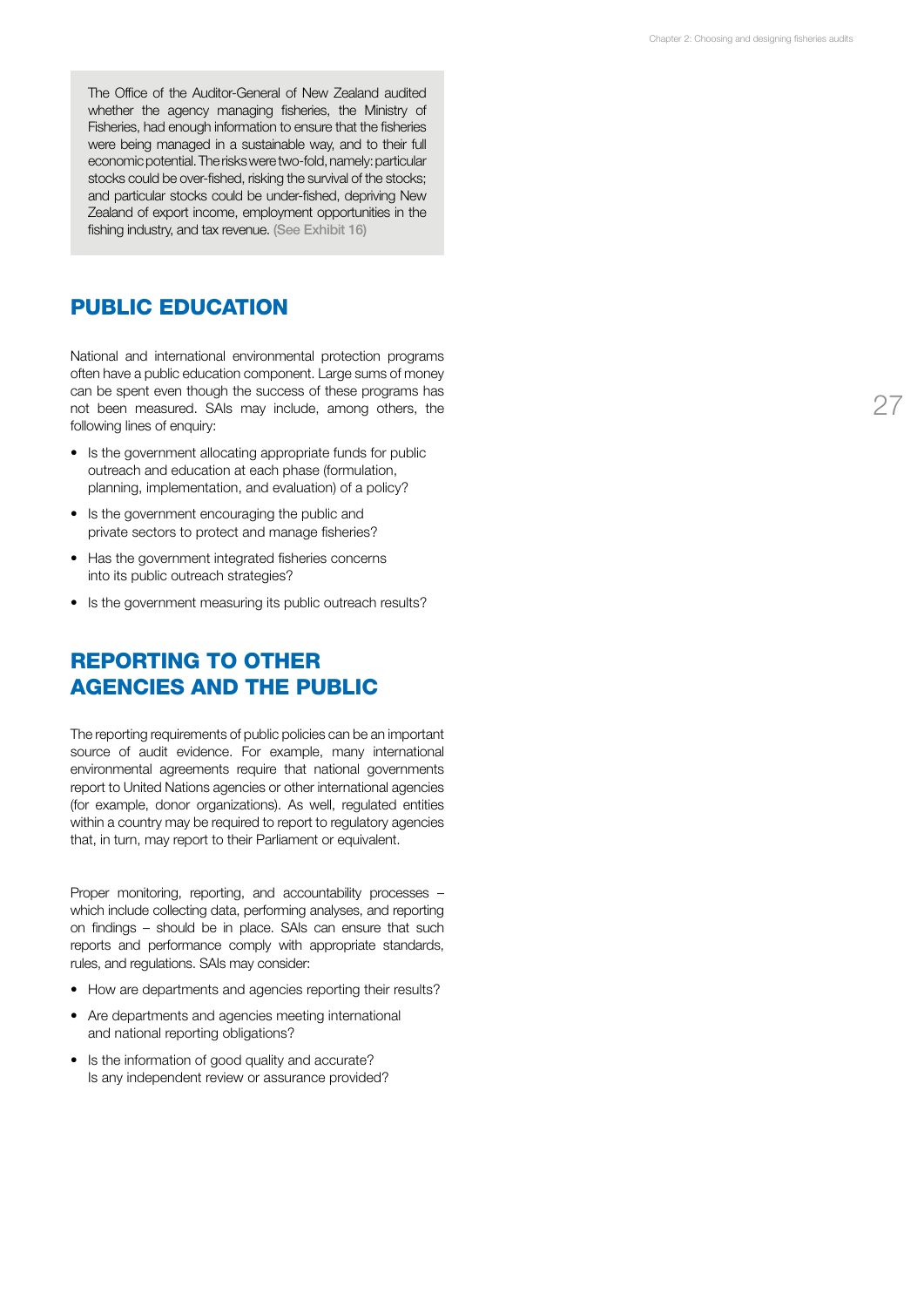# Chapter 3: **Examples** of fisheries audits

The main objective of this chapter is to give SAIs information about fisheries audits from around the world and to illustrate possible audit approaches and methodology. Whenever possible, the examples include information on the history, audit objectives, scope, criteria, findings and recommendations, follow-up or post-audit action by government or SAI, and the internet reference to the full report.

Exhibits 8 – 20 represent examples of audits on fisheries from various INTOSAI regions. Most of the examples are performance audit related.

#### Exhibit 7 Examples of fisheries audits

| <b>EXHIBIT</b> | <b>COUNTRY</b>                                                                      | <b>TYPE OF AUDIT</b>                | <b>TITLE OF AUDIT REPORT</b>                                                                                                                                                                                                       |
|----------------|-------------------------------------------------------------------------------------|-------------------------------------|------------------------------------------------------------------------------------------------------------------------------------------------------------------------------------------------------------------------------------|
| 8              | Australia                                                                           | Performance audit                   | Illegal, Unreported, and Unregulated Fishing in the Southern Ocean, Australian Customs Service.                                                                                                                                    |
| 9              | Botswana                                                                            | Performance audit                   | The Report of the Auditor-General on management of fisheries by Fisheries Division.<br>Department of Wildlife and National Parks. 2005.                                                                                            |
| 10             | Canada                                                                              | Performance audit                   | Performance Audit of fish habitat protection. 2009.                                                                                                                                                                                |
| 11             | Denmark, Estonia, Finland,<br>Germany, Latvia, Lithuania,<br>Poland, Russia, Sweden | Performance and<br>compliance audit | Joint final report on the Audit of Environmental Monitoring and Fisheries Management<br>and Control in the Baltic sea. (Co-ordinated/Parallel audit)                                                                               |
| 12             | European Court of Auditors                                                          | Compliance audit                    | Special report on the control, inspection, and sanction systems relating to the rules<br>on conservation of community fisheries resources.                                                                                         |
| 13             | Japan                                                                               | Regularity                          | Contribution of subsidies for a project to dispose of unnecessary fishing boats/fishing<br>equipments and calculation of subsidies for a support project to encourage suspension<br>of fishing, 2007. (Available in Japanese only) |
| 14             | Morocco                                                                             | Performance audit                   | Performance audit of the department of fisheries, 2006. (Available in French and Arabic.)                                                                                                                                          |
| 15             | Netherlands                                                                         | Performance audit                   | Sustainable fisheries.                                                                                                                                                                                                             |
| 16             | New Zealand                                                                         | Performance audit                   | Information requirements for the sustainable management of fisheries. 1999.<br>Ministry of Fisheries: follow-up report on information requirements for the sustainable<br>management of fisheries, 2005.                           |
| 17             | Norway and Russia                                                                   | Performance audit                   | The Office of the Auditor-General of Norway's investigation of the management and control of<br>fish resources in the Barents Sea and the Norwegian Sea, 2007.                                                                     |
| 18             | South Africa                                                                        | Performance audit                   | Report of the Auditor-General to Parliament on a performance audit of the handling<br>of confiscated abalone at the Department of Environmental Affairs and Tourism, June 2009.                                                    |
| 19             | United Kingdom                                                                      | Performance audit                   | Fisheries enforcement in England, April 2003.                                                                                                                                                                                      |
| 20             | Norway                                                                              | Performance audit                   | Study of the management of fish resources 2003.                                                                                                                                                                                    |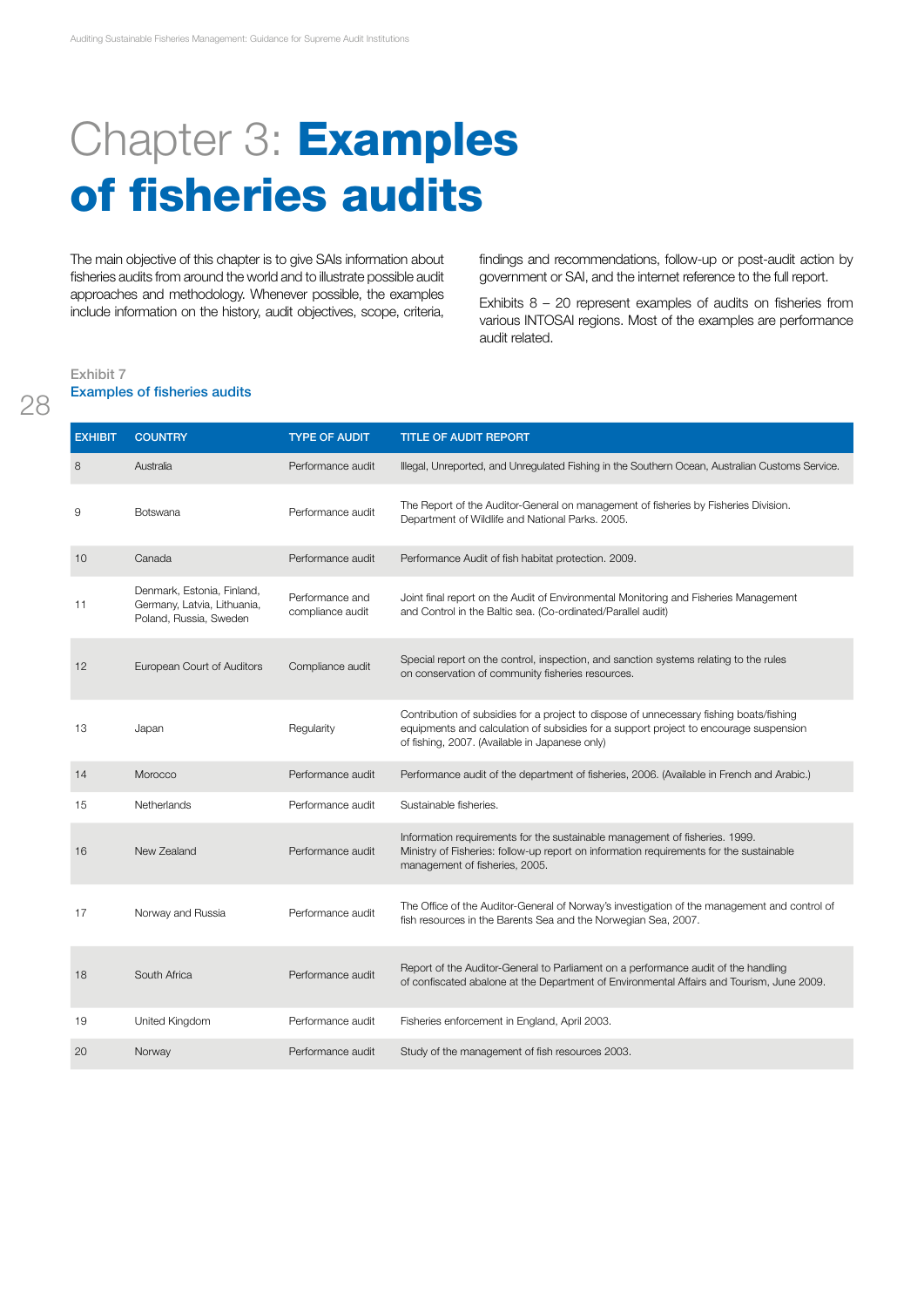#### Australia. Illegal, Unreported and Unregulated Fishing in the Southern Ocean, Australian Customs Service, 2009.

#### **History**

Since late 1997, the Australian Customs Service (Customs), the Department of Defence (Defence), and the Australian Fisheries Management Authority (AFMA) have been patrolling Australia's Southern Ocean Exclusive Economic Zones (EEZs) and apprehending fishing vessels operating there illegally. Following an incursion into Australia's extensive Southern Ocean EEZs by an illegal fishing vessel in August 2003 the then Government announced a program to deter, detect, and apprehend vessels conducting illegal, unreported and unregulated fishing in this zone. The Government contracted an armed vessel capable of year round patrols in the challenging conditions of sub-Antarctic weather (the *Oceanic Viking*).

#### Audit scope and objective

The objective of the audit was to assess whether Customs had implemented effective measures to control illegal, unreported and unregulated fishing in the Southern Ocean. The audit examined Customs' management and co-ordination of enforcement operations in the Southern Ocean, with particular emphasis on:

- the approach to assessing and reporting program performance, and whether outcomes are being met;
- co-ordination with other stakeholder agencies to meet program outcomes;
- the operational planning framework, management of human and physical resources and contract management; and
- the management of the deployment and operation of program maritime assets.

#### Conclusion

Customs procured and operates a vessel capable of patrolling. Customs has consistently exceeded its target of at least 200 sea days patrolling annually, and has performed that work within its budget. Customs completed negotiations with France (which shares common Southern Ocean maritime boundaries with Australia) to patrol the Southern Ocean Patagonian Toothfish fisheries. This has improved patrolling effectiveness for both countries by reducing the likelihood that patrols in the Southern Ocean are duplicated, and increasing the number of patrols, and time spent patrolling, the Southern Ocean. One illegal, unregulated, and unreported vessel has been sighted and apprehended in Australia's Southern Ocean EEZ. This low level of illegal, unregulated, and unreported activity indicates that one of the original desired outcomes of the program to protect Australia's Patagonian Toothfish Fishery from illegal, unregulated and unreported fishing is being achieved. Customs has successfully implemented measures to control illegal, unregulated, and unreported fishing in the Southern Ocean. It is important that Customs continues to update its assessment of the threat of illegal, unregulated and unreported fishing. To enable Customs to provide this assurance and to support policy decisions about the future shape of the program, it should: develop an approach which provides an assessment of the program's performance and the extent to which the program's activities contribute to the intended outcomes; and develop a strategic plan for Southern Ocean patrolling, identifying patrolling options for government after the conclusion of the program on 30 June 2010.

Customs receives services and advice from other Australian Government agencies. Customs leases the Oceanic Viking from a private firm. The measures Customs has introduced to manage the contract could be improved by specifying clearly the roles and responsibilities of Customs' Contract Manager.

#### Reference

Australian National Audit Office. 2008-09. Illegal, Unreported and Unregulated Fishing in the Southern Ocean. Available at: www.anao.gov.au/uploads/documents/2008-9\_Audit\_Report\_06.pdf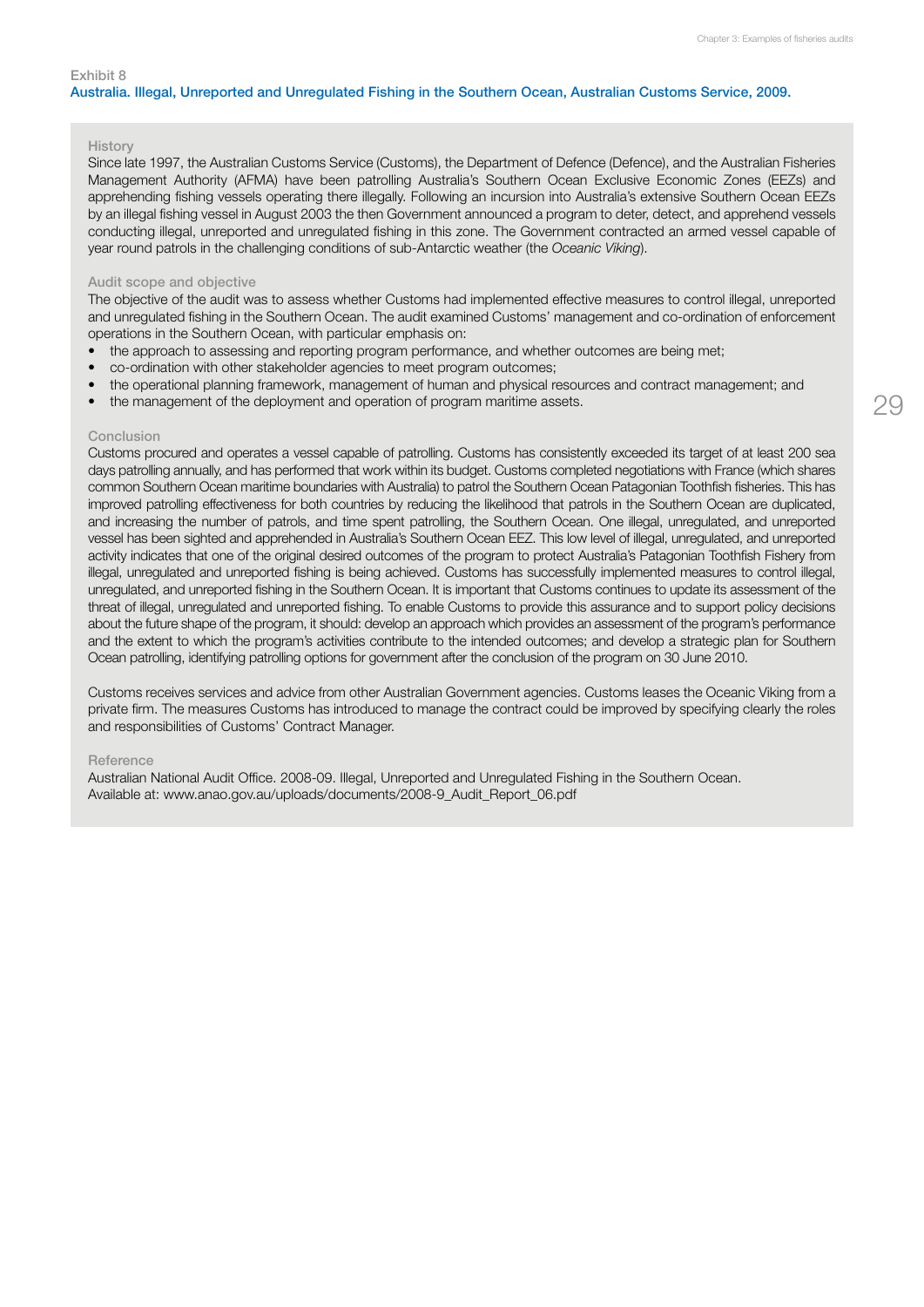#### Botswana. The Report of the Auditor-General on Management of fisheries by Fisheries Division Department of Wildlife and National Parks, 2005.

#### SAI of Botswana: Audit on freshwater fisheries

In 2005, the Office of Auditor-General of Botswana conducted a performance audit of the fishing industry to determine how unregulated fishing activities, the absence of a policy framework, and operational mechanisms have affected the sustainability of fisheries and the environment.

#### Audit objectives

To determine whether the Fisheries Division of the Department of Wildlife and National Parks had adequate guidance and operational mechanisms to manage and protect the fishing industry by determining the following: (1) whether the Division had a policy framework with clear objectives; (2) how much information was collected to devise long term management plans and usage strategies for the fisheries to provide protection, regulations, and the sustainable use of resources; (3) how much open fishing affected fish stocks; (4) whether routine inspections were carried out; (5) whether the Division fulfilled its obligations to protect the aquatic environment, as specified in the Southern African Development Community Protocol on fisheries; and (6) whether there was appropriate monitoring in place.

#### Scope

The audit covered policy aspects, planning, fish stock assessment activity, fish and habitat protection controls, inspections, manpower and staff training and monitoring and reporting.

#### **Criteria**

- Fish Protection Act of 1975 and draft Fisheries regulations.
- Strategic plans.
- Southern African Development Community (SADC) Protocol on fisheries.

#### Findings

- The Division had not developed a policy framework to provide the necessary direction and guidance to the fishing industry.
- The Fish Protection Act of 1975 had become obsolete, since it did not provide for all aspects of fishing, such as managing fish stocks.
- There was no data in the database on the number of fish (the "catch") and the effort needed for traditional (hook, line,and basket) fishing, recreational, and competition fishing, to measure how much of the total catch is the result of these activities.

#### Recommendations

- • A policy specific to fisheries should be developed.
- The Fish Protection Act should be reviewed to identify any deficiencies and differences between the Act and current operational requirements.
- **Establish clear objectives and targets** for the managing and protecting fish.
- Develop reliable mechanisms to track and report on the sustainable use of resources.
- Develop and implement the fisheries regulations.
- Development of both short-term and long-term
- management strategies.
- Operational plans be prepared at all levels.
- Improve quality of data.
- Analyse fish stock data in a timely manner.
- Relevant, consistent and quality reports are produced.
- Initiatives regularly reviewed to determine effectiveness.

#### **Reference**

Republic of Botswana: Performance audit report no 1. 2005. Available at: www.environmental-auditing.org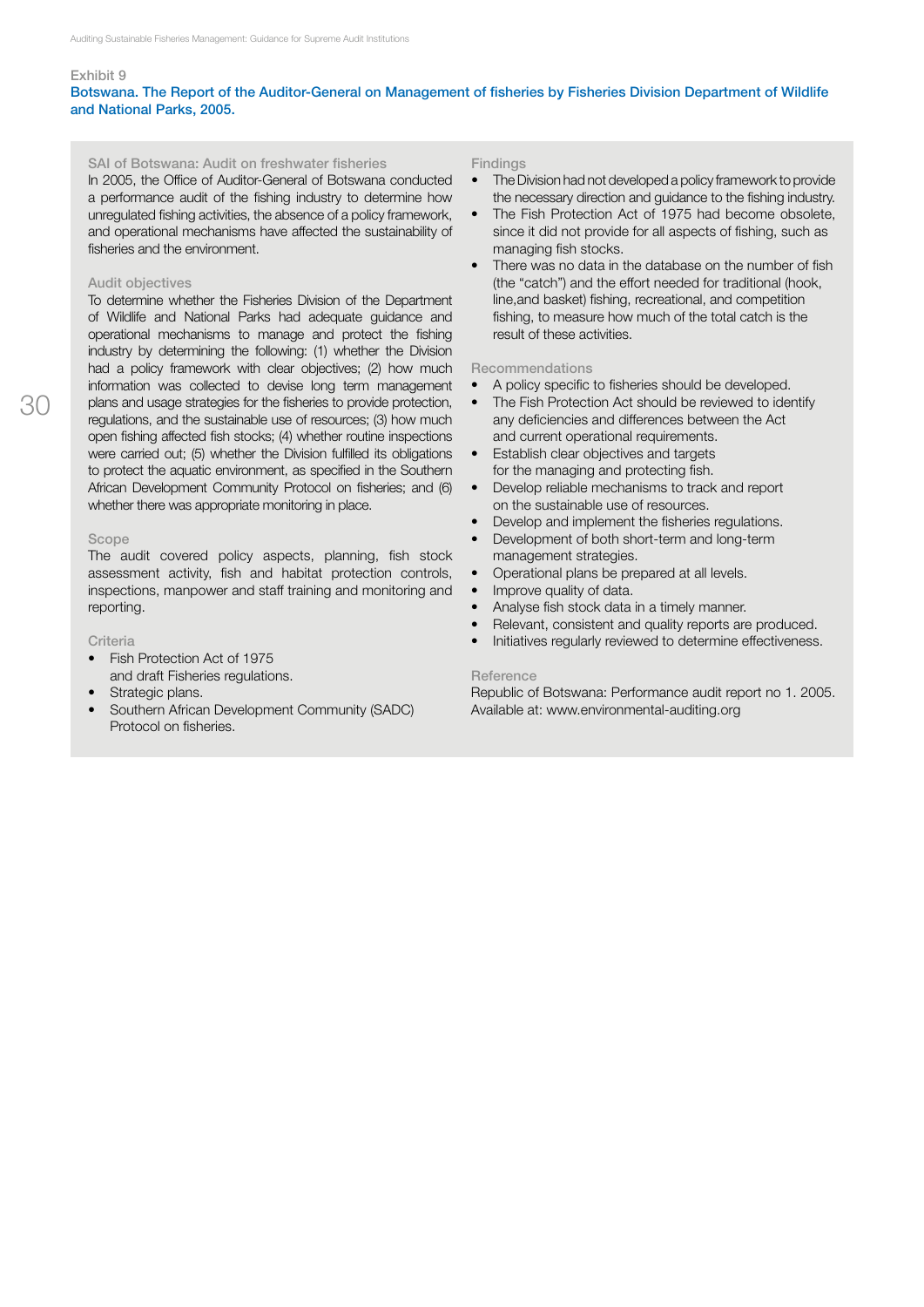#### **History**

Canada's federal government is responsible for sea coast and inland fisheries under the Constitution Act, 1867. The Fisheries Act contains two provisions directed at protecting fish habitat from certain human activity:

- the fish habitat protection provisions that prohibit the harmful alteration, disruption, or destruction of fish habitat; and
- the pollution prevention provisions that prohibit the deposit of deleterious or harmful substances into waters frequented by fish.

#### Audit objective

To determine whether Fisheries and Oceans Canada and Environment Canada could demonstrate that they were adequately administering and enforcing the Fisheries Act, and applying the Habitat Policy and the Compliance and Enforcement Policy in order to protect fish habitat from the adverse effects of human activity.

#### Scope and approach

The audit included the programs and activities supporting the administration and enforcement of the two provisions and the two government policies. It also included certain arrangements with provinces and others that support the administration and enforcement of these provisions. The approach included interviewing management and employees, examining documents, databases, a sample of project proposals referred to Fisheries and Oceans Canada, a sample of enforcement actions, and analyzing departmental procedures.

#### Criteria

#### The audit focused on:

• Administering and enforcing the two provisions of the Fisheries Act in a fair, predictable, and consistent manner to achieve the policy objectives.

- • Accountability arrangements for specific responsibilities administered by provinces and others on behalf of the two departments.
- An adaptive approach for modernization of the habitat program.
- Measuring and reporting on the extent that the programs and activities contribute to the achievement of the policies.

#### Recommendations

These focused on:

- interdepartmental co-operation;
- actions needed to fully implement the Habitat Policy;
- the need for indicators to assess progress on the Habitat Policy's long-term objective to achieve an overall net gain in fish habitat;
- implementing risk-based quality assurance for project referrals;
- monitoring effectiveness and compliance;
- how effective accountability mechanisms are in arrangements with other parties;
- the need for clear objectives, results expectations, and accountability for achieving the desired results for the Fisheries Act pollution prevention provisions;
- the need for a risk-based approach to administering the Fisheries Act pollution prevention provisions;
- enforcement quality assurance and control practices; and
- the adequacy, relevance, and enforceability of four Fisheries Act regulations.

#### **Reference**

Office of the Auditor-General of Canada. 2009. 2009 Spring Report of the Commissioner of the Environment and Sustainable Development. Available at: www.oag-bvg.gc.ca/internet/English/ parl\_cesd\_200905\_01\_e\_32511.html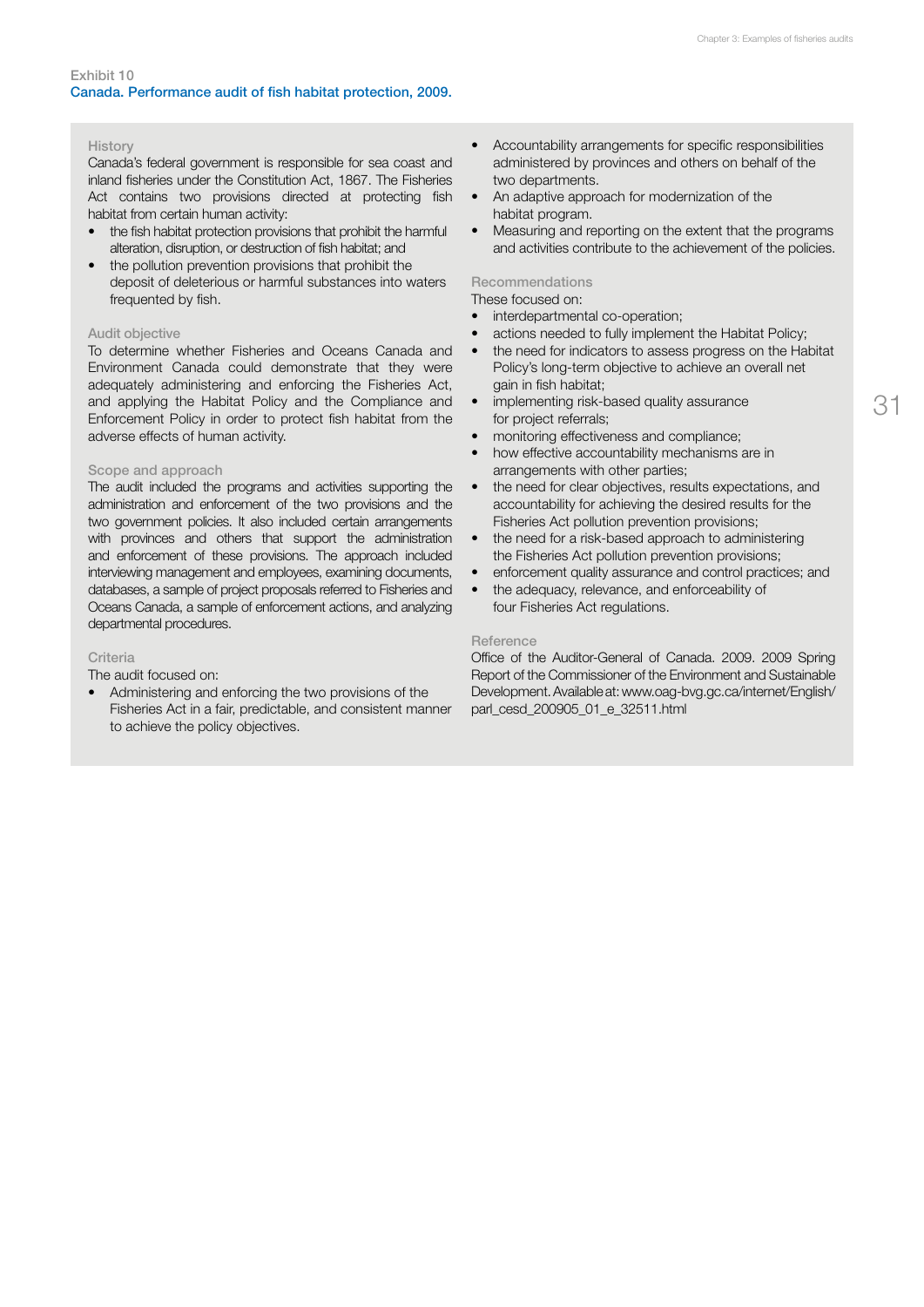Joint final report on the Audit of Environmental Monitoring and Fisheries management and control in the Baltic Sea. Carried out by the National Audit Office of Denmark, the National Audit office of Estonia, the National Audit Office of Finland, the German Federal Court of Audit, the State Audit Office of Latvia, the State Control of the Republic of Lithuania, the Supreme Chamber of the Republic of Poland, the Accounts Chamber of the Russian Federation, and the National Audit Office of Sweden, 2008.

#### History

In 2008 the Supreme Audit Institutions of Denmark, Estonia, Finland, Germany, Latvia, Lithuania, Poland, Russia, and Sweden conducted an audit of environmental monitoring and fisheries management and control in the Baltic Sea.

#### Audit objective

The overall objective of the first part was to assess whether the signatory states of the Helsinki Convention are complying with the standards of the Co-operative Monitoring in the Baltic Marine Environment (COMBINE) and how the Baltic Sea Action Plan (BSAP) will affect national monitoring. The overall objective of the second part was to conduct a review of fisheries management and control in the Baltic Sea.

#### Scope

The audit was divided into two parts: Germany, Latvia, Poland, and Denmark participated in the first part which is about environmental monitoring in the Baltic Sea. Estonia, Finland, Lithuania, Russia, Sweden, and Denmark participated in the second part about fisheries management and control in the Baltic Sea.

#### Criteria

- • Helsinki Convention
- Standards of the Cooperative Monitoring in the Baltic Marine Environment (COMBINE)
- **Baltic Sea Action Plan (BSAP)**

#### Audit findings and recommendations

#### The review of environmental monitoring in the Baltic Sea (first part of the report) has shown that:

In their national monitoring programmes, the participating countries have paid due regard to the requirements set by the COMBINE programme, thus implementing the Helsinki Commission (HELCOM) recommendation no 19/3. The COMBINE measuring network is not based on scientific research. As a result, the number and distribution of the COMBINE measuring stations vary considerably among the HELCOM countries. There is a serious risk that measuring stations which are important for the Baltic Sea ecosystem as a whole will not be monitored adequately.

The agreements on the timely communication of data to the International Council for the Exploration of the Sea (ICES) are fulfilled only in part. The data held at ICES, especially on the biological parameters and on dangerous substances, are incomplete. The participating countries should ensure that the agreed reports and data are provided in the stipulated data format and on time.

Regular reviews of the accreditation of laboratories by independent bodies serve to check compliance with the quality standards which are important for monitoring. The current requirements contained in the COMBINE manual do not ensure compliance.

In order to ensure that monitoring meets uniform standards of quality assurance, the participating countries should agree that all laboratories involved in monitoring must be accredited according to ISO 17025.

- The audited countries carry out intercomparison exercises concerning chemical analysis to an adequate extent. Intercomparison exercises in biological monitoring are only carried out in isolated cases, for instance with respect to biological effects.
- The COMBINE programme is limited to monitoring eutrophication and contaminants of the Baltic Sea. The ecosystem approach of the Baltic Sea Action Plan will lead to additional requirements to biodiversity monitoring. Therefore it will be necessary to enhance the monitoring of ecological status indicators. This approach will overlap with other international monitoring obligations also calling for biological monitoring.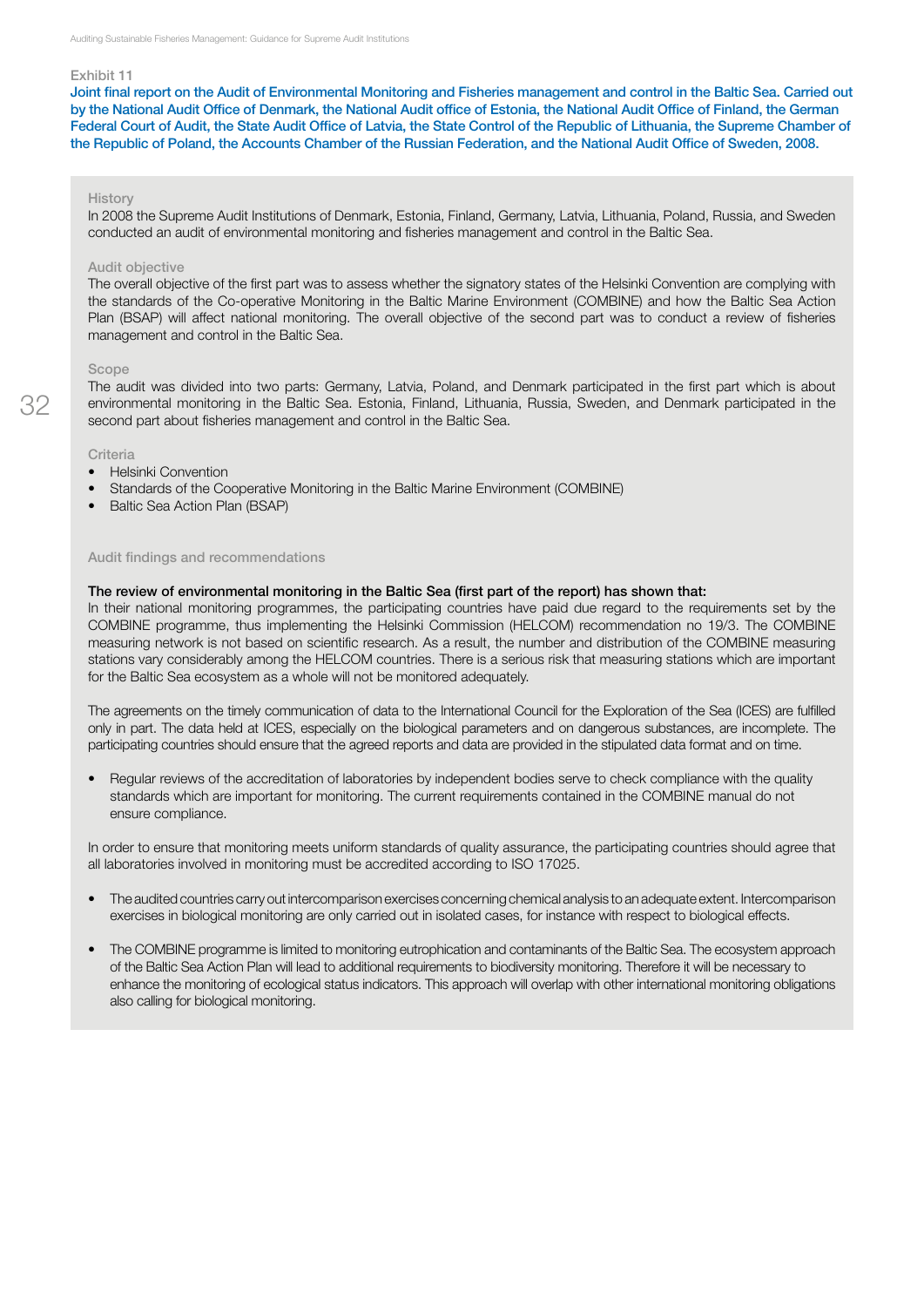The participating countries should review the COMBINE programme. Following the lines of the national status reports on monitoring, it should be considered to produce an overall status report describing all monitoring activities and obligations and looking for interfaces for the entire Baltic Sea. Furthermore, a scientific analysis should be conducted to determine which parameters should be monitored at which intervals and on which locations.

#### The review of fisheries management and control in the Baltic Sea (second part of the report) has shown that:

• All the countries involved operate with elements of risk assessment (for example, unregistered landings) and performance indicators and measurements of effectiveness of fisheries control. They all have legal frameworks governing the fisheries control bodies and requirements for sanctions in case the legal regulation of fisheries in the Baltic Sea is infringed. A major obstacle for fisheries controls is a lack of effective fisheries monitoring systems that support a risk-based control.

Considering the need to establish a more effective fisheries control in the Baltic Sea, it is crucial to implement more risk-based control strategies and to measure the use of fisheries control resources. Consistent and reliable data and performance indicators are essential and a prerequisite for effective fisheries control and evaluation of the effect of fisheries control strategies.

• Catches are entered in logbooks and the fisheries control data are being cross-checked to some extent, for example catch registrations are checked against sales notes. Often the cross-checking of fisheries control data is not systematic and is not being effectively supported by electronic fisheries information systems.

It is important to focus on development and implementation of electronic logbooks and support of cross-checking of fisheries control data by electronic fisheries information systems that function well.

• There are major differences between the countries, for instance in expertise, training, and control strategy.

It is important that the Baltic Sea countries continue to work closely together, share knowledge, and build on and further develop the positive experiences gained within fisheries surveillance and control activities.

The EU Member States regulate quotas and lay down structural policies in compliance with EU regulations. There are significant differences between the national quota regulations and structural policies. Strategies for sustainable and multipurpose use of fish resources are developed, supported and controlled by national fisheries policies and the European Union's Common Fisheries Policy (CFP).

In order to establish sensible and effective co-operation in the area of fisheries and conserving living marine resources in the Baltic Sea, it is essential that the Russian Federation and the EU sign an agreement on co-operation in the area of fisheries and conservation of living marine resources in the Baltic Sea.

• The countries perform scientific investigations of sustainable fisheries stocks and provide this information to ICES.

It is crucial for effective fisheries control and sustainable fisheries policy in the Baltic Sea that data are reliable and valid.

#### Reference

National Audit Office of Denmark, National Audit Office of Estonia, National Audit Office of Finland, German Federal Court of Audit, State Audit Office of Latvia, State Control of the Republic of Lithuania, Supreme Chamber of Control of the Republic of Poland, Accounts Chamber of the Russian Federation, and National Audit Office of Sweden .2009. J*oint Final Report on the Audit of Environment Monitoring and Fisheries Management and Control in the Baltic Sea*. Available at: www.environmental-auditing.org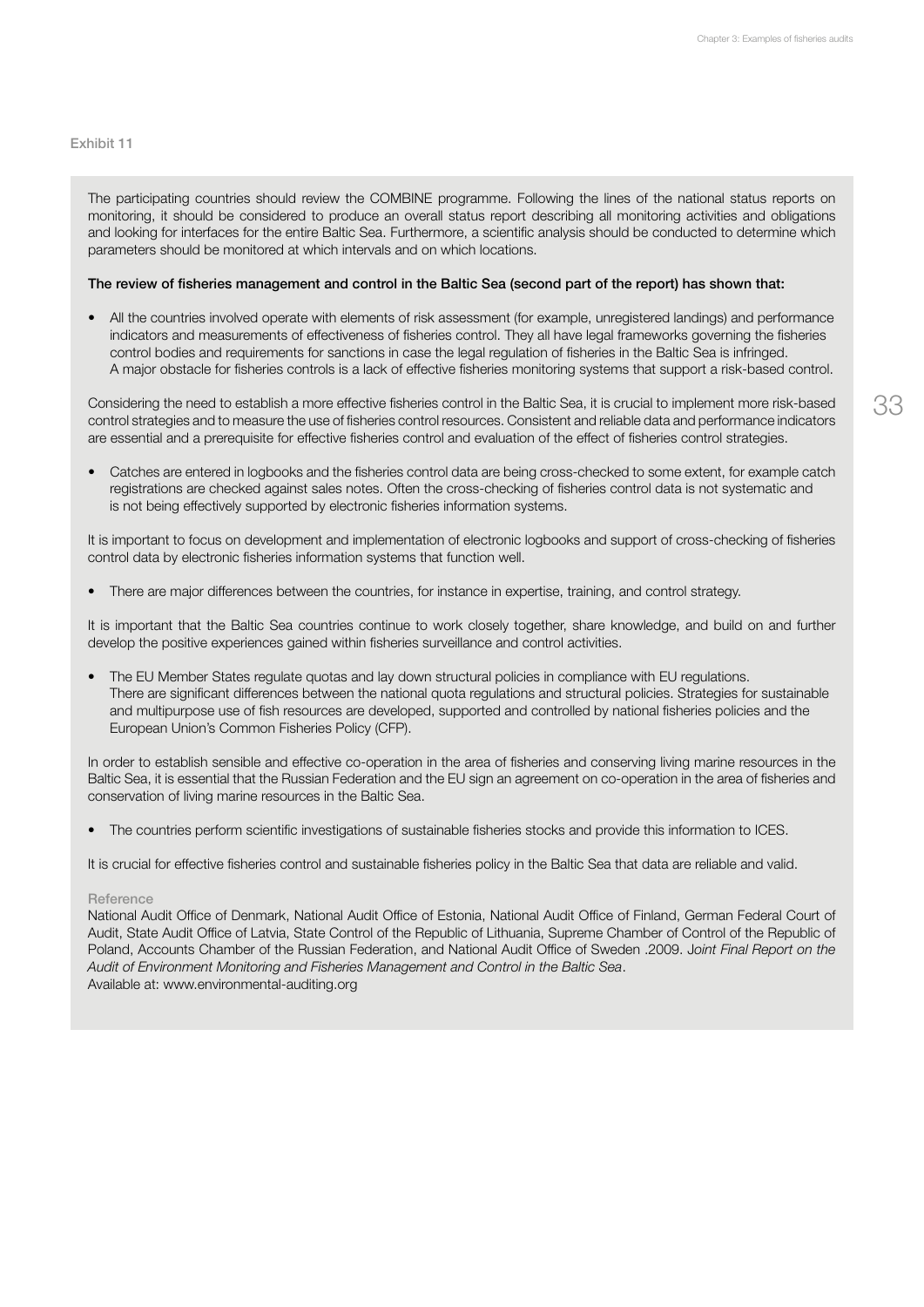European Court of Auditors. Special report on the control, inspection, and sanction systems relating to the rules on conservation of community fisheries resources, 2007.

#### **Background**

In a compliance audit report published in 2007 the European Court of Auditors (ECA) assessed systems in place in the Commission and in the six principal fishing Member States: Denmark, Spain, France, the Netherlands, Italy and the United Kingdom.

#### **Objective**

To find out if the Commission and the Member States are taking the necessary steps for an effective system of control, inspection and sanctions for the conservation of fisheries resources.. Four specific audit objectives were investigated: (a) are catch data reliable and monitored effectively (without stating an opinion as to the quality of individual declarations); (b) are the inspection systems as effective as possible; (c) are the systems for following up infringements appropriate and effective; and (d) how far is the inherent risk constituted by overcapacity in the fishing industry dealt with in reality.

#### Scope

The ECA assessed mainly the data of 2006, but looked also at more recent data (2007). The scope included: (a) catch data reliability and effectiveness of the monitoring; (b) effectiveness of the inspection systems; (c) appropriateness and effectiveness of the systems for following up infringements; and (d) actions related to the overcapacity in the fishing industry.

#### Criteria

34

In the absence of specific regulatory requirements the criteria adopted were the standards recognised by international organisations and generally applicable to this area.

#### Findings

Catch data are neither complete nor reliable, due mainly to weaknesses in the Member States. The inspection systems do not provide assurance that infringements are effectively prevented and detected. The procedures for dealing with infringements mean that not every infringement is followed up and, even when they are, they do not always attract penalties. Therefore penalties have a limited deterrent effect. The European Commission does not have enough instruments at its disposal to take action against Member States for failure to apply with European Community legislation. Overcapacity detracts from the profitability of the industry and incites non-compliance.

#### Recommendation

The report recommended that the present control, inspection and sanction systems must be strengthened considerably if the Common Fisheries Policy of the European Community is to achieve its objective of sustainable exploitation of fisheries resources.

#### Reference

Official Journal of the European Union. 2007. Special report No 7 of 2007 on the control, inspection and sanction systems relating to the rules on conservation of Community fisheries resources together with the Commission's replies. Available at: http://eca.europa.eu/portal/pls/portal/docs/1/673627.PDF

#### Exhibit 13

Japan. Contribution of subsidies for a project to dispose of unnecessary fishing boats/fishing equipments and calculation of subsidies for a support project to encourage suspension of fishing, 2007.

#### History

The Board of Audit of Japan (the BOA) does not have a history of this case separately from the full text described in the Audit Report for Fiscal 2007. All the information concerning this case is written only in Japanese.

#### **Background**

In 2007 the BOA conducted a regularity audit towards the payment of subsidies to Japanese fishers. These subsidies were intended for fishers that disposed of unnecessary fishing boats or equipment.

#### Objective

The objective of the audit was to evaluate the regularity of the national fisheries policies.

#### Scope

The BOA's audit activities covered "a project to dispose of unnecessary fishing boats and equipment" implemented by the Fisheries Agency between the fiscal years 2003-2006.

#### **Criteria**

The criteria used are set in the national expenditures for fisheries.

#### Findings

Funds were not allocated to the appropriate parties. Subsidies were paid even though fishers did not meet requirements. Even if the fixed costs of fleet eligible for subsidies decreased due to the decreased number of boats, the same amount of subsidies were paid as before disposal of boats. As a result, the subsidies were overpaid.

#### Recommendations

The audit report does not contain recommendations as the auditee took remedial measures in response to the management letter or auditor's inquiries.

Follow up or post-audit action by government or SAI. BOA made a follow-up audit in 2008 and 2009.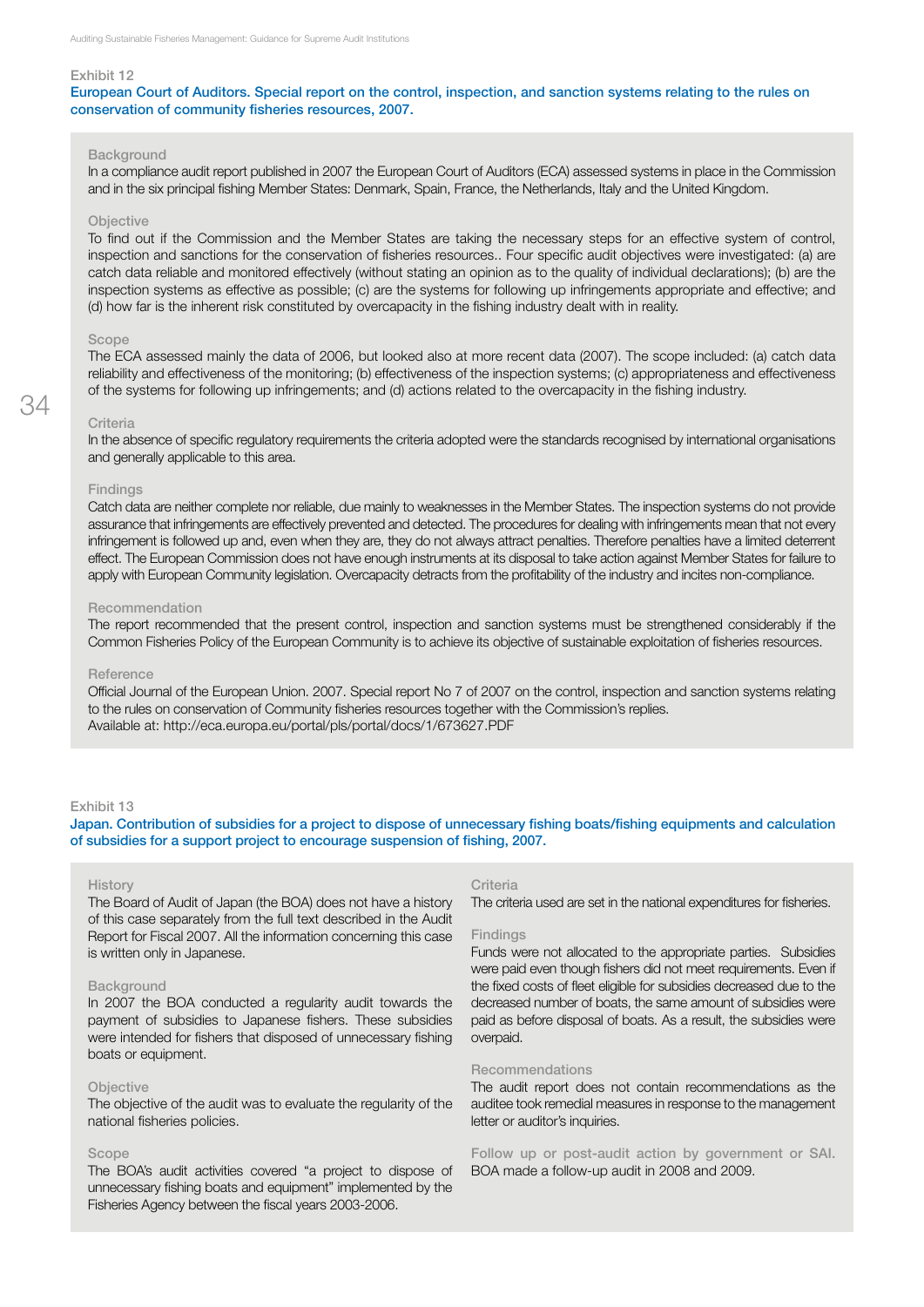#### Exhibit 14 Morocco. Performance audit of the department of fisheries, 2006.

#### **Objectives**

To ensure that the Department of Marine Fisheries:

- has a clear strategy for the conservation of fishery resources;
- has adequate means for the implementation of measures to control illegal fishing on the Moroccan coast;
- proceeds with the application of sanctions for violations of regulations on fisheries; and
- is seeking alternative means in order to safeguard fishery resources (aquaculture)

#### Scope

- included the Ministry of Fisheries, Ministry of Finance, National Office of fisheries;
- the audited period was from 2000–2006. Prior periods were taken into account where relevant; and
- covered the management, the structure, and the regulations.

During the audit following methods were used

- examining physical documents;
- interviews and questionnaires;
- activity reports of auditee, annual reports; and
- risk analysis.

#### Audit criteria were based on

- law, regulations, standards and indicators, international benchmarking;
- indicators and parameters set by government;
- the fisheries Policy Objectives outlined during the audited period; and
- • international conventions.

#### Audit findings

The Court of Accounts issued a series of observations and has criticized the Department for failing to translate the objective of preserving fish stocks into concrete actions.

#### Recommendations

In this regard, the Court has set some recommendations for protecting national fishery resources better. The main recommendations made by the Court are:

- • to strengthen the effective agents of control and surveillance, and ensure their proper geographic distribution;
- • to conduct a review of the extent of "gel des investissements" in the fleet for better conservation of fishery resources while complying with the laws and regulations; and
- • to proceed to establish an institutional, legal, economic, social, and commercial aquaculture which helps to preserve coastal biodiversity and fisheries, as well as fish stocks.

#### Follow-up actions

No follow-up or post-audit actions by government or SAI were taken.

#### Exhibit 15 The Netherlands. Sustainable fisheries, 2008.

#### History

There is worldwide concern about the consequences of intensive fishing at sea. Many species of fish are being overfished. EU policy to combat overfishing in European waters is directed at the "sustainable management" of marine life, taking account of both environmental and economic interests. The Netherlands Court of Audit investigated whether the Netherlands was succeeding in implementing and enforcing EU fisheries policy and whether the sustainability goals were being achieved.

#### Audit objectives

The study sought insight into the causes of failure or inadequate realization of policy goals and tried to find recommendations for improving policy and implementation.

### Scope (lines of enquiry)

#### The audit questions were: What are the results of the fisheries policy in terms of sustainability?

- What causes lack of success?
- How is the European Fisheries Policy enforced in the Netherlands?
- How effective has the fleet reduction policy been in terms of economic sustainability?
- What are the results of innovation policy for the reduction of ecological damage?

#### **Criteria**

- European legislation on Common Fisheries Policy
- • Dutch legislation on fleet reduction
- Standards of the Netherlands Court of Audit for quality of policy information, for policy effectiveness, and for supervision and enforcement

#### Audit findings

The Netherlands is not fulfilling its ambitions of protecting fish stocks and biodiversity in the North Sea. Economic interests take precedence in policy decisions. Both the economic position of the fishing industry and the ecological condition of the North Sea suffer as a result.

#### Four factors play a role:

- The EU policy on catch quotas is ineffective. The policy is directed solely at maintaining species of fish that are sold for consumption and takes no account of the undesirable impact on the ecosystem.
- Compliance with and enforcement of regulations are under pressure. The enforcement capacity formally satisfies EU regulations but there are shortcomings in practice. There is large-scale evasion of the rules by fishers. The Dutch Minister of Agriculture, Nature and Food Quality has not taken a decision on the required compliance rate. There is therefore no criterion to assess the adequacy of enforcement capacity.
- Innovations in fishing methods could reduce damage to the North Sea. Although the problems and the potential solutions have been known for many years, innovation policy did not get off the ground until 2007, partly on account of rising fuel prices.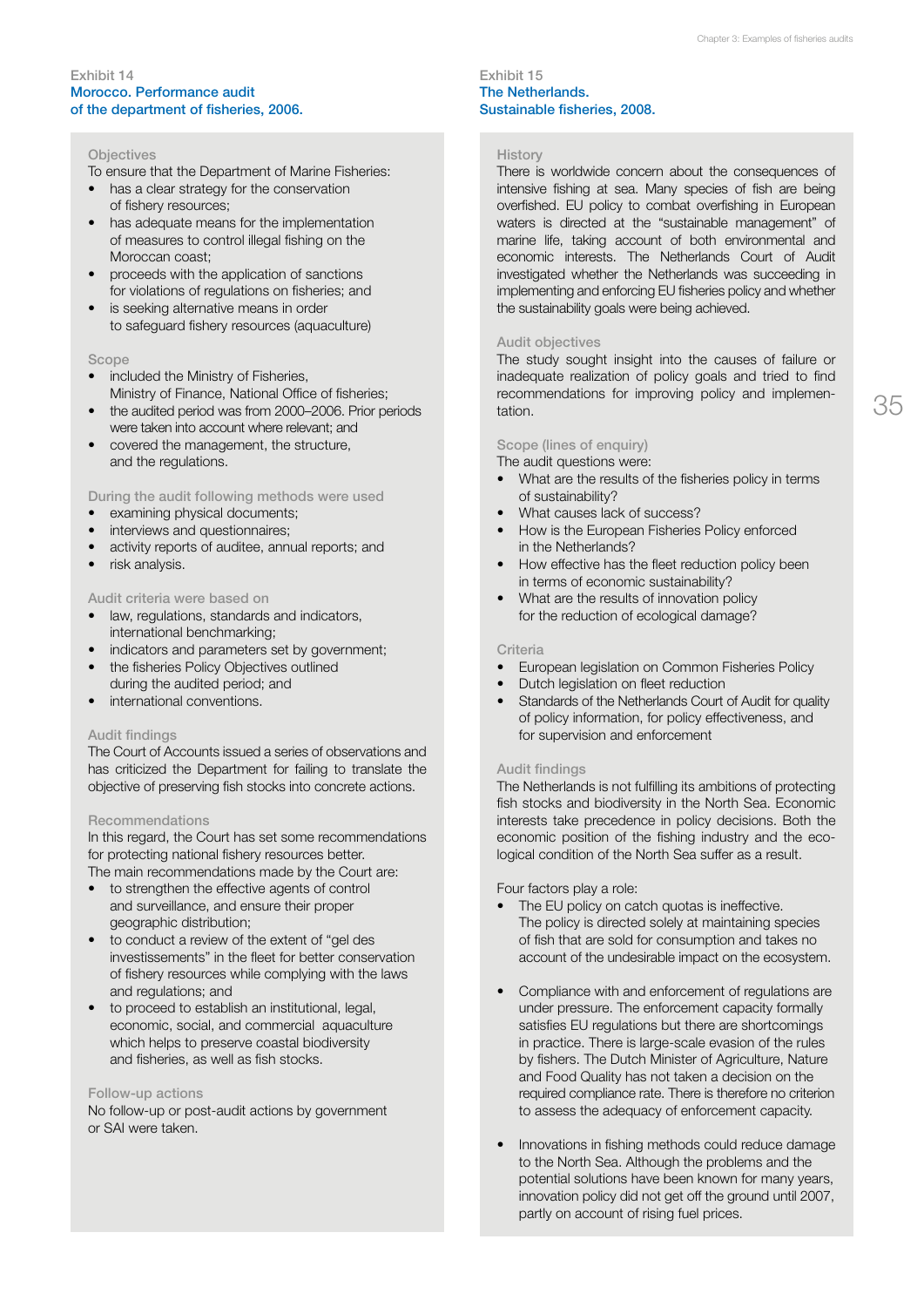• Rationalisation of the fishing industry would help the industry remain profitable despite the catch quotas.

Although the Dutch cutter fleet has fallen in number since 1994, it is uncertain how effective the rationalisation has been in terms of profitability of the remaining vessels. This is because the rationalised vessels retain their fishing rights and the remaining vessels must buy or rent them.

#### Recommendations

• At national level, measures should be taken to protect biodiversity in the North Sea. The responsible Minister should actively encourage innovation in the fishing industry, and should also decide on the optimal size of the sea fishing fleet in relation to the catch quotas. Furthermore, the Minister should set a required compliance rate in order to decide on the necessary enforcement capacity. At EU level, the Minister should bring pressure to bear in Brussels to co-ordinate fisheries policy, nature policy and water policy. The Minister should also call at European level for an amendment of the regulations on landing fish in order to address the discard problem. In other areas, European rules should be simplified in order to increase fishermen's willingness to comply with them.

#### Follow-up or post-audit action by government or SAI

#### Response of the Minister

The Minister of Agriculture, Nature and Food Quality considered most of the conclusions and recommendations seriously, but did not accept the recommendations about the required enforcement capacity and optimal fleet size.

#### Current status

The report was submitted to the House of Representatives on 30 October 2008.

#### Reference

Netherlands Court of Audit. 2008. Duurzame Visserij/ Sustainable Fisheries.

Available at: www.courtofaudit.com/english/News/ Audits/Introductions/2008/10/Sustainable\_Fisheries (English version)

www.rekenkamer.nl/zoekresultaten?freetext=Sustainable+ fisheries++&zoek-submit=Zoek (Dutch version)

#### Exhibit 16

New Zealand. Ministry of Fisheries: Information requirements for the sustainable management of fisheries, 1999 (and follow-up report, 2005).

#### **Background**

The Office of the Auditor-General of New Zealand audited whether the agency managing fisheries, the Ministry of Fisheries (the Ministry), had enough information to ensure that the fisheries were being managed in a sustainable way, and to their full economic potential.

The risks were two-fold:

- particular stocks could be over-fished, risking the survival of the stocks; and
- particular stocks could be under-fished, depriving New Zealand of export income, employment opportunities in the fishing industry, and tax revenue.

The Ministry maintained it had sufficient information to manage the nation's fish stocks without necessarily knowing their status in detail. Specifically, it considered that it had enough data on productivity, growth rates, and commercial catches to advise the Minister of Fisheries on management approaches.

#### Audit objectives

To audit the sustainable management of a natural resource such as fisheries requires determining:

- what information needs to be known about the resource;
- how information can be obtained; and
- what information has been obtained.

The audit developed expectations of the type of information that the Ministry would need to use to give advice to the Minister of Fisheries for the purpose of setting annual catch levels for each fish stock.

The audit assessed the information used to support management decisions for 8 key species (hoki, orange roughy, snapper, ling, bluenose, paua, rock lobster, and squid) and the 44 fish stocks containing these species against the expectations. The species in those 44 fish stocks represented 60% by value of all fish caught in New Zealand's exclusive economic zone.

#### Audit findings

The audit found that the Ministry was unable to be certain if 31 of the 44 fish stocks examined were being managed to their potential, or in some cases, whether they were being utilized in a sustainable way at all.

Because of the significant information gaps, the audit found that the Ministry managed most fish stocks without being sure if the management was sustainable.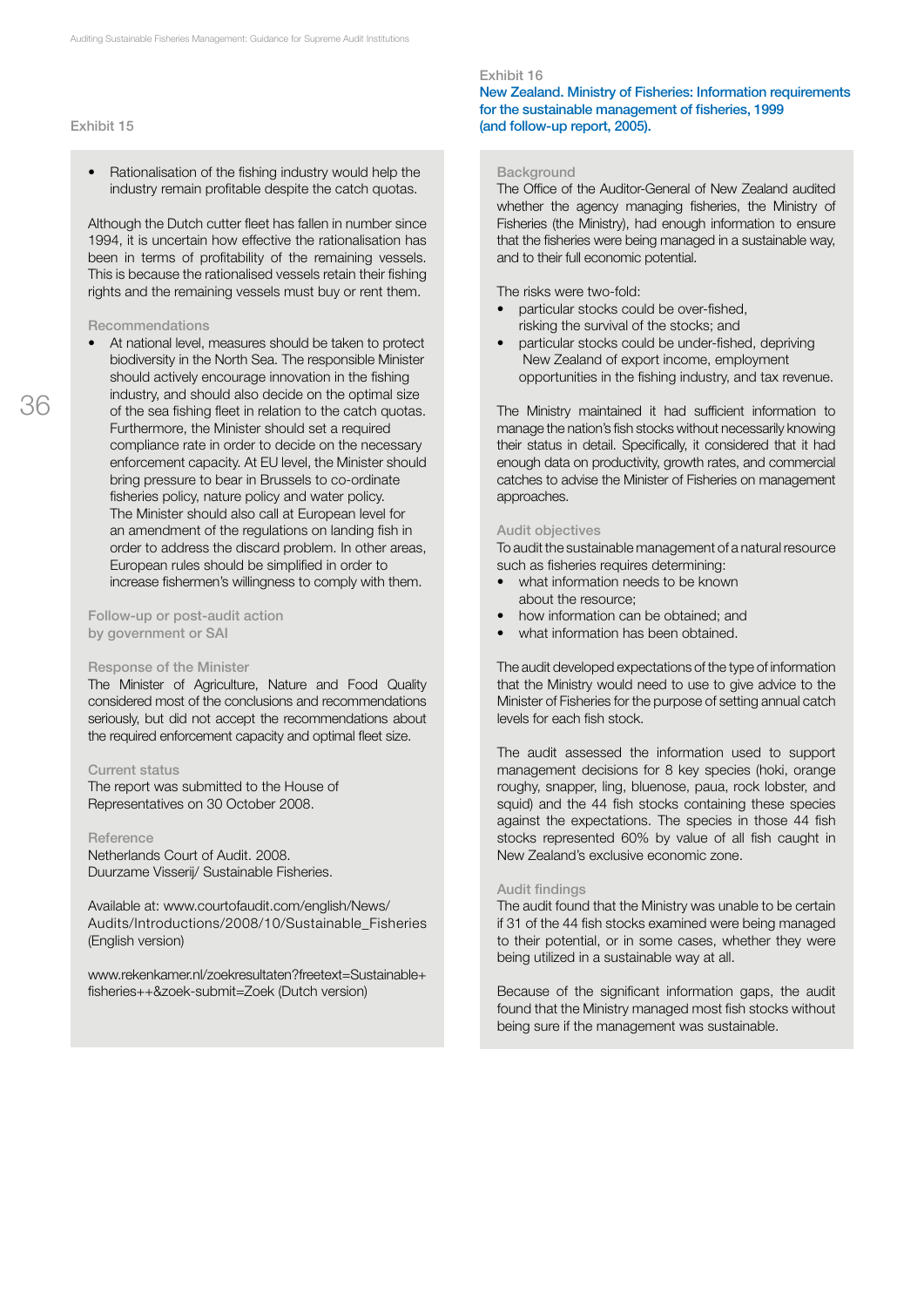#### Exhibit 16 New Zealand. Ministry of Fisheries: Information requirements for the sustainable management of fisheries, 1999 (and follow-up report, 2005).

The audit considered that scientific understanding of the complex biological, ecological, and environmental factors that affect fish stocks would always be incomplete. These uncertainties, the audit said, should be explicitly stated so that decision-makers were aware of the limitations of the information they used to make decisions on the size of the total allowable catch.

The audit also found that the Ministry had been slow to fulfill the environmental requirements of the Fisheries Act 1996 (the Act).

#### Recommendations

The audit recommended that the Ministry should:

- ensure that all information on the status of the fish stocks clearly specified the level of uncertainty in that information;
- recognize and address the level of uncertainty of the status of fish stocks in its annual research and management documents;
- ensure that it gathered enough research-based data to allow stocks to be fished for maximum sustainable yield − that is, the largest amount of fish that can be harvested over time without damaging the productive capacity of the stock; and
- give greater priority to its legal obligations to protect the marine environment from any damage that might be caused by fishing operations. This would also require more research-based information.

#### Follow-up actions

A follow-up audit in 2005 looked at whether the Ministry had acted on the recommendations in the 1999 report.

The follow-up audit found that the Ministry had:

- provided clear assessments of the limitations of the information held on the majority of New Zealand's fish stocks. However, a small number of assessments were either contradictory or did not know whether existing catch levels were sustainable. The audit said that the Ministry should state the level of risk to such stocks;
- prepared a series of 3- to 5-year research plans for the major fish species, to address the gaps in its research; given greater priority to fulfilling the environmental requirements of the Act. Some fishing areas had been closed to fishing methods that damaged the seabed. Action had also been taken to limit the by-catch of New Zealand sea lions, dolphins, and seabirds;
- started to prepare environmental standards for the management of New Zealand's fisheries, and their marine environment; and

begun work on a website that would contain up-to-date information on how our fisheries were being managed, conveyed through a set of environmental performance indicators.

#### Recommendations

For further improvement, the follow-up audit recommended that:

- In all cases, the Ministry of Fisheries should provide in its annual stock assessment reports consistent, up-to-date, and complete information on the sustainability of fish stocks.
- Where it was not known if current levels of fishing, or the current total allowable commercial catch, were sustainable, the Ministry should provide an assessment of the risk to the stock if current fishing and catch levels were maintained.
- The Ministry should improve its proposed strategy for managing the environmental effects of fishing by:
	- implementing the improvements to its reporting on the status of species and habitats affected by fishing;
	- implementing environmental risk assessments for fisheries;
	- completing the environmental performance standards for the management of fisheries as soon as possible; and
	- ensuring that when the standards for the management of fisheries and their marine environment were finalized, they were written in sufficient detail to be measurable, and that it would be clear to all parties when a breach of the standards had occurred.
- The Ministry should complete the work on its website for the environmental performance indicators programme for fishing and the marine environment. The Ministry would also need to ensure that data for the website is kept up to date.

#### **References**

Office of the Auditor-General. 1999. Information Requirements for the Sustainable Management of Fisheries. Available at: www.oag.govt.nz/central-govt/5th-report-1999/ docs/part5.pdf

#### Office of the Auditor-General. 2005.

Ministry of Fisheries: Follow-up report on information requirements for the sustainable management of fisheries. Available at, www.oag.govt.nz/2005/fisheries/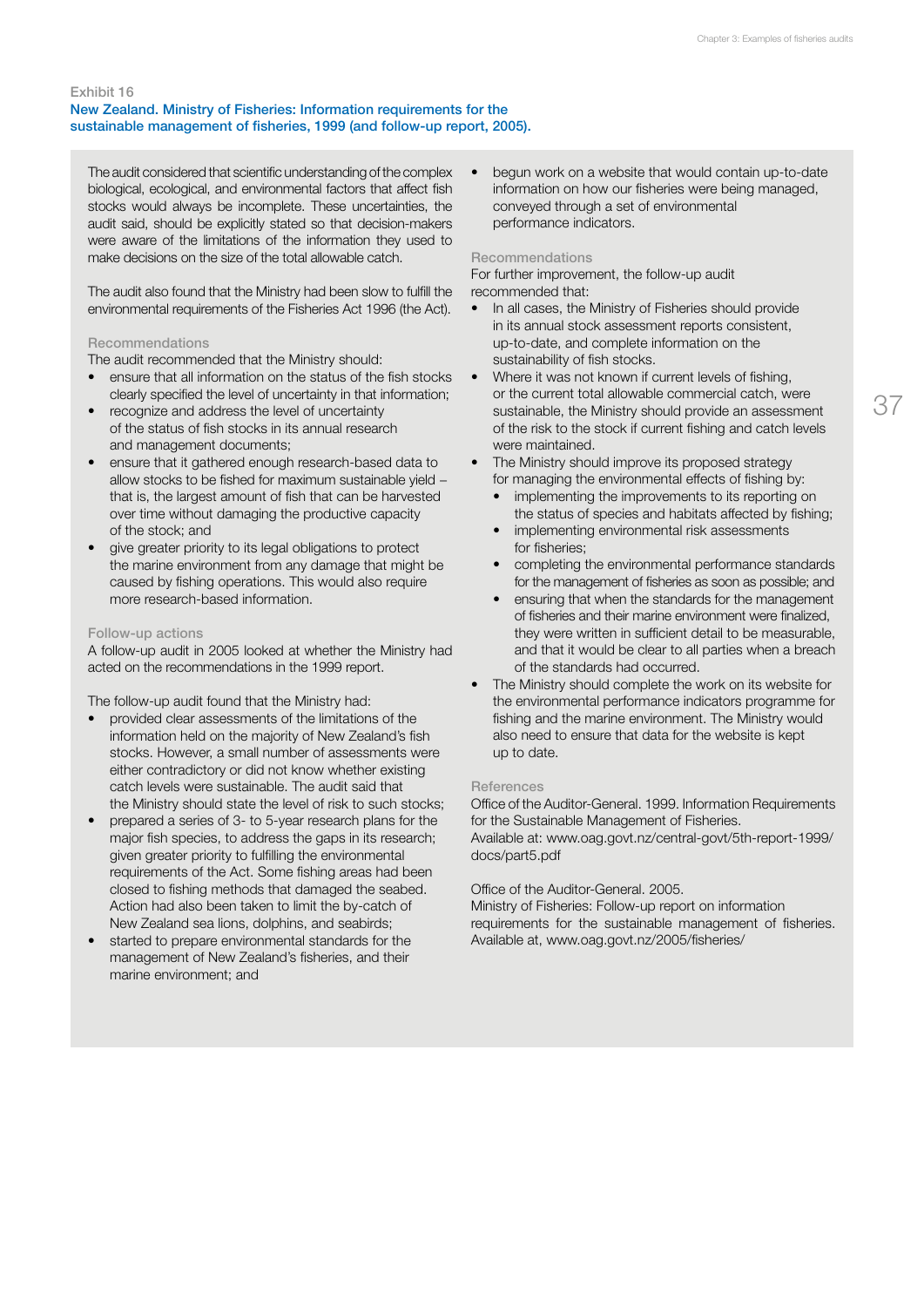The Office of the Auditor-General of Norway's investigation of the management and control of fish resources in the Barents Sea and the Norwegian Sea: Parallel audit conducted by the Office of the Auditor-General of Norway and the Accounts Chamber of the Russian Federation, November 2007.

#### **History**

Illegal and unregistered fishing in the Barents Sea and the Norwegian Sea has been a serious problem. Norway and Russia jointly manage the fish stocks of North-East Arctic cod, North-East Arctic haddock and capelin through the Joint Norwegian-Russian Fisheries Commission. The parties have agreed that the problem of illegal and unregistered fishing is serious, but have not reached agreement on the extent of the activity. Therefore, The Office of the Auditor General of Norway (OAG) and the Accounts Chamber of the Russian Federation conducted a parallel performance audit of the management of fish resources in the Barents Sea and the Norwegian Sea.

#### **Objective**

The objective of the parallel audit was to assess the efficiency and effectiveness of national follow-up and implementation of bilateral agreements between Russia and Norway and decisions made by the Joint Norwegian-Russian Fisheries Commission.

#### Scope

38

The audits were conducted in parallel in the sense that common general audit questions and audit criteria were defined and a common structure for the two reports was developed. The SAIs wrote separate audit reports. Common findings were presented in a joint document, a memorandum. The OAG audit report covered six topics. One of them was an analysis of the execution of the joint Norwegian-Russian programmes for research on living marine resources, adopted by the Fisheries Commission.

#### Common audit criteria

Bilateral fisheries agreements between Norway and Russia and protocols of sessions of the Joint Norwegian-Russian Fisheries Commission. More detailed audit criteria were derived for the Norwegian investigation.

#### Common findings

The Office of the Auditor-General of Norway and the Accounts Chamber of the Russian Federation agreed that the execution of scientific expeditions is a necessary prerequisite for acquiring reliable assessments of the state of joint stocks and for preparing a scientific basis for the setting of quotas for sustainable and rational fishing. Estimates of the stock size of a living marine resource are based on data from research expeditions and fisheries statistics. The large unregistered figures for fishing make the fisheries statistics unreliable, which increases the importance of the research data as a basis for estimating stocks. When the actual catch level additionally exceeds the precautionary limit, it becomes even more necessary to monitor stock developments closely through research expeditions.

Scientists from both Norway and Russia had problems carrying out their research expeditions as planned in 2004–2005. The Office of the Auditor General of Norway and the Accounts Chamber of the Russian Federation acknowledged that this situation was unsatisfactory since the conducting of expeditions is vital to enable reliable stock estimates to be drawn up as well as scientifically-based quota recommendations.

Recommendations None.

#### Follow-up actions

The Office of the Auditor General of Norway and the Accounts Chamber of the Russian Federation agreed to follow up the parallel audit over three years (2007-2010) to assess whether the results of the audit have contributed to a more efficient and effective management of shared living marine resources in the Barents Sea and the Norwegian Sea and whether the audit has helped to solve the problems of illegal fishing and trans-shipment in these ocean areas.

#### Reference

Office of the Auditor General of Norway. 2007. The Office of the Auditor General's investigation of fish resources in the Barents Sea and the Norwegian Sea – a parallel audit conducted by the Office of the Auditor General of Norway and the Accounts Chamber of the Russian Federation.

Available at: www.riksrevisjonen.no/en/Reports/Pages/Dokumentbase\_Eng\_Doc\_3\_2\_2007\_2008.aspx

A memorandum to the report is available at: www.riksrevisjonen.no/en/SiteCollectionDocuments/Dokumentbasen/Engelsk/ Document%203/Doc\_3\_2\_2007\_2008\_eng\_Memorandum.pdf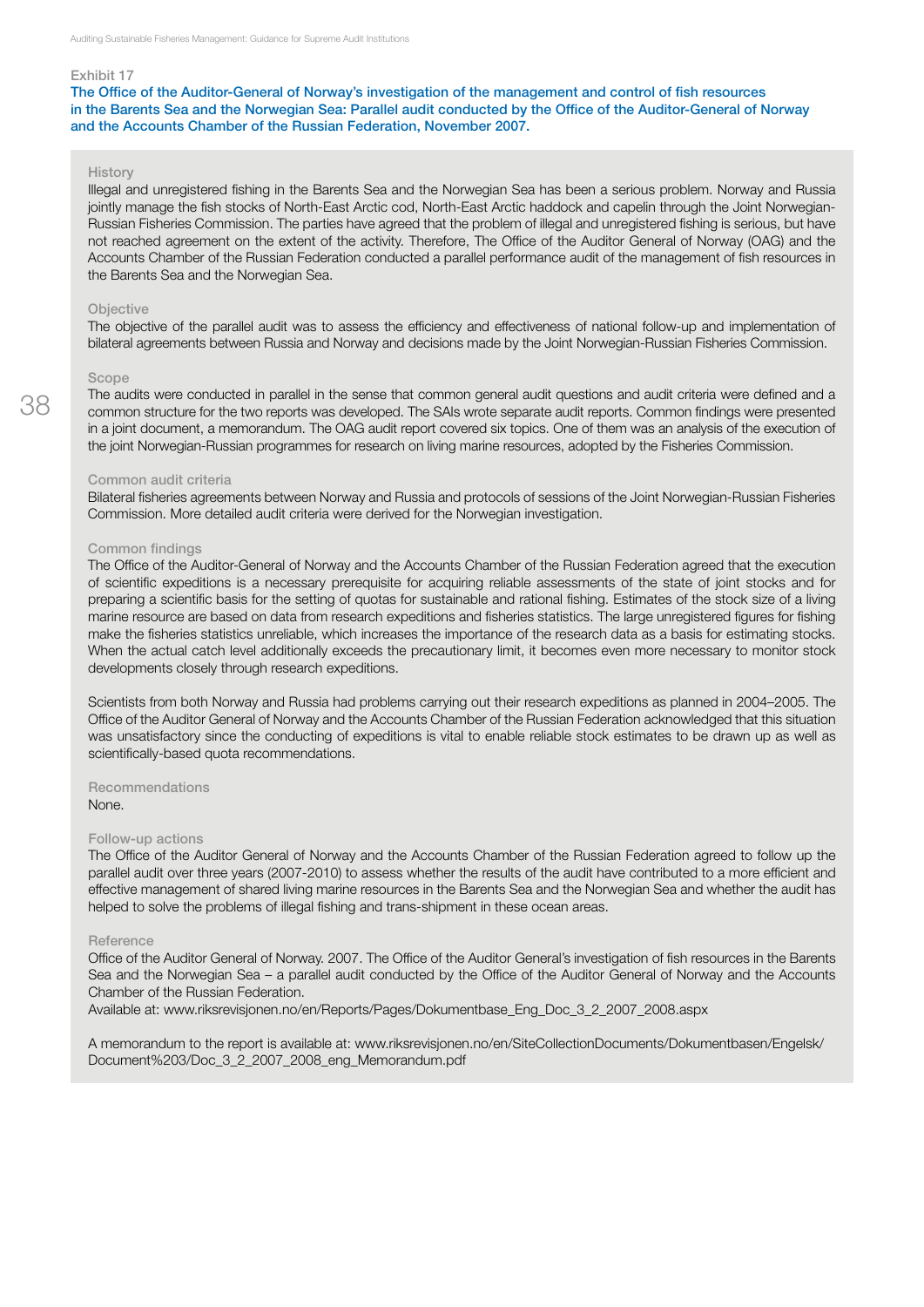#### South Africa. Report of the Auditor-General to Parliament on an performance audit of the handling of confiscated abalone at the Department of Environmental Affairs and Tourism, June 2009.

#### **History**

On 18 March 2008 the Auditor-General engaged with the accounting officer (AO) of the Department of Affairs and Tourism (DEAT) to perform a performance audit on the handling of confiscated abalone. The audit was requested by the Standing Committee on Public Accounts (SCOPA).

The Marine and Coastal Management (MCM) branch of the DEAT is tasked with managing the development, sustainable use and orderly exploitation of our marine and coastal resources, as well as protecting the integrity and quality of our marine and coastal ecosystems.

The MCM has identified the combating of illegal harvesting of abalone as a key objective in terms of its mandate. The MCM discharges this objective via the monitoring, control and surveillance subprogramme, which is responsible for ensuring compliance with environmental laws and regulations.

In order to deal effectively with the threat of poaching, the DEAT has entered into co-operation arrangements with South African Police Service (SAPS), local authorities, the Directorate of Special Operations, South African Revenue Service (SARS), border units, the National Prosecuting Authority, the National Port Authorities and the Asset Forfeiture Unit.

MCM, furthermore, appointed an independent project monitoring team (PMT) to facilitate the project management in respect of monitoring, control, inspection and verification related to the tasks assigned to the processors.

#### **Objectives**

The purpose of the audit was to facilitate public accountability by bringing the findings of the performance audit to the attention of the executive authority and Parliament. Audit work was performed to provide sufficient audit evidence for the findings.

#### Scope

Owing to the shortcomings identified regarding the management and policing of the abalone industry, as well as the ineffective handling of confiscated abalone, the SCOPA recommended that the Auditor-General do a cost-benefit audit of the abalone industry.

#### **Criteria**

- Constitution of the Republic of South Africa, 1996
- Public Audit Act, 2004 (Act No. 25 of 2004)
- Marine Living Resources Act, 1998 (Act No. 18 of 1998)

#### **Findings**

A formal policy and/or guidelines regulating the receiving, storage, processing and disposal (handling) of confiscated abalone did not exist. While a draft policy was compiled in June 2007, it was not approved or communicated to all the role players involved in the handling of confiscated abalone. Furthermore, the draft policy was not comprehensive as it did not specify the following:

The process to be followed to ensure that the quality of the confiscated abalone is not compromised during the period from confiscation to the time it is handed over to MCM officials.

- A requirement that service level agreements be concluded between the MCM and the other government agencies involved in the handling of confiscated abalone. Therefore, the sharing of communication and information between the MCM and other government agencies was not structured.
- Monitoring activities or management information that need to be maintained regarding the handling of confiscated abalone as well as the functions that should be performed by the MCM.
- The norms and standards for the processing of abalone (for example, the acceptable weight loss during processing). The acceptable selling methods and the circumstances under which each selling method should be used.

The DEAT did not monitor the progress of court cases relating to abalone that had been confiscated, and, therefore, did not know which court cases had been finalised and whether the samples kept for court purposes could be released for processing. Furthermore, the DEAT's records of samples of confiscated abalone kept for court purposes were incomplete. Details regarding the police investigations were not maintained for some of the samples of confiscated abalone, which could complicate the monitoring and follow-up of court cases.

#### Recommendations

- • A policy for the handling, storage, processing and disposal of confiscated abalone, which supports the achievement of the MCM's objectives and complies with all legislation, should be approved and implemented.
- Norms and standards should be developed for the handling of confiscated abalone.
- The co-ordination and communication between the DEAT and other government agencies, as well as external agencies, should be formalised and structured.
- Control measures should be implemented to ensure that the reported cases of confiscated abalone are timeously followed up and reported.
- The MCM should ensure that tender contracts are timeously renewed or awarded to prevent unnecessary delays in the processing of confiscated abalone and the resultant loss of potential income to the MLRF.
- A costing methodology should be investigated and the prices of service providers/processing plants should be standardised in accordance with the adopted costing methodology.

#### Reference

Auditor-General of South Africa. 2009. Report of the Auditor-General to Parliament on a performance audit of the handling of confiscated abalone at the Deparment of Environmental Affairs and Tourism.

Available at: www.agsa.co.za/Reports%20Documents/ 91172%20Abalone%20-%20DEAT.pdf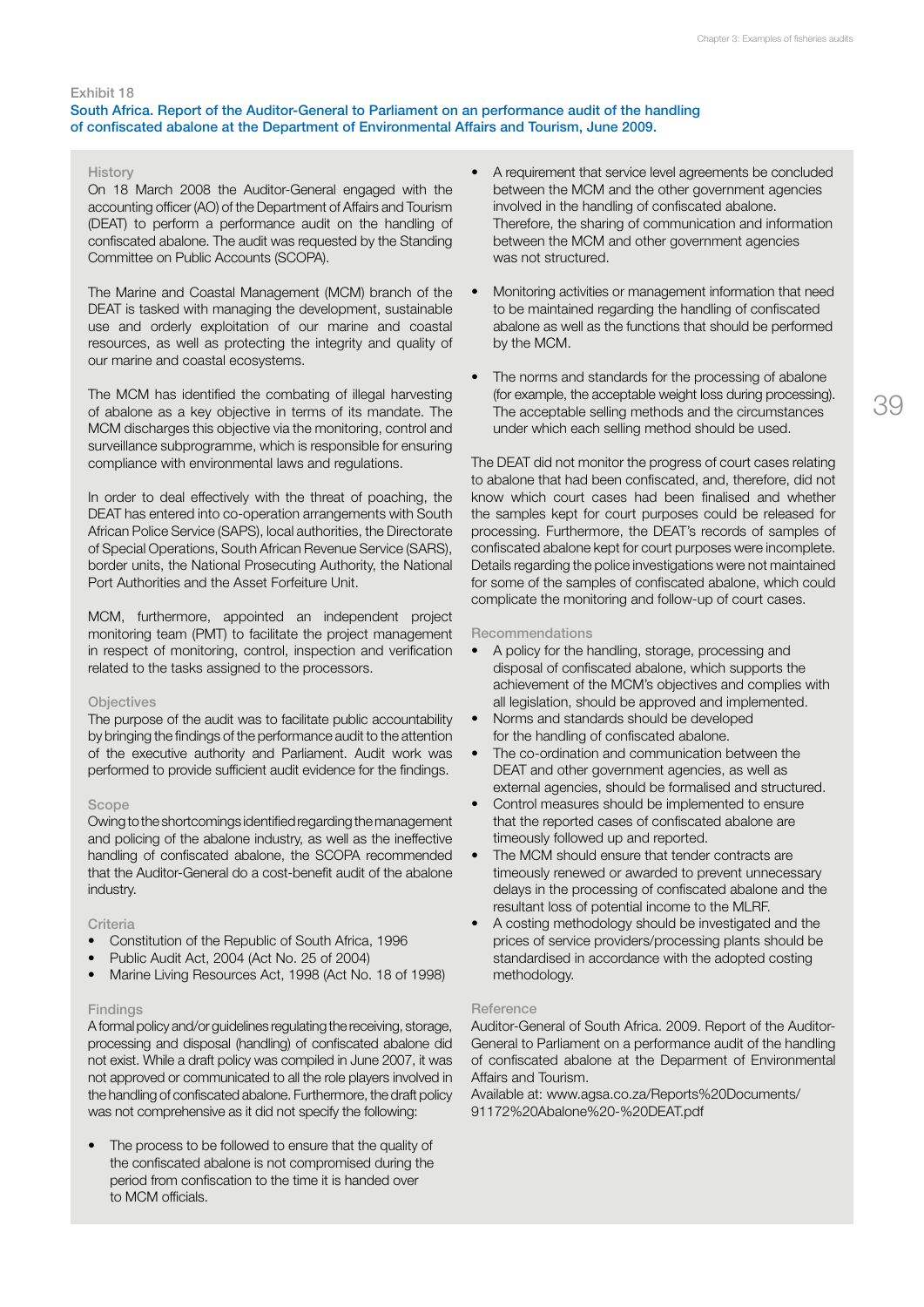### Exhibit 19 United Kingdom. Fisheries enforcement in England, April 2003.

#### Background

In 2003 the National Audit Office conducted an audit of the role of the Department for Environment, Food and Rural Affairs in enforcing fisheries regulations on vessels fishing in the waters around the English coast and in respect of fish landed at English ports.

#### **Objectives**

The report examined:

- the Department's role in enforcing fisheries regulations;
- the effectiveness of the Department's methods in detecting, dealing with and deterring infringements of regulations; and
- the management of its enforcement activity, which ultimately sought to maintain the economic viability of the fishing industry.

#### Scope

- • covered the effectiveness of enforcement activities in detecting, dealing with and deterring infringements of the regulations the effectiveness of the Department's management of enforcement activity;
- focused on the fishing fleet of vessels over 10 metres long (>80% of the fishing activity in England),
- covered the work of the Department, the Sea Fisheries Inspectorate and Sea Fisheries Committees as they related to England; and
- • examined data primarily for the period 2000 to 2002.

#### **Criteria**

- status of fish stocks
- numbers of inspections:
- expenditure on enforcement;
- enforcement staffing levels and distribution;
- numbers of infringements and outcomes (for example prosecutions);
- good practice approaches on compliance and deterrence;
- good practice approaches of fisheries enforcement agencies in other countries;
- good practice approaches of enforcement agencies outside the fisheries sector;
- and principles established by the Better Regulation Task Force.

#### **Findings**

- some fish stocks were under threat of total collapse and sustainability
- was essential for the economic survival of the fishing industry;
- the likelihood of detecting and prosecuting any particular offence was low,
- as were the penalties imposed by comparison with the potential gains from infringements;
- the department lacked flexibility in the way it deployed resources and people to improve enforcement.

#### Recommendations

- Make more use of landing patterns and surveillance data to target vessels suspected of breaking regulations;
- increase the options for pursuing and penalising infringements;
- maximise the likelihood that illegal landings of fish will be detected;
- enforce legislation;
- use the Regional Advisory Councils to help inform the development of enforcement practice,
- encourage more widespread support from the industry; and
- promote co-operation with others.

#### Reference

House of Commons Committee of Public Accounts. 2003. *Fisheries enforcement in England.* Available at: www.nao.org.uk and www.environmental-auditing.org Also, the executive summary of the report is available there.

 $\Delta\Gamma$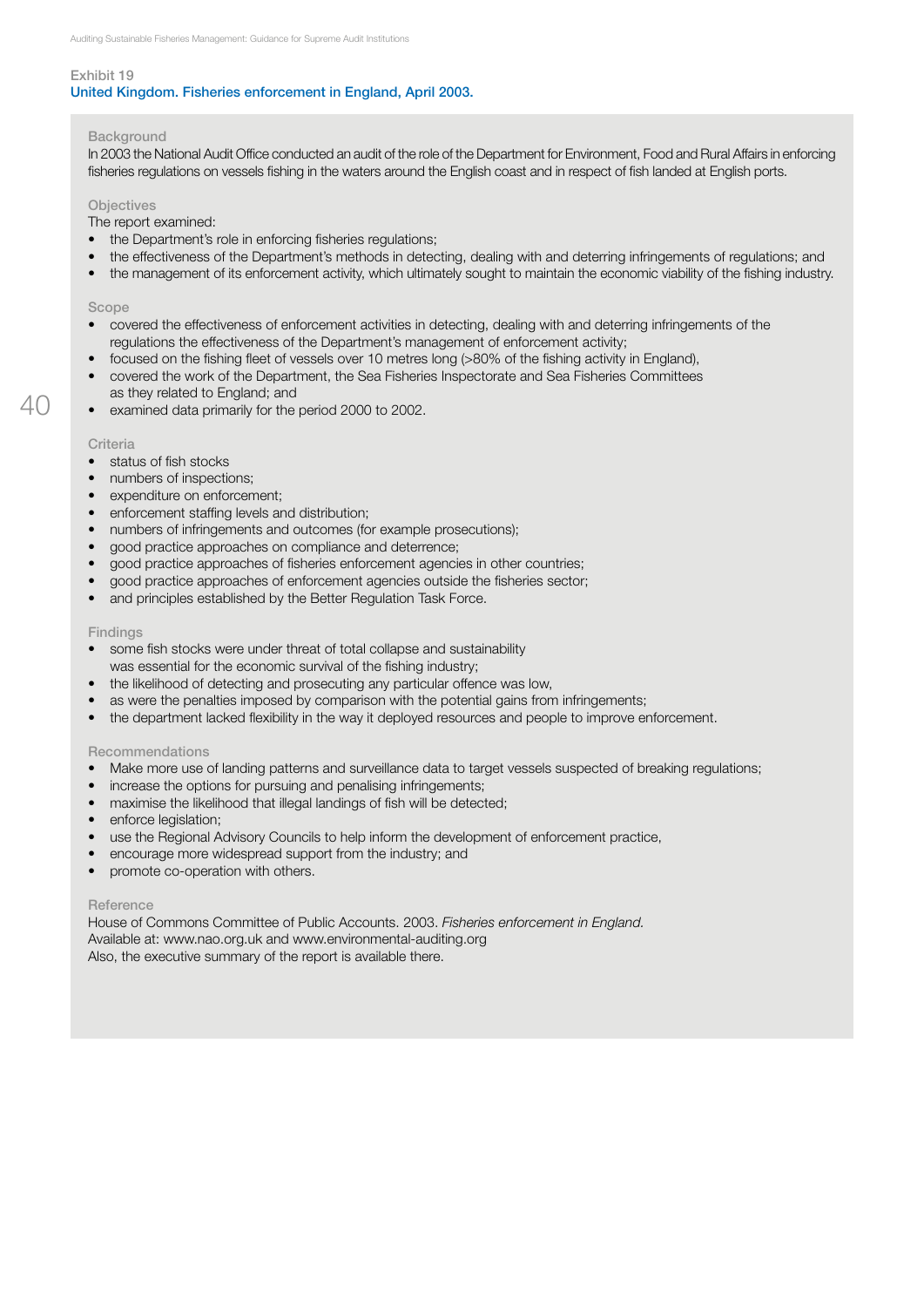#### **Background**

In 2003 the Office of the Auditor General of Norway conducted a performance audit of the Ministry of Fisheries, where it evaluated whether the management of the fishery resources was in accordance with the goal of ensuring the basic conditions for a sustainable and profitable fisheries industry.

#### **Objectives**

Four main issues were studied:

- The extent to which the resource management was in accordance with the goal of ensuring sustainable fish stocks and a lasting high return from the resources
- The extent to which the Administration's use of instruments promotes the goals of a profitable, geographically diverse and varied fishing fleet
- The extent to which the authorities' monitoring activities have helped achieve the goal of a more effective resource management
- The extent to which the Ministry has observed the requirements in the Financial Management Regulation for the Central Government concerning definition of targets and performance requirements and obtaining reports about achieved results and effects, in the areas of resource management, distribution of resources and resource control.

#### Approach

The management of fisheries was assessed from a resource and socio-economic perspective. Other environmentally related issues associated with fisheries, such as biological diversity, marine pollution, etc., were not included in the analysis. The audit was aimed primarily at the Ministry of Fisheries and the Directorate of Fisheries. The principal time period that was covered was the five-year period from 1998 to 2002.

- The analysis was limited to the management of wild fish in the sea and oceans and did not include freshwater and farmed fish. Analysis of the management of resources was limited primarily to the Norwegian administration's contribution to setting sustainable total quotas based on scientific advice.
- The analysis of the distribution of resources was based on three measures that contribute to the profitability of the Norwegian fishing fleet:
	- limitation of the number of fishing vessels in different fisheries and regulation groups,
	- quota allocation, and
	- adjustment of the fleet capacity to the level of resources;
- Analysis of resource control had an overall perspective with emphasis on planning, control strategies and

resource allocation. The analysis focused on the control work that takes place prior to inspections and control activities.

• Audit Criteria

Audit criteria were based on:

- the Law of the Sea Convention
- budget proposals
- reports to parliament (white papers)
- other documents prepared by government agencies
- national laws and regulations
- • resource management objectives used as audit criteria: sustainability, management should be based on scientific recommendations, implementation of a precautionary approach and ecosystem-based management, facilitation of exploitation which provides a lasting high return

The Ministry of Fisheries had not succeeded in reducing the total catch capacity in the Norwegian fishing fleet. The quota agreements for the important stocks of Norwegian Arctic cod and haddock had been above the maximum harvest recommendations, but the estimates of the stocks indicated that they were now in a biologically sustainable condition. The Ministry's risk assessments in the control efforts, the monitoring of the sales organisations and the evaluation of key policy instruments, had been unsystematic and insufficiently documented.

The study showed that the Ministry of Fisheries had not followed up its own priorities concerning revising the exploitation strategies that indicate the optimal level of exploitation for the most commercially important species of fish each year. The Office of the Auditor General thus found grounds for questioning why these kinds of bioeconomic analyses are not undertaken more frequently, when it had been found that both biological and commercial sustainability are improved through a lower-level exploitation of the resources.

The study showed that the technical capacity of the fishing fleet has increased considerably, even though the number of vessels has decreased. Against this background, the Office of the Auditor General queried whether the instruments being used are appropriate in relation to the objective of reducing capacity in the fishing fleet.

#### **Reference**

Office of the Auditor General of Norway 2003 Study of the management of fish resources The full report (English version) is available at www.riksrevisjonen.no/en/ SiteCollectionDocuments/Dokumentbasen/Engelsk/ Document%203/Eng\_Doc\_3\_13\_2003\_2004.pdf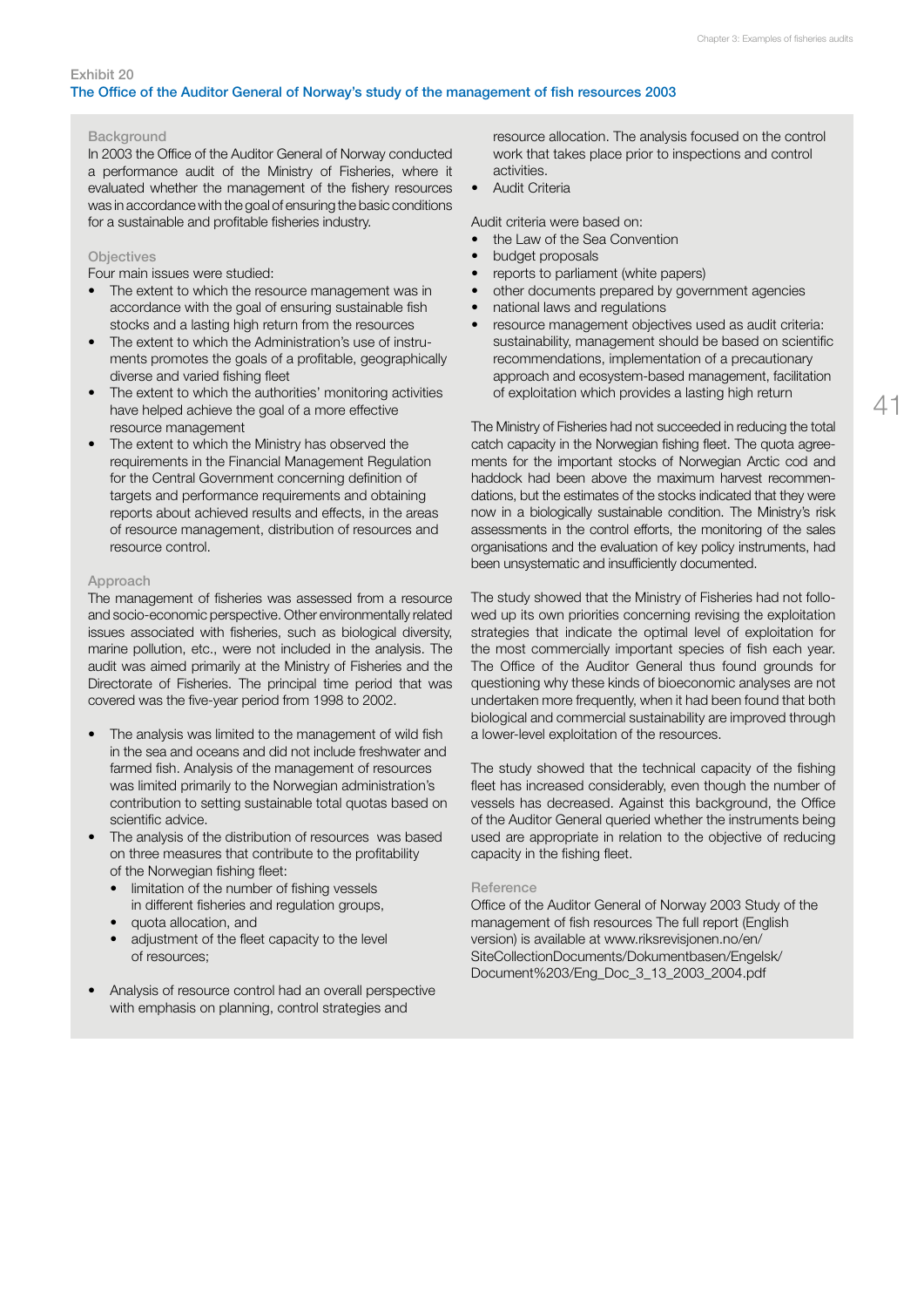# Appendix 1: **Potential methodology -**Data gathering and analysis

### **INTRODUCTION**

42

This is an example of a methodological approach to gather and analyze data relevant to fisheries, compiled by the SAI of Canada. The tool identifies information that can address:

#### the importance of fisheries and fisheries resources to a country

The tool sets out questions or information required on the economic, social and cultural (for example for indigenous peoples), and environmental importance of marine and freshwater fisheries, and aquaculture to a country. While all sources of data could be important, trends over time (from data collected over a period of time) are likely to be more relevant to gain a good understanding about fisheries.

#### the fisheries governance and management framework

The tool sets out questions intended to gather information about the country's participation in international fisheries treaties/conventions, and regional fisheries management bodies. It gathers information about legislative and policy framework for fisheries. In addition, it gathers the overview information about the fisheries administrative, scientific, monitoring, control and surveillance, and enforcement processes. This information focuses on roles and responsibilities, and cost to government.

### Application and limitations

For those countries where fisheries resources are obviously significant, much of the information identified below may be readily available. Often the government organization(s) responsible for the fisheries have this information and can provide it to the SAI. For developing countries or areas where fisheries are only regionally significant, quantitative data may not be easily acquired or may not be reliable. However, other qualitative sources of information could be available and can reveal meaningful information about the importance and state of the jurisdiction's fisheries and fisheries resources. Sources of qualitative information include academic studies, political debates, media reports, indigenous community concerns, and other sources that may only apply to individual jurisdictions.

SAIs should review the conclusions reached with the government organization(s) responsible for the fisheries. Given the complex nature of the various factors that impact fisheries, government organization(s) and/or independent fisheries experts may be able to provide additional insight into the sustainability of the resource.

Please note that this Appendix must be read in conjunction with Appendix 2 and the conceptual framework (Exhibit 5), as well as the four steps mentioned in Chapter 2 (Exhibit 6).

|          | <b>FACTORS TO CONSIDER</b>                      | <b>EXAMPLES OF SPECIFIC DATA</b><br>OR INFORMATION THAT CAN BE GATHERED  | <b>DOCUMENTATION</b> |
|----------|-------------------------------------------------|--------------------------------------------------------------------------|----------------------|
|          |                                                 | 1) THE IMPORTANCE OF FISHERIES AND FISHERIES RESOURCES TO A COUNTRY      |                      |
|          | Contribution to gross<br>domestic product (GDP) | Fisheries GDP/National GDP                                               |                      |
|          | Harvest value                                   | Total landed value                                                       |                      |
|          | Harvest                                         | Volume of landings by species, by area                                   |                      |
|          | Export value                                    | Value of exports as either value added or harvest value                  |                      |
| Economic | Employment                                      | Total employment in harvesting and processing                            |                      |
|          | Subsidies paid                                  | Grants, tax rebates, concessions                                         |                      |
|          | Royalties earned                                | Revenue from fishing arrangements - either domestic or foreign           |                      |
|          | Investments                                     | Market or replacement value of the fleet                                 |                      |
|          | Harvest capacity                                | Number of fishing vessels, and by fishing capability and equipment used. |                      |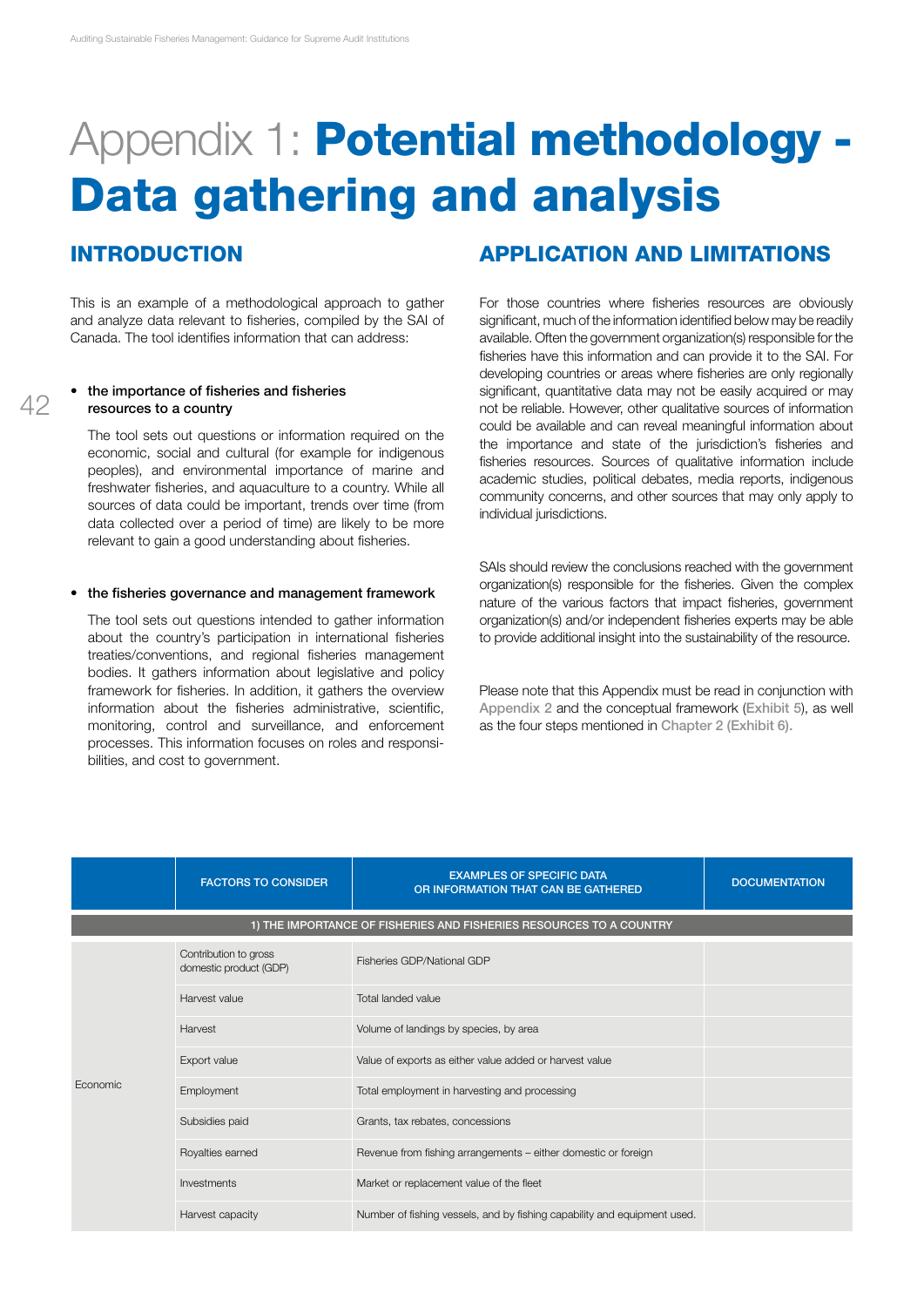|                                                                   | <b>FACTORS TO CONSIDER</b>                                                                   | <b>EXAMPLES OF SPECIFIC DATA</b><br>OR INFORMATION THAT CAN BE GATHERED                                                                                                                                                                                                                                                                                                                                                                                                                                                                   | <b>DOCUMENTATION</b> |  |
|-------------------------------------------------------------------|----------------------------------------------------------------------------------------------|-------------------------------------------------------------------------------------------------------------------------------------------------------------------------------------------------------------------------------------------------------------------------------------------------------------------------------------------------------------------------------------------------------------------------------------------------------------------------------------------------------------------------------------------|----------------------|--|
|                                                                   |                                                                                              | 1) THE IMPORTANCE OF FISHERIES AND FISHERIES RESOURCES TO A COUNTRY                                                                                                                                                                                                                                                                                                                                                                                                                                                                       |                      |  |
|                                                                   | Recreational fisheries                                                                       | Direct and value added economic impact. Numbers of participants                                                                                                                                                                                                                                                                                                                                                                                                                                                                           |                      |  |
| Economic                                                          | Aquaculture                                                                                  | Similar indicators can be used as for the wild fishery<br>without the emphasis on the harvest factor.                                                                                                                                                                                                                                                                                                                                                                                                                                     |                      |  |
|                                                                   | Qualitative information                                                                      | Examples include media reporting, political debate,<br>and fishing industry journals or meetings.                                                                                                                                                                                                                                                                                                                                                                                                                                         |                      |  |
|                                                                   |                                                                                              | SUMMARIZE THE INFORMATION GATHERED ABOUT THE ECONOMIC IMPORTANCE OF FISHERIES:                                                                                                                                                                                                                                                                                                                                                                                                                                                            |                      |  |
|                                                                   | Employment                                                                                   | Employment by region, by subgroups                                                                                                                                                                                                                                                                                                                                                                                                                                                                                                        |                      |  |
|                                                                   | Income contribution                                                                          | Percentage of fishers below poverty level                                                                                                                                                                                                                                                                                                                                                                                                                                                                                                 |                      |  |
| Social                                                            | Food source                                                                                  | Percentage of protein sourced from fisheries.<br>Per capita fish consumption.                                                                                                                                                                                                                                                                                                                                                                                                                                                             |                      |  |
|                                                                   | Cultural values                                                                              | Indigenous peoples use of fisheries for cultural and food.<br>Importance of historical approaches to managing approach to fishery.                                                                                                                                                                                                                                                                                                                                                                                                        |                      |  |
|                                                                   | Qualitative information                                                                      | Examples include media reporting,<br>political debate, and academic reports.                                                                                                                                                                                                                                                                                                                                                                                                                                                              |                      |  |
|                                                                   |                                                                                              | SUMMARIZE THE INFORMATION GATHERED ABOUT THE SOCIAL IMPORTANCE OF FISHERIES:                                                                                                                                                                                                                                                                                                                                                                                                                                                              |                      |  |
| Environmental                                                     | Size and health of stocks                                                                    | Key stocks that are depleted, overexploited, fully exploited, or<br>underexploited. Size of stock biomass. Size of spawning stock<br>biomass. Catch efficiency rate (e.g. catch per unit of fishing effort).<br>Scientific stock assessment reports.                                                                                                                                                                                                                                                                                      |                      |  |
|                                                                   | Biodiversity and ecosystem<br>interdependence                                                | State of oceans reporting. Reporting as part of<br>international biodiversity agreements and processes.                                                                                                                                                                                                                                                                                                                                                                                                                                   |                      |  |
|                                                                   | Health of habitat (e.g. coral reefs,<br>mangroves, freshwater systems,<br>and seagrass beds) | Same as 2. above. Indication of direct effects of fishing on habitat                                                                                                                                                                                                                                                                                                                                                                                                                                                                      |                      |  |
|                                                                   | Qualitative information                                                                      | Examples include media reporting, political debate, and academic reports.                                                                                                                                                                                                                                                                                                                                                                                                                                                                 |                      |  |
|                                                                   |                                                                                              | SUMMARIZE THE INFORMATION GATHERED ABOUT THE SOCIAL IMPORTANCE OF FISHERIES:                                                                                                                                                                                                                                                                                                                                                                                                                                                              |                      |  |
| 2) THE FISHERIES GOVERNANCE AND MANAGEMENT FRAMEWORK              |                                                                                              |                                                                                                                                                                                                                                                                                                                                                                                                                                                                                                                                           |                      |  |
| International<br>governance                                       | International agreements                                                                     | Signatory to or acceptance of the following<br>international fisheries agreements or codes:<br>• United Nations Convention on the Law of the Sea (UNCLOS) 1982<br>• United Nations Implementing Agreement on Straddling Stocks and<br>Highly Migratory Stocks (UNIA) 1995<br>• FAO Code of Conduct for Responsible Fisheries (1995)                                                                                                                                                                                                       |                      |  |
|                                                                   | Regional fisheries management<br>organizations (RFMO)                                        | Membership and active participation in regional fisheries management<br>organizations (only applicable where stocks significant to a nation are<br>managed through a RFMO).                                                                                                                                                                                                                                                                                                                                                               |                      |  |
|                                                                   |                                                                                              | SUMMARIZE THE INFORMATION GATHERED ABOUT THE INTERNATIONAL GOVERNANCE OF FISHERIES:                                                                                                                                                                                                                                                                                                                                                                                                                                                       |                      |  |
|                                                                   | Legislation                                                                                  | Fisheries legislation that establishes the requirements agreed to through<br>international agreements and sets out the legislative framework for the<br>agreed upon fisheries objectives and principles.                                                                                                                                                                                                                                                                                                                                  |                      |  |
| National fisher-<br>ies governance<br>and management<br>framework | Policies                                                                                     | National fisheries policies (for example access to and allocation of<br>fisheries resources) that consider social, economic and conservation<br>objectives. Overview of the overall fisheries policy approach.                                                                                                                                                                                                                                                                                                                            |                      |  |
|                                                                   | Fisheries management authority                                                               | A national fisheries management authority with the mandate to perform<br>specified management functions set out in legislation and policy, including<br>the capability to understand the social and economic dynamics of the<br>fishery, and the markets in which it trades. Countries with subsistence<br>fisheries may rely on existing institutional structures (that is, they may not<br>have a specific fisheries management authority) and culture to manage its<br>fisheries. Cost of providing the fisheries management function. |                      |  |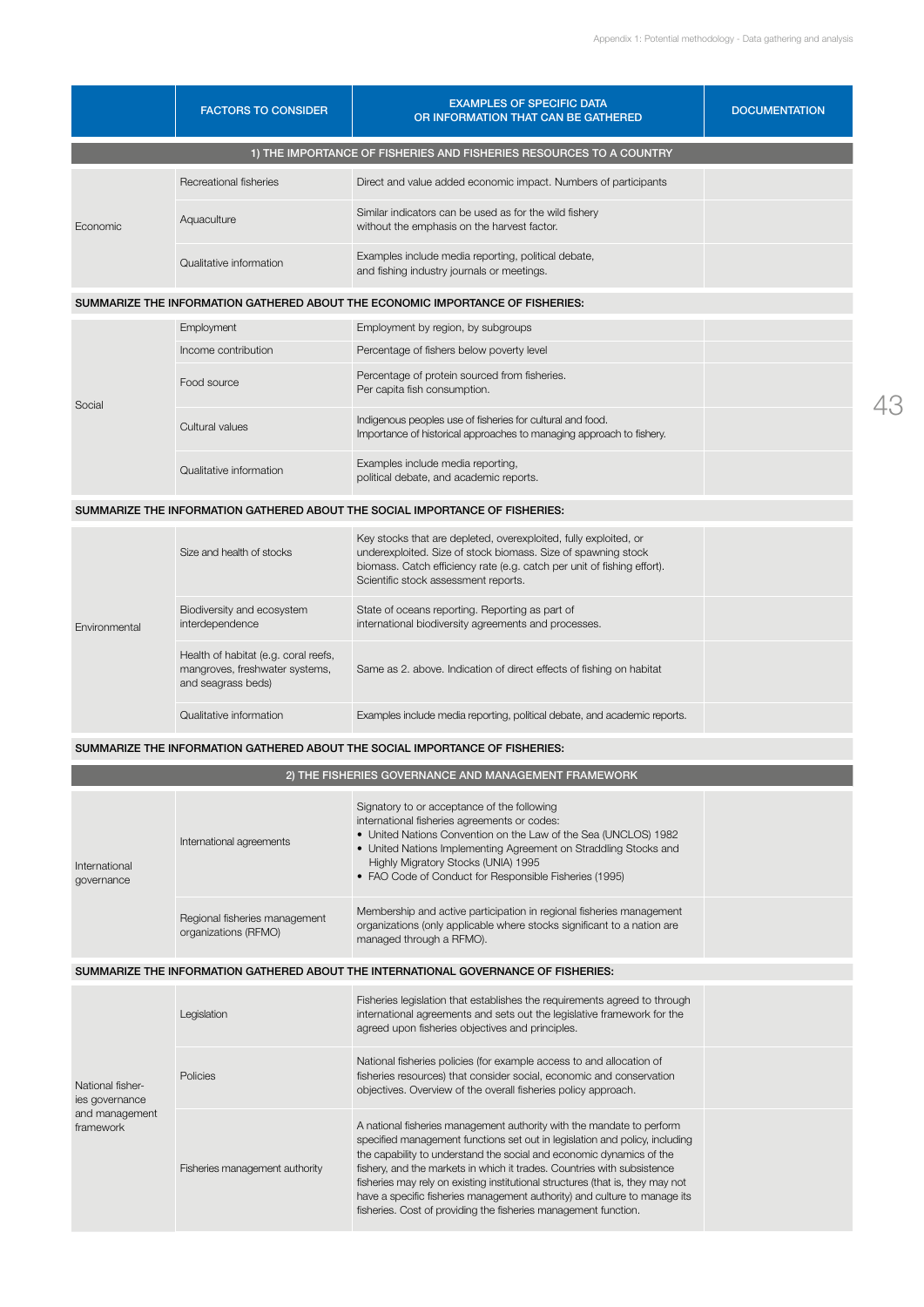|                                                                   | <b>FACTORS TO CONSIDER</b>                           | <b>EXAMPLES OF SPECIFIC DATA</b><br>OR INFORMATION THAT CAN BE GATHERED                                                                                                                                                                                        | <b>DOCUMENTATION</b> |  |  |
|-------------------------------------------------------------------|------------------------------------------------------|----------------------------------------------------------------------------------------------------------------------------------------------------------------------------------------------------------------------------------------------------------------|----------------------|--|--|
|                                                                   | 2) THE FISHERIES GOVERNANCE AND MANAGEMENT FRAMEWORK |                                                                                                                                                                                                                                                                |                      |  |  |
|                                                                   |                                                      | SUMMARIZE THE INFORMATION GATHERED ABOUT THE INTERNATIONAL GOVERNANCE OF FISHERIES:                                                                                                                                                                            |                      |  |  |
|                                                                   | Fisher organizations                                 | Role played by fisher organizations in the management of fisheries<br>(indicator of maturity in fisheries management approach).<br>If a co-management approach is followed, fisher organizations<br>may bear some or all of the costs of managing the fishery. |                      |  |  |
| National fisher-<br>ies governance<br>and management<br>framework | Science function                                     | Science capability to understand the status, trends, cause-effect<br>relationships of fisheries resources, and the environment in which<br>they live. Cost of providing the scientific function.                                                               |                      |  |  |
|                                                                   | Monitoring, control,<br>and surveillance             | Monitoring, control, and surveillance approaches appropriate to the fishery.<br>Cost of providing the monitoring, control, and surveillance function.                                                                                                          |                      |  |  |
|                                                                   | Enforcement                                          | Effective enforcement and sanction<br>Cost of providing the enforcement function.                                                                                                                                                                              |                      |  |  |

Summarize the information gathered about the national governance of fisheries:

# Appendix 2: **Auditing fisheries** management - Audit design matrix

The information in this appendix will provide possible ways to design the audit. The aim is to guide the auditor through the steps explained in Chapter 2. Please note that this appendix also needs to be read in conjunction with Appendix 1 and the conceptual framework (see Chapter 1, part 7).

This audit design matrix is compiled by the SAI of Canada.

| <b>TOPIC</b>                | <b>RISK</b>                                                                                                                                                                                                                                                                                                                                                                                                                                                                                                                                                                                                                                                                                                      | <b>RESEARCHABLE</b><br><b>QUESTION</b>                                                                                                                                                                                                                                                                                                                                                                                                                                                             | <b>SUB-RESEARCHABLE</b><br><b>QUESTIONS</b>                                                                                                                                                                                                                                                                                                                                                                                                                                                                                                                                                                                                                                                                                                                                                                                                                                           | <b>SUB-RESEARCHABLE</b><br><b>QUESTIONS</b>                                                                                                                                                                                                                                                                                                                                                                                                                                                                                                                                                                                                                                                                                                                                                                                                                                                                                                                                                                  |
|-----------------------------|------------------------------------------------------------------------------------------------------------------------------------------------------------------------------------------------------------------------------------------------------------------------------------------------------------------------------------------------------------------------------------------------------------------------------------------------------------------------------------------------------------------------------------------------------------------------------------------------------------------------------------------------------------------------------------------------------------------|----------------------------------------------------------------------------------------------------------------------------------------------------------------------------------------------------------------------------------------------------------------------------------------------------------------------------------------------------------------------------------------------------------------------------------------------------------------------------------------------------|---------------------------------------------------------------------------------------------------------------------------------------------------------------------------------------------------------------------------------------------------------------------------------------------------------------------------------------------------------------------------------------------------------------------------------------------------------------------------------------------------------------------------------------------------------------------------------------------------------------------------------------------------------------------------------------------------------------------------------------------------------------------------------------------------------------------------------------------------------------------------------------|--------------------------------------------------------------------------------------------------------------------------------------------------------------------------------------------------------------------------------------------------------------------------------------------------------------------------------------------------------------------------------------------------------------------------------------------------------------------------------------------------------------------------------------------------------------------------------------------------------------------------------------------------------------------------------------------------------------------------------------------------------------------------------------------------------------------------------------------------------------------------------------------------------------------------------------------------------------------------------------------------------------|
| International<br>qovernance | Failure to establish exploitation rights<br>over all natural resources within an<br>exclusive economic zone extending<br>200 nautical miles from shore.<br>Failure to protect and control<br>fisheries stocks that straddle the<br>states exclusive economic zone<br>or that migrate through the zones<br>Lack of recognition or implementa-<br>tion of the quiding principles<br>embedded in the 1995 Code of<br>Conduct for Responsible Fisheries.<br>Lack of protection for national<br>fisheries interests within regional<br>fisheries management bodies<br>Inability to establish the legal<br>framework for establishing fishing<br>agreements and collecting revenue<br>from surplus fisheries resources | Is the country a signatory to:<br>• The 1982 United Nations<br>Convention on the Law<br>of the Sea (UNCLOS); and<br>• The 1995 United Nations Fish<br>Stocks Agreement (UNFA)?<br>Has the 1995 Code of Conduct<br>for Responsible Fisheries been<br>adopted?<br>Is the nation a member of the rel-<br>evant regional fisheries management<br>bodies?<br>Are there missed opportunities to<br>enter into agreements with other<br>nations to collect revenue from the<br>harvest of surplus stocks? | Are the benefits and responsi-<br>bilities inherent in UNCLOS<br>being realized by the nation?<br>Has the adoption of UNFA lead<br>to real protection and control<br>over fisheries stocks that straddle<br>the nation's exclusive economic<br>zone or that migrate through the<br>zone?<br>Have the Code of Conduct's<br>guiding principles been incor-<br>porated into national fisheries<br>legislation and policies?<br>Does the nation's participation<br>adequately serve to protect the<br>national fisheries interests for<br>specific fisheries stocks being<br>considered by regional fisheries<br>management bodies?<br>Where fishing agreements have<br>been established, do the agree-<br>ments reflect economic returns<br>commensurate with the value<br>of fish stocks covered by the<br>agreement? Is the revenue due<br>under the agreements actually<br>collected? | Adopt relevant international<br>conventions and agreements<br>to establish exploitation rights<br>and a management regime over<br>fisheries resources, and to provide<br>protection to straddling and highly<br>migratory stocks.<br>Adopt the 1995 Code of Conduct<br>for Responsible Fisheries as the<br>basis for long-term sustainable<br>use of fisheries resources based<br>on the overriding objective of<br>conservation and management.<br>Incorporate the quiding principles<br>of the Code of Conduct for res-<br>ponsible Fisheries within national<br>fisheries legislation and policies.<br>Become a member of regional<br>fisheries management bodies<br>responsible for the conservation<br>and management of fish stocks<br>that have national significance.<br>Establish and implement a legal<br>and management framework for<br>fishing agreements with other<br>nations relating to the fishing of<br>surplus fish stocks. Revenue due<br>under such agreements should be<br>collected. |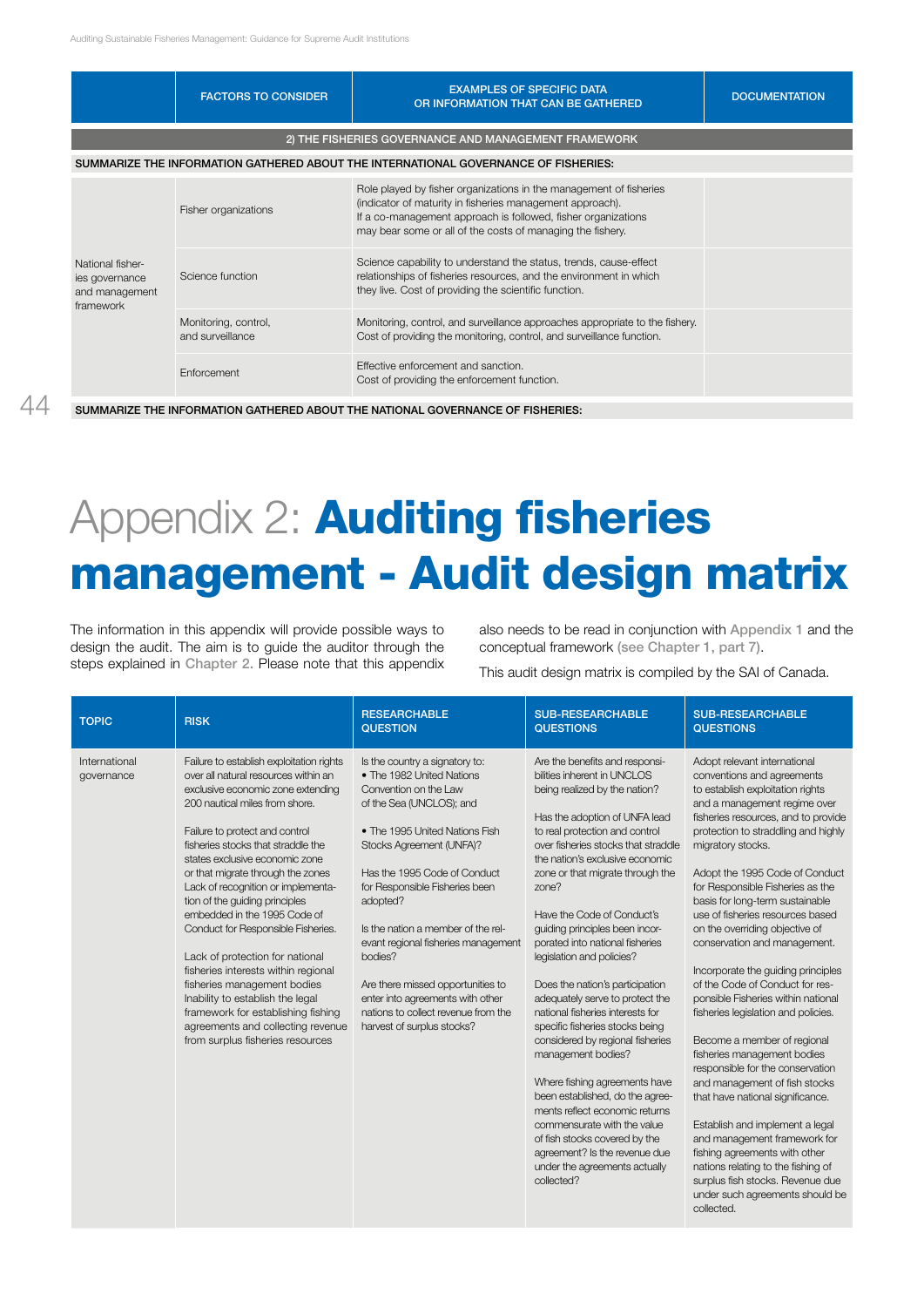| <b>TOPIC</b>                                               | <b>RISK</b>                                                                                                                                                                                                                                                             | <b>RESEARCHABLE</b><br><b>QUESTION</b>                                                                                                                                                                                                                                                                                                                                                                                                                                                                                                                                                                                                                                                                                                                                                                                                                                                                                                                                                                                                                                                                                                                                                                                                                                                                                                                                                                                                                                                                                                                   | <b>SUB-RESEARCHABLE</b><br><b>QUESTIONS</b>                                                                                                                                                                                                                                                                                                                                                                                                                                                                                                                                                                                                                                                                                                                                                                                                                                                                                                                                                                                                                                                                                                                                                                                                           | <b>SUB-RESEARCHABLE</b><br><b>QUESTIONS</b>                                                                                                                                                                                                                                                                                                                                                                                                                                                                                                                                                                                                                                                                                                                                                                                                                                                                                                                                                                                                                                                                                         |
|------------------------------------------------------------|-------------------------------------------------------------------------------------------------------------------------------------------------------------------------------------------------------------------------------------------------------------------------|----------------------------------------------------------------------------------------------------------------------------------------------------------------------------------------------------------------------------------------------------------------------------------------------------------------------------------------------------------------------------------------------------------------------------------------------------------------------------------------------------------------------------------------------------------------------------------------------------------------------------------------------------------------------------------------------------------------------------------------------------------------------------------------------------------------------------------------------------------------------------------------------------------------------------------------------------------------------------------------------------------------------------------------------------------------------------------------------------------------------------------------------------------------------------------------------------------------------------------------------------------------------------------------------------------------------------------------------------------------------------------------------------------------------------------------------------------------------------------------------------------------------------------------------------------|-------------------------------------------------------------------------------------------------------------------------------------------------------------------------------------------------------------------------------------------------------------------------------------------------------------------------------------------------------------------------------------------------------------------------------------------------------------------------------------------------------------------------------------------------------------------------------------------------------------------------------------------------------------------------------------------------------------------------------------------------------------------------------------------------------------------------------------------------------------------------------------------------------------------------------------------------------------------------------------------------------------------------------------------------------------------------------------------------------------------------------------------------------------------------------------------------------------------------------------------------------|-------------------------------------------------------------------------------------------------------------------------------------------------------------------------------------------------------------------------------------------------------------------------------------------------------------------------------------------------------------------------------------------------------------------------------------------------------------------------------------------------------------------------------------------------------------------------------------------------------------------------------------------------------------------------------------------------------------------------------------------------------------------------------------------------------------------------------------------------------------------------------------------------------------------------------------------------------------------------------------------------------------------------------------------------------------------------------------------------------------------------------------|
| Planning,<br>implementing<br>and evaluating<br>the fishery | No controls over access<br>to fisheries resources.<br>Inability to determine<br>sustainable harvest limits.<br>Exposure to illegal, unreported<br>and unregulated fishing.<br>Unsustainable fishing practices.<br>Unsustainable exploitation<br>of fisheries resources. | Do fisheries management<br>plans exist that reflect<br>• the national fisheries legislation,<br>policy and the social, economic<br>and conservation objectives set<br>for the fishery;<br>• the area of operation<br>and jurisdiction;<br>• the history and socio-economic<br>importance of the fishery;<br>• information about the target<br>species, including interactions<br>within the ecosystem;<br>• the effects of the fishery on<br>recruitment, abundance, spatial<br>distribution, and age or size<br>structure of the target species,<br>available monitoring data, and<br>existing management procedures<br>(including past performance<br>evaluation)?<br>Are the fisheries planning<br>processes supported by:<br>• a science capability that can<br>understand the status, trends,<br>cause-effect relationships of<br>fisheries resources, and the<br>environment in which they live;<br>• the capability to understand the<br>social and economic dynamics<br>of the capture fishery, and the<br>markets in which it trades.<br>For small-scale, multi-species<br>fisheries, is there evidence that<br>the traditional management issues<br>are leading to unsustainable fishing<br>practices or overfishing?<br>Is there identifiable fishing<br>overcapacity problem? Is it being<br>addressed by either input controls<br>or through incentive adjusting<br>measures?<br>Has the actual performance of<br>the fishery been evaluated to<br>determine whether the social,<br>economic, and conservation<br>objectives are being met? | Do these fisheries<br>management plans reflect<br>• critical habitats and the<br>potential direct and indirect<br>impact of the fishery on them;<br>• composition of species that<br>are retained or discarded;<br>• size of the discards;<br>• considerations for how<br>to selectively harvest target<br>species while minimizing<br>unwanted by-catch;<br>• consideration of the impact<br>of equipment on habitat and or<br>other negative environmental<br>impacts (for example, ghost<br>fishing by lost equipment)?<br>What are the factors that<br>have negatively impacted the<br>effectiveness of the traditional<br>management approach? Can<br>changes be made that would<br>restore the effectiveness of<br>the traditional management<br>approach.<br>What are the nature of the<br>input controls used in the<br>fishery, such as:<br>• Allowable fishing<br>seasons/days;<br>• Open and closed areas;<br>· Mesh sizes;<br>• Allowable equipments; and<br>• Vessel restrictions.<br>• Are these controls effective<br>at controlling overcapacity<br>problems?<br>Have incentive adjusting<br>measures, such as rights-based<br>measures been implemented?<br>Are these measures effective<br>at controlling overcapacity<br>problems? | Establish fisheries plans that<br>reflect the national legislation,<br>policies, and fisheries objectives,<br>and which support sustainable<br>fisheries.<br>Establish a science capability<br>to understand the status, trends,<br>cause-effect relationships of<br>fisheries resources, and the<br>environment in which they live.<br>Establish the capability to under-<br>stand the social and economic<br>dynamics of the capture fishery,<br>and the markets in which it trades.<br>Small-scale, multi-species<br>fisheries should continue to<br>employ traditional management<br>practices should they support<br>the countries social, economic<br>and conservation objectives for<br>the fishery or implement adaptive<br>change should they not be meet<br>these objectives.<br>Measures should be implemented<br>to address fishing overcapacity<br>problems and should be evalu-<br>ated to determine the effective-<br>ness in addressing the problem.<br>The actual performance of the<br>fishery should be evaluated to<br>determine whether the social,<br>economic, and conservation<br>objectives have been met. |
| Monitoring,<br>control, and<br>surveillance                | Exposure to illegal, unreported,<br>and unregulated fishing.<br>Unsustainable fishing practices.<br>Unsustainable exploitation<br>of fisheries resources.                                                                                                               | Do the monitoring, control, and<br>surveillance approaches include:<br>• Monitoring – Collection, mea-<br>surement and analysis of fisheries<br>activity information;<br>• Control – Specification of the ar-<br>rangements under which fisheries<br>resources can be harvested; and<br>• Surveillance - Overview of<br>fishing activity to ensure that leg-<br>islation, conditions of access, and<br>approved management measures<br>are being followed by participants.                                                                                                                                                                                                                                                                                                                                                                                                                                                                                                                                                                                                                                                                                                                                                                                                                                                                                                                                                                                                                                                                               | Do the monitoring, control, and<br>surveillance approaches adopted<br>have both preventive and deter-<br>rent features? The preventive<br>features encourage voluntary<br>compliance with the legislation,<br>conditions of access, and ap-<br>proved management measures.<br>The deterrence features support<br>enforcement in ensuring<br>compliance by participants.<br>The strength of the monitoring,<br>control, and surveillance ap-<br>proaches is reflected in the level<br>of compliance that is achieved.                                                                                                                                                                                                                                                                                                                                                                                                                                                                                                                                                                                                                                                                                                                                  | Implement monitoring, control,<br>and surveillance approaches<br>adapted to the nation's fisheries<br>resource and the socio-econom-<br>ic circumstances in which the<br>fishery is conducted, and which<br>serve to ensure that the national<br>fisheries legislation and policies<br>are being followed.                                                                                                                                                                                                                                                                                                                                                                                                                                                                                                                                                                                                                                                                                                                                                                                                                          |